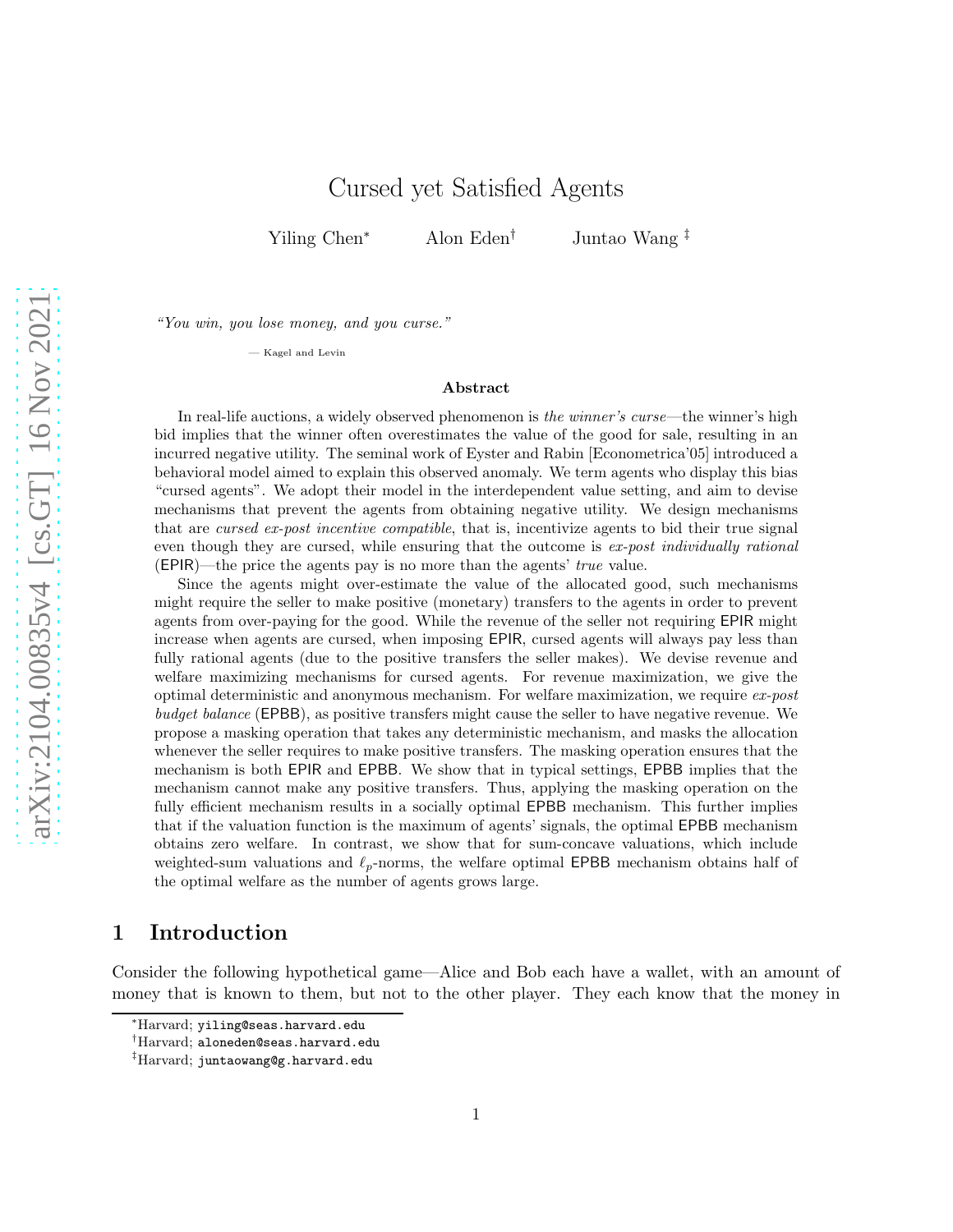the other wallet is distributed uniformly in the range between \$0 and \$100, independently of the amount of money in their own wallet. The auctioneer confiscates the two wallets, and runs a second price auction on the two wallets (the highest bidder wins the two wallets, and pays the bid of the other bidder). Say Alice has \$30 in her wallet, how should she bid? A naïve strategy Alice could take is to calculate the expected amount of money in Bob's wallet, \$50, and add it to her amount, resulting in a bid of \$80. However, such a bidding strategy ignores the fact that if Bob invokes the same strategy, then conditioned on Alice winning the two wallets, she has more money in her wallet than Bob, implying that Bob's amount is distributed uniformly between \$0 and \$30. Thus, if both agents invoke the naïve strategy, Alice's utility conditioned on winning is the expected sum in the two wallets,  $$30 + $15 = $45$  *minus* Bob's expected bid conditioned on him losing  $$15 + $50 = $65$ , implying a *negative* expected utility of −\$20.

Of course, a rational agent should not incur a negative utility when playing a game. [Klemperer](#page-28-0) [\(1998](#page-28-0)) introduced the game presented above, and named it "the wallet game". This is an interdependent value setting (IDV) [\(Milgrom and Weber](#page-29-0), [1982\)](#page-29-0), where each agent has *private* information, termed *signal* (i.e., the amount of money in their own wallet), and a *public* valuation function that takes into account different bidders' private information (in this case, the sum of signals). [Klemperer](#page-28-0) [\(1998](#page-28-0)) analyzed the symmetric equilibrium of rational agents in the wallet game (and introduced several asymmetric equilibria). However, in practice, the observed behavior of agents in the wallet game much resembles the naïve strategy rather than an equilibrium that rational agents end up with [\(Avery and Kagel,](#page-26-0) [1997](#page-26-0)). This phenomenon was first observed by [Capen et al.](#page-26-1) [\(1971](#page-26-1)), three petroleum engineers who observed that oil companies experienced unexpectedly low rates of returns in oil-lease auctions since these companies "ignored the informational consequences of winning".

This behavioral bias, where the winner fails to account for the implications of outbidding other agents is commonly referred to as *the winner's curse*, and was consistently observed across many scenarios such as selling mineral rights [\(Capen et al.](#page-26-1), [1971](#page-26-1); [Lohrenz et al.](#page-28-1), [1983\)](#page-28-1), book publication rights [\(Dessauer et al.,](#page-27-0) [1982](#page-27-0)), baseball's free agency market [\(Cassing and Douglas](#page-26-2), [1980](#page-26-2); [Blecherman and Camerer](#page-26-3), [1996](#page-26-3)), and many others (for more information about empirical evidence for the winner's curse, see Chapter 1 in [Kagel and Levin](#page-28-2) [\(2009](#page-28-2))). As standard game theory cannot account for the observed behavior, [Eyster and Rabin](#page-27-1) [\(2005](#page-27-1)) introduced a behavioral model that formalizes this discrepancy. They termed this model as "cursed equilibrium".

In their model, agents correctly predict other agents' strategies, but fail to estimate that other agents' actions are correlated with their actual signals (or information), similar to the naïve strategy presented above. The extent of this degree of misestimation of the correlation of actions and signals is captured by a parameter  $\chi$ , where the perceived utility of agents is  $\chi$  times the expected utility of the agents if the actions and signals of other agents are uncorrelated *plus*  $(1 - \chi)$  times the actual, correct expected utility, correlating the signals with the actions (see Section [3.1](#page-7-0) for a formal definition). Having a single parameter to explain the behavioral model of the agents proved to be a very tractable modeling, as this parameter can be easily fitted using real world data to estimate  $\chi$ , and better predict players behaviors [\(Eyster and Rabin](#page-27-1), [2005\)](#page-27-1).

Existing literature of interdependent values either

- (i) analyzes fully rational players' behavior as they 'shade' their bid to account for the potential over-estimation of the value [\(Klemperer,](#page-28-0) [1998](#page-28-0); [Milgrom and Weber,](#page-29-0) [1982](#page-29-0); [Wilson](#page-29-1), [1969](#page-29-1); [for the Prize in Economic Sciences in Memory of Alfred Nobel,](#page-27-2) [2020](#page-27-2));
- (ii) studies biased agents' behavior when deploying known mechanisms, where the equilibrium often times implies a negative utility for the bidders (and higher revenue for the seller) [\(Eyster and Rabin,](#page-27-1)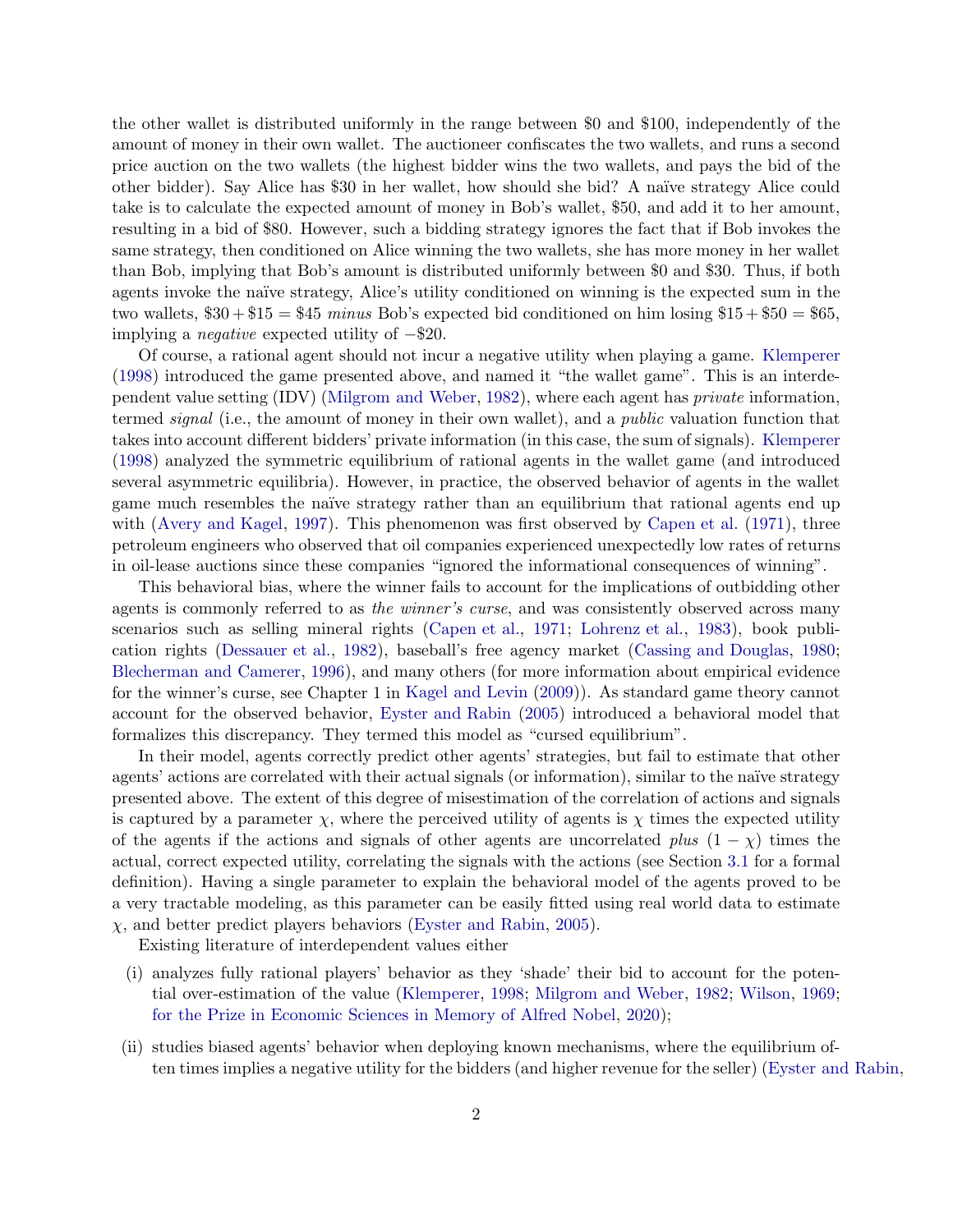[2005](#page-27-1); [Kagel and Levin,](#page-28-3) [1986](#page-28-3); [Avery and Kagel,](#page-26-0) [1997](#page-26-0); [Holt and Sherman,](#page-28-4) [1994\)](#page-28-4); or

(iii) exploits the biased behavior of the agents to achieve higher revenue [\(Bergemann et al.,](#page-26-4) [2020\)](#page-26-4).

Our work builds upon the [Eyster and Rabin](#page-27-1) [\(2005](#page-27-1)) "cursed equilibrium" model and views cases where agents experience *actual* negative utility as undesirable; thus, tries to avoid such scenarios.

One might wonder why a seller might care about a cost incurred by the buyer due to her own bias, especially when the outcome might increase the seller's revenue. However, we note that this can be highly undesirable due to various reasons:

- In many real-life scenarios, such as leasing spectrum bands, violating ex-post IR can be detrimental to society at large. Perhaps a mobile company overbids on spectrum, winds up bankrupt, and then the public cannot enjoy any cellular service associated with that spectrum lease [\(Zheng,](#page-29-2) [2001](#page-29-2)).
- Companies experiencing revenue loss might feel reluctant to join future auctions [\(Hendricks and Porter](#page-28-5), [1988](#page-28-5)). This may have the adverse affect of reducing the long-term revenue of the seller, and the long-term social welfare in the market.

In this paper, we design mechanisms that are incentive compatible (IC) for *cursed* agents agents maximize their *biased* utility by reporting their true private information, thus generate a predictable behavior. In order to avoid the winner's curse, the mechanisms we introduce are *ex-post individually rational*, meaning an agent will never pay more than their *true* value. We study the quintessential objectives of revenue and welfare maximization in auction settings with interdependent values.

#### 1.1 Our Results

We focus on deterministic and anonymous mechanisms, as they are optimal for interdependent values of fully rational agents [\(Ausubel,](#page-26-5) [1999;](#page-26-5) [Maskin and Siebert](#page-28-6), [1992](#page-28-6); [Roughgarden and Talgam-Cohen](#page-29-3), [2016\)](#page-29-3). We extend the cursed-equilibrium model of [Eyster and Rabin](#page-27-1) [\(2005](#page-27-1)) to support a strong truthfulness notion of Cursed Ex-Post Incentive-Compatible (C-EPIC), the equivalent of ex-post IC in the case of fully rational agents, which is the strongest incentive notion possible for this setting<sup>[1](#page-2-0)</sup> (see Section [3.1\)](#page-7-0). For interdependent values, a deterministic C-EPIC mechanism corresponds to a threshold allocation rule, which takes as input other bidders' reports, and returns the minimum bid from which an agent starts winning.

After establishing the incentive notion we are studying in this paper, we turn to take a closer look at the implications of ensuring the mechanisms satisfy ex-post individual rationality (Section [5\)](#page-13-0). Our solution concept gives rise to an analogue of the payment identity of EPIC mechanisms (Proposition [4\)](#page-11-0). As opposed to the fully rational setting, we might need to set the constant term in the payment identity  $(p_i(0, s_{-i})$  in Equation [\(6\)](#page-11-1)) to be smaller than zero, as the mechanism might make positive transfers to compensate for the over-estimation of values due to the winner's curse. For a fixed deterministic mechanism, we show how to optimally set this compensation term in a way that maximizes the revenue for the allocation rule, while keeping EPIR. This has the following implication—fixing the allocation rule, and letting  $\chi$  grow decreases the revenue. An interesting conclusion is the following (see Propositions [13](#page-15-0) and [14\)](#page-16-0):

<span id="page-2-0"></span><sup>&</sup>lt;sup>1</sup>The ex-post IC notion is stronger than Bayesian IC and weaker than Dominant strategy IC. In interdependent settings it is impossible to design dominant strategy IC mechanisms while obtaining good performance guarantees.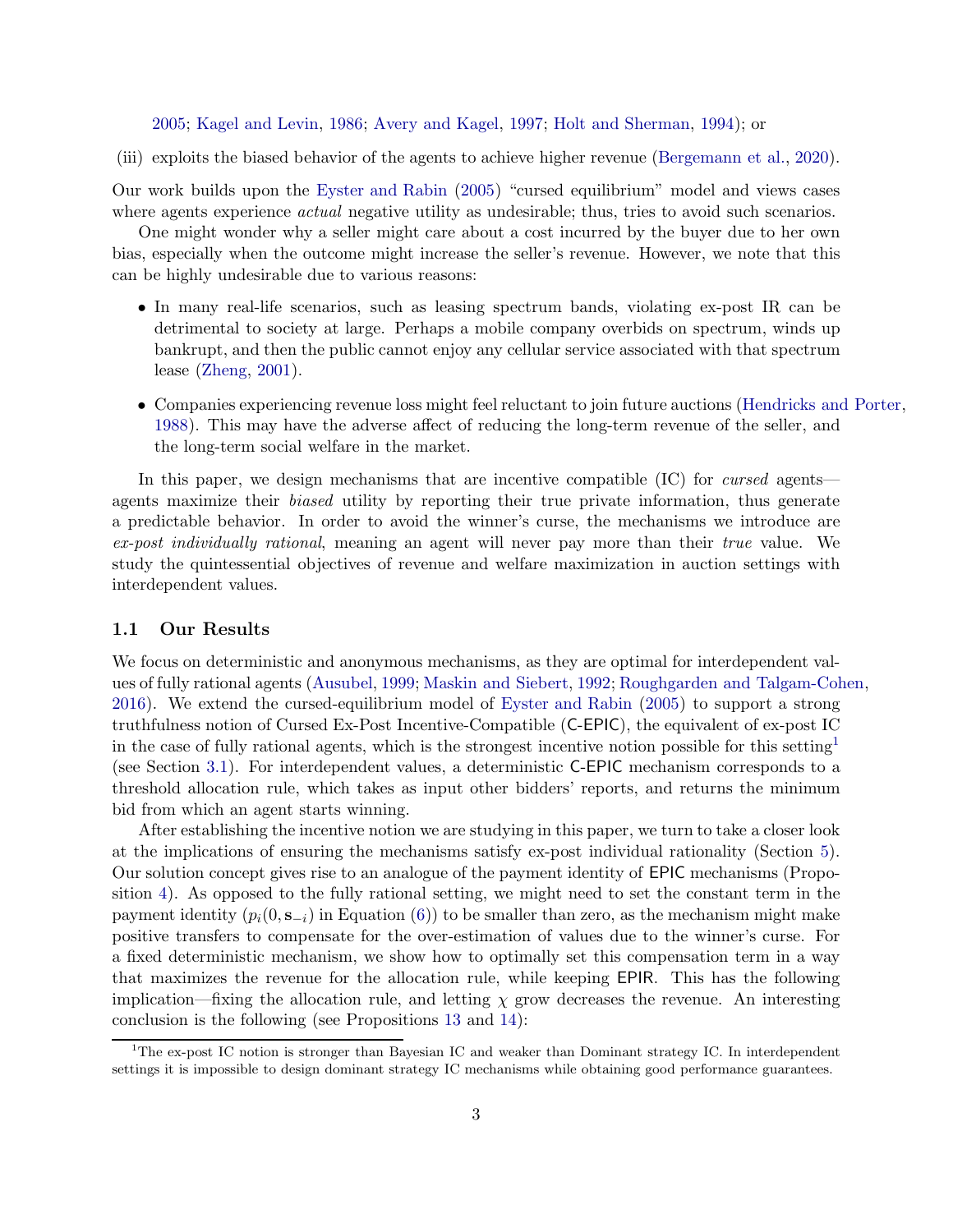**Proposition (Revenue and welfare monotonicity).** As the cursedness-parameter  $\chi$  increases: (i) the revenue of the revenue-optimal EPIC-IR and EPIR mechanism decreases. (ii) the welfare of the welfare-optimal EPIC-IR, EPIR and ex-post budget-balanced mechanism decreases.

This is in stark contrast to the case where the mechanism does not require EPIR, where cursedagents are shown to generate more revenue in second price auctions, since the mechanisms take advantage of the possibility of agents paying more than their value [\(Eyster and Rabin,](#page-27-1) [2005](#page-27-1)).

Building upon our understanding of combining individual-rationality constraints with incentivecompatibility for agents who suffer from the winner's curse, we turn to revenue maximization (see Section [6\)](#page-16-1). We show that designing a revenue optimal C-EPIC-IR and EPIR deterministic mechanism decomposes into a separate problem for each agent i and other agents' signals  $s_{-i}$ . That is, the mechanism designer's task reduces to find an optimal threshold for winning the auction for agent i for every set of signals  $s_{-i}$  other agents might declare. We show how to optimally set such a threshold, resulting in a revenue-optimal mechanism (see Theorem [16\)](#page-16-2).

Theorem (Revenue optimal mechanism). The revenue-optimal mechanism is a threshold mechanism, and the threshold rule is given via Theorem [16.](#page-16-2)

We discuss interesting similarities and differences of the optimal threshold rule from the case where the agents are fully rational, and the case where the seller does not require the mechanism to keep EPIR constraints at the end of Section [6.](#page-16-1)

Social welfare maximization is a more nuanced task, as just aiming for C-EPIC-IR and EPIR might result in the auctioneer needing to pay all the agents (even the losers). In fact, we show a scenario that the welfare-optimal C-EPIC-IR and EPIR mechanism incurs a huge revenue loss of  $\Omega(n \log n)$ , where the expected optimal welfare is  $O(n)$ . This holds even for a very simple setting where *i*'s valuation is  $v_i(\mathbf{s}) = s_i + \frac{1}{2}$  $\frac{1}{2} \sum_{j \neq i} s_j$  and signals are sampled independently from the  $U[0, 1]$ distribution (see Proposition [17\)](#page-18-0). Therefore, when maximizing welfare, we add a requirement of ex-post budget-balance (EPBB); that is, the seller never has negative revenue.

A trivial way to ensure EPBB is to set the threshold rule such that it never sells whenever selling implies the seller will need to make positive transfers. We present a masking operation that does exactly this. Given a threshold rule, the masking of the threshold rule allocates in the maximal subset of cases where the original threshold rule made an allocation *and* the allocating induces no positive transfer from the seller. One might wonder whether one can design a mechanism that is EPBB, while still selling at scenarios that require the mechanism to make positive transfers to some bidders, increasing the expected welfare of the mechanism. We answer this question in the negative (see Theorem [22\)](#page-21-0).

**Theorem (EPBB**  $\equiv$  **no** positive transfers). Under natural conditions, a mechanism is EPBB if and only if the mechanism *never* makes positive transfers.

This characterization drives the following implication (Proposition [23\)](#page-22-0).

Proposition (Welfare optimal mechanism). Under natural conditions, the welfare-optimal EPBB mechanism is a result of masking the welfare-optimal allocation.

Applying the above proposition to the wallet game example in the introduction implies that in that example, the seller should allocate the item only when the loser has at least \$50 in her wallet, since this is the case where the winner does not overestimate the amount of money in the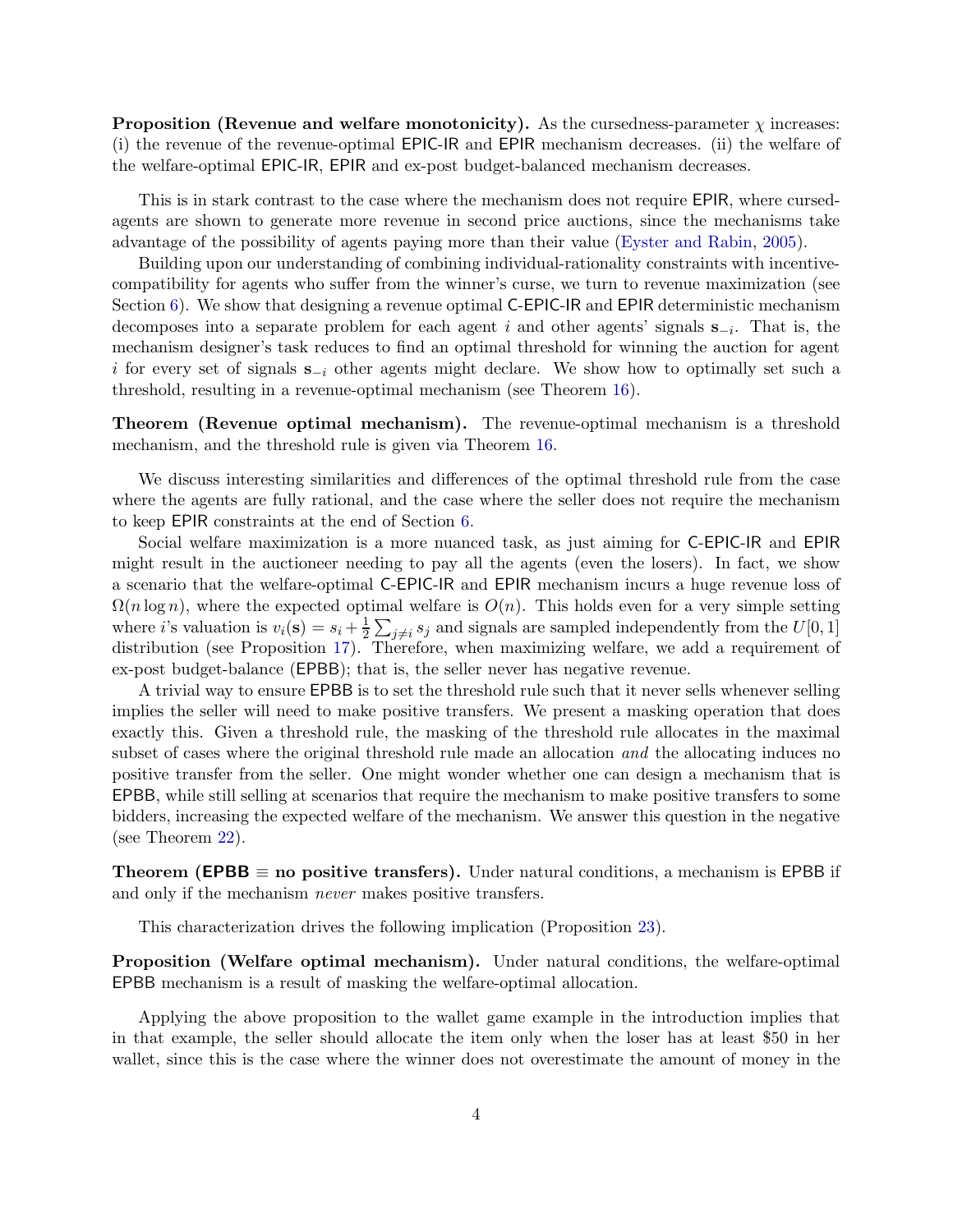two wallets.

We notice that for some valuation functions, as the maximum of agents' signals, this implies an EPBB mechanism can never sell the item, resulting in zero welfare. On the positive side, we introduce a new family of valuations, *Concave-Sum valuations*, which generalizes well studied classes of valuations such as weighted-sum valuations<sup>[2](#page-4-0)</sup> (e.g., the wallet game) and  $\ell_p$ -norms of signals for a finite p. We show that for this class of valuations, the optimal EPBB mechanism approximates the optimal welfare (Theorem [25\)](#page-23-0).

Theorem (Welfare approximation). For concave-sum valuations, the welfare-optimal EPBB mechanism gets at least half of the fully efficient allocation as the number of agents grows large.

## 2 Related work

Our work investigates the problem of auction design for the agents who suffer from the winner's curse. As a behavioral anomaly [\(Thaler](#page-29-4), [1992](#page-29-4)), the winner's curse has been documented and analyzed by a large literature via both field studies and lab experiments. Field evidence of the presence of the winner's curse has been discovered in auction practices across a wide array of industries, which range from the book industry [\(McAfee and McMillan](#page-28-7), [1987](#page-28-7)) and the market of baseball players [\(Cassing and Douglas](#page-26-2), [1980](#page-26-2)) to the offshore oil-drilling leases [\(Capen et al.](#page-26-1), [1971](#page-26-1); [Hendricks and Porter](#page-28-5), [1988](#page-28-5); [Hendricks et al.](#page-28-8), [1987](#page-28-8); [Porter](#page-29-5), [1995](#page-29-5)). Also, a large amount of lab experimental results [\(Bazerman and Samuelson,](#page-26-6) [1983](#page-26-6); [Kagel and Levin](#page-28-3), [1986](#page-28-3); [Avery and Kagel](#page-26-0), [1997;](#page-26-0) [Charness and Levin,](#page-26-7) [2009](#page-26-7); [Ivanov et al.](#page-28-9), [2010](#page-28-9); [Bernheim et al.](#page-26-8), [2019\)](#page-26-8) show that the winner's curse occurs under various conditions, which differ in multiple dimensions, such as auction format (e.g., first-price, second-price, Dutch auction and English auction), number of participants, valuation functions and signal structures. [Kagel and Levin](#page-28-10) [\(2002](#page-28-10)) provided a comprehensive review for such experimental studies. Furthermore, most of these studies, such as observational ones [\(Hendricks and Porter](#page-28-5), [1988](#page-28-5); [Hendricks et al.](#page-28-8), [1987](#page-28-8)) and lab experimental ones [\(Bazerman and Samuelson](#page-26-6), [1983;](#page-26-6) [Kagel and Levin](#page-28-3), [1986;](#page-28-3) [Avery and Kagel](#page-26-0), [1997](#page-26-0); [Charness and Levin](#page-26-7), [2009](#page-26-7)), demonstrate that the bidders who suffered from the winner's curse not only experienced a reduce in the profit than anticipated, but could also be worse off upon winning, i.e., receive a negative net profit.

As discussed in the introduction, we adopt the cursed equilibrium model introduced by [Eyster and Rabin](#page-27-1) [\(2005](#page-27-1)) to model the bidding behaviors of agents who suffer the winner's curse. This model suggests that agents fail to fully appreciate the contingency between other bidders' bids and the auction item's value. This cause is supported by several experimental findings [\(Bazerman and Samuelson](#page-26-6), [1983;](#page-26-6) [Kagel and Levin,](#page-28-3) [1986](#page-28-3); [Avery and Kagel](#page-26-0), [1997](#page-26-0); [Charness and Levin](#page-26-7), [2009](#page-26-7)), and this model has been applied, generalized or analogized to different applications, including analyzing market equilibrium [\(Eyster et al.,](#page-27-3) [2019;](#page-27-3) Eyster and Weizsäcker, [2011](#page-27-4)), designing financial assets (Kondor and Köszegi, [2015;](#page-28-11) [Ellis and Piccione,](#page-27-5) [2017](#page-27-5)), unifying theoretical behavioral models [\(Miettinen,](#page-29-6) [2009](#page-29-6)).

In addition, there is a large literature, including [Wilson](#page-29-1) [\(1969](#page-29-1)); [Milgrom and Weber](#page-29-0) [\(1982](#page-29-0)); [Klemperer](#page-28-0) [\(1998](#page-28-0)); [Bulow and Klemperer](#page-26-9) [\(2002\)](#page-26-9); [Roughgarden and Talgam-Cohen](#page-29-3) [\(2016](#page-29-3)), studying the interdependent valuation auction, the type of auctions we consider in this paper. Different from our work which designs mechanism for agents who suffer the winner's curse, these papers consider the mechanism design for fully rational agents who play (Bayesian) Nash equilibrium

<span id="page-4-0"></span><sup>&</sup>lt;sup>2</sup>Weighted-sum valuations take the form  $v_i(\mathbf{s}) = s_i + \beta \sum_{j \neq i} s_j$  for  $\beta \in (0,1]$ . Note that the valuations in the wallet game example are a special case of weighted-sum valuations.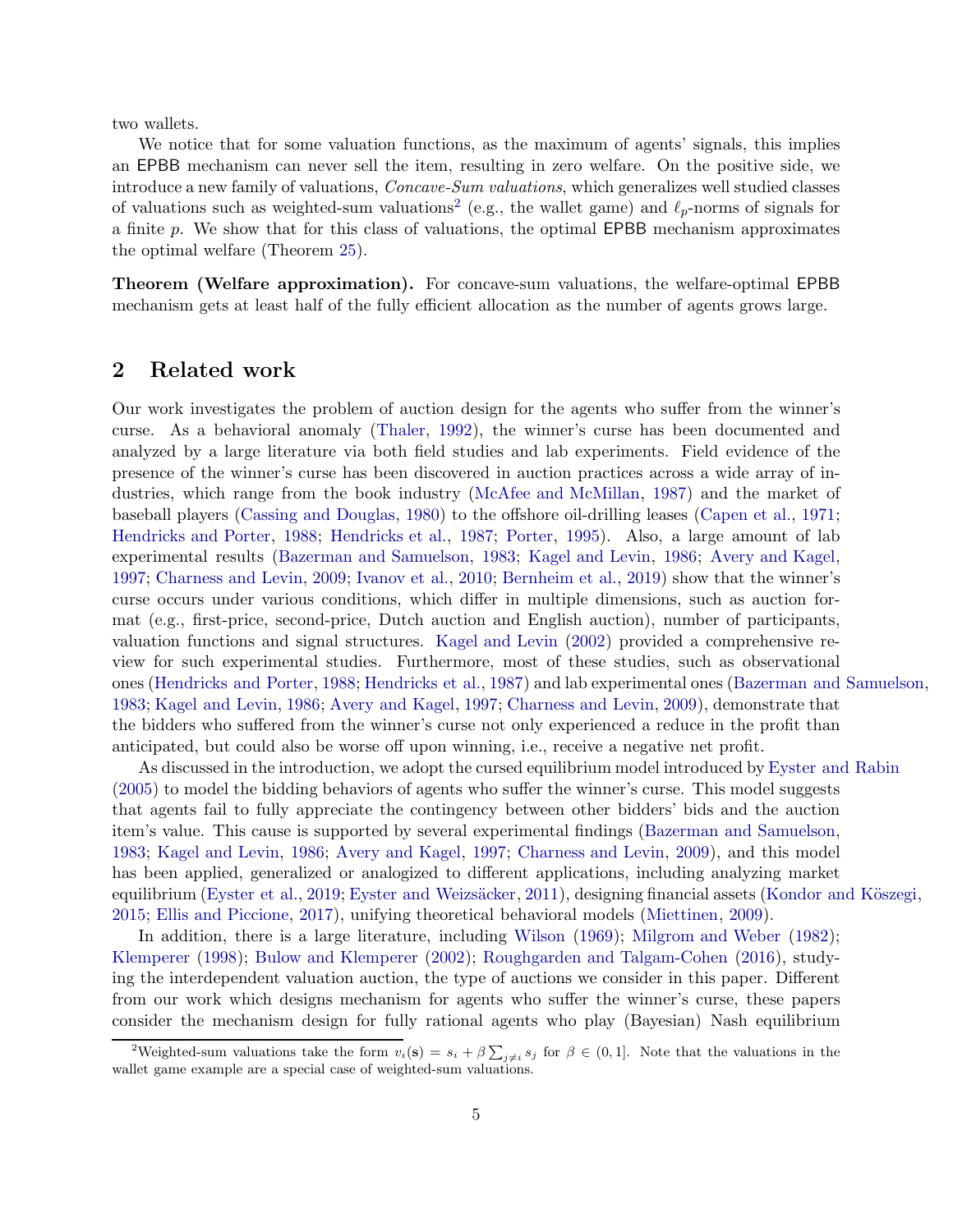strategies. [Milgrom and Weber](#page-29-0) [\(1982](#page-29-0)) introduced the interdependent value model and analyzed the revenue of different auction formats when agents have correlated but private value over the item. Their results imply that fully rational agents who implicitly try to avoid the winner's curse bid more conservatively when there is less information (as in a second price auction) revealed in the auction than more information revealed (as in English auction). [Bulow and Klemperer](#page-26-9) [\(2002](#page-26-9)); [Klemperer](#page-28-0) [\(1998](#page-28-0)) showed the anomalies in certain interdependent valuation auctions that the item price may increase in supply and decrease in the number of bidders and that the item price is sensitive to even a small asymmetry of bidders. They interpreted the anomalies in terms of fully rational bidders taking the winner's curse into consideration. [Roughgarden and Talgam-Cohen](#page-29-3) [\(2016](#page-29-3)) developed tools to build ex-post incentive compatible mechanisms for general interdependent valuation auctions with fully rational agents. We use their tools to build our mechanisms.

In contrast to these works, [Bergemann et al.](#page-26-4) [\(2020](#page-26-4)) studied the auction design problem for agents suffering the winner's curse. Their work is the most similar to ours, but with several differences. The major difference is that they aim to achieve interim incentive guarantees, while we aim to achieve stronger ex-post incentive guarantees. As a result of sacrificing the ex-post incentive guarantees, their allocation rule needs not to be monotone, i.e., they can allocate the item to an agent with a lower signal, incurring the winner's blessing instead of the winner's curse. In contrast, when imposing ex-post incentive guarantees, we show that the allocation rule must be monotone. They also consider a common value auction, specifically, only a single function which is the maximum of signals; Therefore, their non-monotone allocation rule will not decrease revenue and social welfare. However, this is not true in the more general valuation settings that we consider. Moreover, they consider agents who are fully cursed, while we consider agents who can be partially cursed. Finally, we study a much more general setting capturing a general family of valuation functions, while they consider a single valuation function.

The design of mechanisms when considering agents who act according to a behavioral bias, and not their objective utility, have recently gained traction. Recent examples of this line of research are finding a market equilibrium for agents who suffer from the endowment effect [\(Ezra et al.](#page-27-6), [2020](#page-27-6); [Babaioff et al.](#page-26-10), [2018](#page-26-10)) and designing revenue-maximizing auctions for agents who are uncertaintyaverse [\(Chawla et al.](#page-27-7), [2018](#page-27-7); [Liu et al.](#page-28-12), [2019](#page-28-12)), among others.

Finally, approximately optimal mechanisms in the interdependent values model recently gained attention. Works in this domain include simple and approximately optimal revenue maximizing auctions [Roughgarden and Talgam-Cohen](#page-29-3) [\(2016](#page-29-3)); [Li](#page-28-13) [\(2017](#page-28-13)); [Chawla et al.](#page-26-11) [\(2014](#page-26-11)) and assumptionminimal welfare maximizing auctions [Eden et al.](#page-27-8) [\(2018](#page-27-8), [2019,](#page-27-9) [2021](#page-27-10)); [Amer and Talgam-Cohen](#page-26-12) [\(2021](#page-26-12)); [Eden et al.](#page-27-11) [\(2022\)](#page-27-11); [Gkatzelis et al.](#page-28-14) [\(2021\)](#page-28-14)

## 3 Model

We consider *interdependent* valuation (IDV) settings commonly studied for rational agents. We consider a seller that sells a single indivisible item to a set of n agents with *interdependent* valuations. Each agent i has a signal  $s_i$  as private information. The agents' signals are drawn from a joint distribution F with density f over the support  $S_i^n$ , where  $S_i = [0, \bar{s}_i]$ . We use s to denote the agents' signal profile  $s_1, ..., s_n$  and use  $s_{-i}$  to denote the signal profile of all agents except agent i. We impose the standard assumptions that  $f$  is continuous and nowhere zero on the signal space. Each agent *i* also has a *publicly-known* valuation function  $v_i : [0, \bar{s}_i]^n \mapsto \mathbb{R}$ , which represents the value received by agent  $i$  upon winning the auction as a function of all bidders' signals. We adopt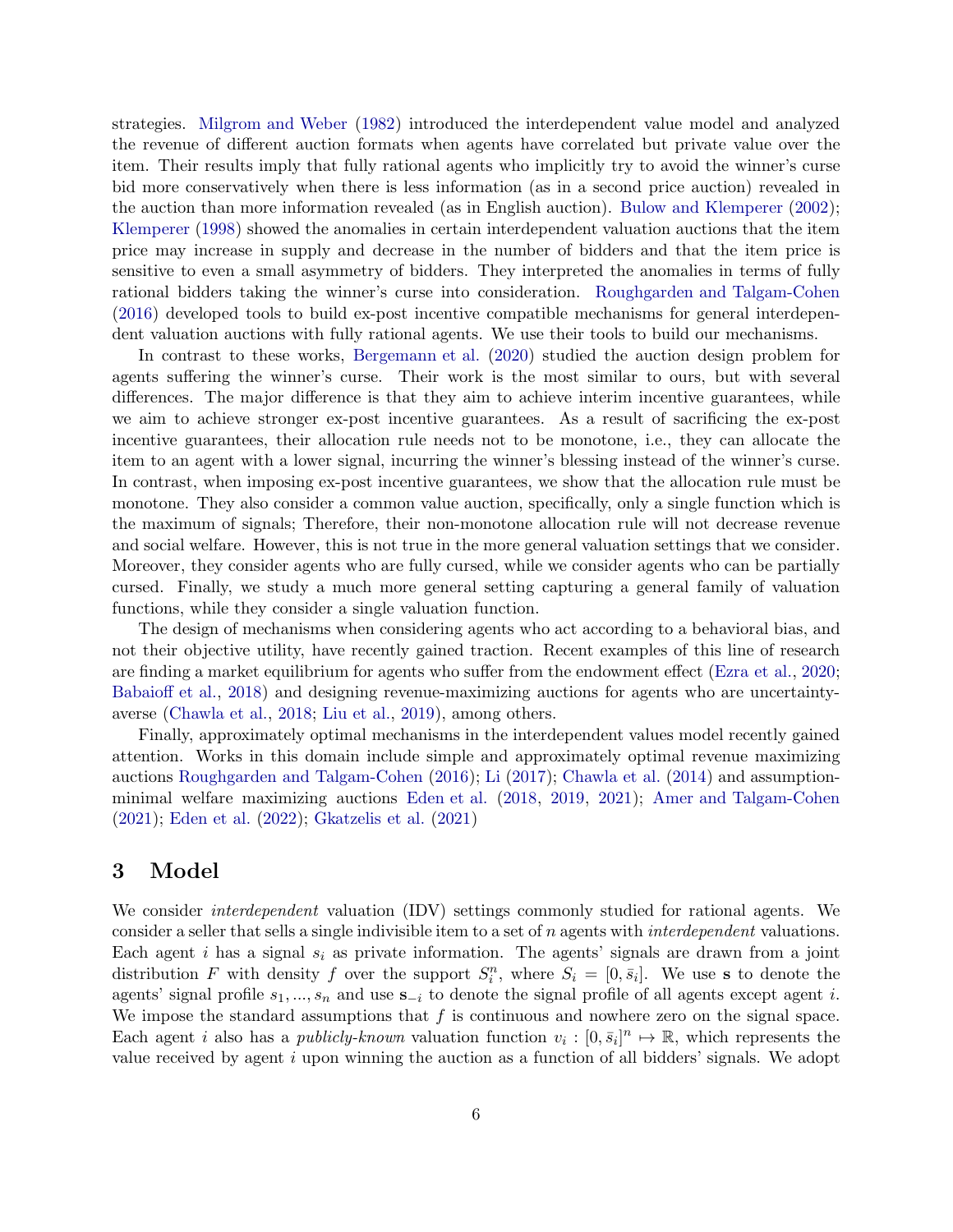the following standard assumptions in the valuation function  $v_i(\cdot)$ :

- Non-negative and normalized, i.e.,  $\forall s, v_i(s) \geq 0$  and  $v_i(0) = 0$ .
- Continuously differentiable.
- Monotone-non-decreasing in all signals and monotone-increasing in agent  $i$ 's signal  $s_i$ .

We consider the following properties, introduced in the seminal paper of [Milgrom and Weber](#page-29-0) [\(1982](#page-29-0)):

- (Signal symmetry)  $S_1 = ... = S_n = S$ , where  $S = [0, \bar{s}]$  for some  $\bar{s}$ , and  $f(\mathbf{s}) = f(\mathbf{t})$  for any signal profile s and its arbitrary permutation t.
- (Valuation symmetry) For any  $i, j, v_i(s_i, \mathbf{s}_{-i}) = v_j(t_j, \mathbf{t}_{-j})$  as long as  $s_i = t_j$  and  $\mathbf{t}_{-j}$  is a permutation of  $\mathbf{s}_{-i}$ .
- − (Signal affiliation) For any pair of signal profiles s and s', it always holds that  $f(s\vee s')f(s\wedge s') \ge$  $f(\mathbf{s})f(\mathbf{s}')$ , where  $(\mathbf{s} \vee \mathbf{s}')$  is the component-wise maximum, and  $(\mathbf{s} \wedge \mathbf{s}')$  is the component-wise minimum.[3](#page-6-0)

These conditions are standard, and were considered by many papers in the literature, including [Eyster and Rabin](#page-27-1) [\(2005](#page-27-1)); [Roughgarden and Talgam-Cohen](#page-29-3) [\(2016](#page-29-3)). For welfare maximization, we focus on a special form of affiliation, and consider a case where all signals are sampled i.i.d.

By the revelation principle, we consider without loss of generality direct mechanisms, in which agents directly report their private signals s and then the auctioneer determines the auction outcome according to a pre-announced mechanism  $M = \{(x_i, p_i)\}_{i \in [n]}$ . Here,  $x_i : [0, \bar{s}_i]^n \mapsto [0, 1]$  is the allocation rule, specifying agent i's winning probability, and  $p_i : [0, \bar{s}_i]^n \mapsto \mathbb{R}$  is the payment rule, specifying agent i's payment.

We study deterministic and anonymous mechanism, as these are optimal for rational agents in IDV settings [\(Roughgarden and Talgam-Cohen,](#page-29-3) [2016;](#page-29-3) [Ausubel](#page-26-5), [1999](#page-26-5); [Maskin and Siebert,](#page-28-6) [1992\)](#page-28-6). This allows an easy comparison to existing results in the literature.

A mechanism is *deterministic* if  $x_i(\mathbf{s}) \in \{0,1\}$  for any i and **s**. A mechanism is *anonymous* if for any s and any permutation **t** of s,  $x_i(\mathbf{s}) = x_j(\mathbf{t}), p_i(\mathbf{s}) = p_j(\mathbf{t})$  whenever  $s_i = t_j$ .

We make two technical assumptions about allocation rule  $x_i$  for simplicity of exposition: First, we do not allocate the item to an agent who reports a zero signal.

<span id="page-6-1"></span>Assumption 1.  $x_i(0, s_{-i}) = 0$  *for every i* and  $s_{-i}$ .

Second, we do not allocate when there is a tie in the highest reported signals.

<span id="page-6-2"></span>**Assumption 2.**  $x_i(\mathbf{s}) = 0$  *for every i whenever*  $|\arg \max_i \{s_i\}| > 1$ *.* 

Since  $f$  is continuous, the events in both assumptions have zero probability measure, and therefore, can be ignored without affecting the expected social welfare or revenue of the mechanism. Moreover, these assumptions are without loss for the mechanisms we consider as implied by Lemma [8](#page-13-1) in Section [4.2.](#page-12-0)

We use  $\mathbf{b} = (b_1, ..., b_n)$  to denote the reported signal profile (bid profile) of agents. Agents have quasilinear utilities—the utility of each agent  $i$  given private signal profile s and bid profile b under mechanism M is

$$
u_i(\mathbf{b}, \mathbf{s}) = x_i(\mathbf{b})v_i(\mathbf{s}) - p_i(\mathbf{b}).
$$

<span id="page-6-0"></span><sup>3</sup>Affiliation is a common form of positive correlation, which generalizes the common case of independent distributions.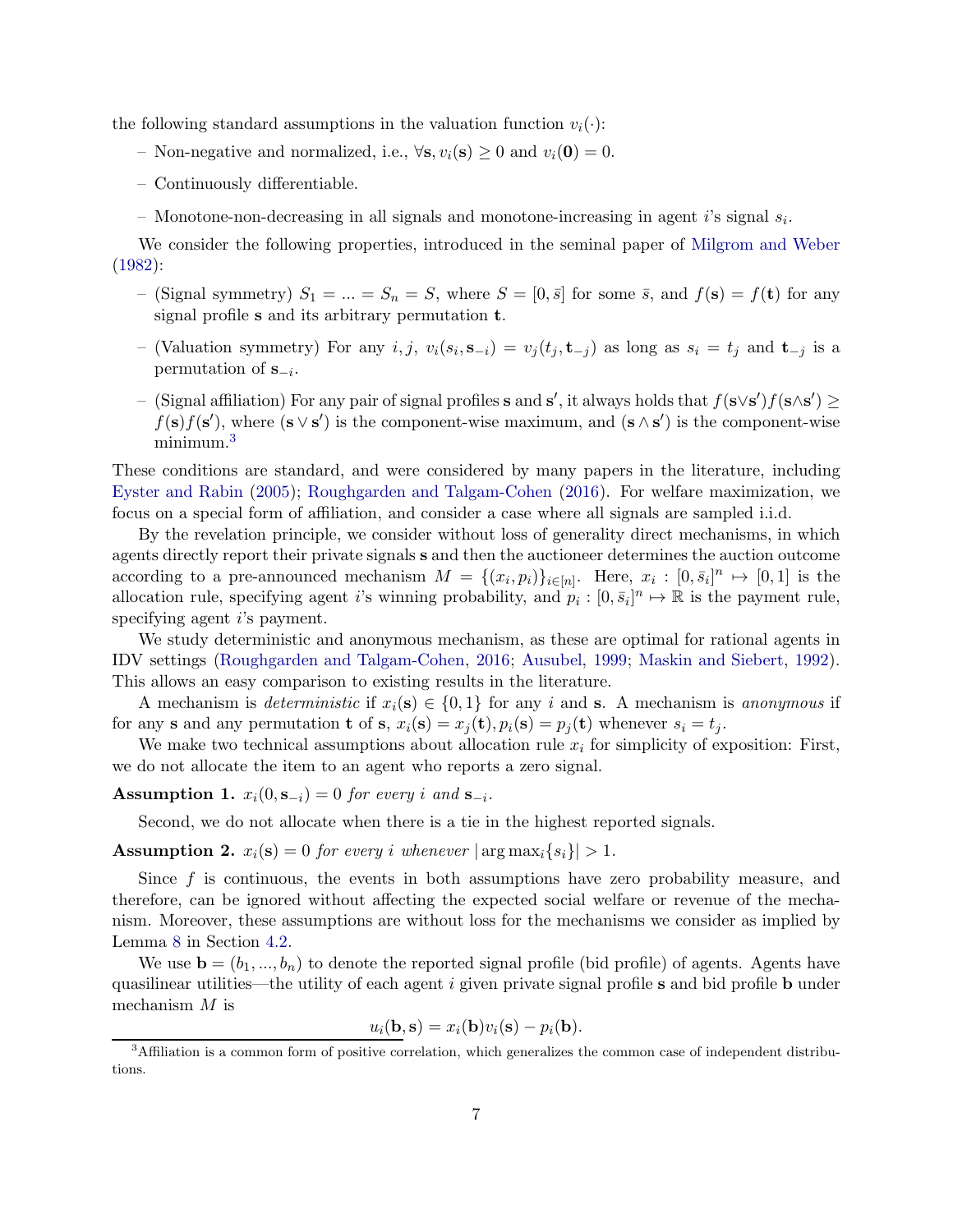#### <span id="page-7-0"></span>3.1 The Winner's Curse—A Behavioral Model

We adopt the widely studied behavioral model, namely the *cursed equilibrium model*, introduced by [Eyster and Rabin](#page-27-1) [\(2005](#page-27-1)) to explain the occurrence of the winner's curse. In this model, agents fail to incorporate the contingency between the other bidders' actions and their signals, which determine the value of the auctioned item, but succeed in reasoning other parts of the game. To illustrate, let  $\sigma$  denote a bidding strategy profile of agents and  $f_{\sigma}$  denote the probability density of bids and signals under strategy profile  $\sigma$ , e.g.,  $f_{\sigma}(\mathbf{b}_{-i}|\mathbf{s}_{-i})$  represents the probability density of other bidders bidding  $\mathbf{b}_{-i}$  when having signals  $\mathbf{s}_{-i}$ . Given the strategy profile  $\sigma$ , a fully rational agent with signal  $s_i$  estimates the probability density of other agents receiving  $s_{-i}$  and bidding  $b_{-i}$ as

$$
f_{\sigma}(\mathbf{b}_{-i}, \mathbf{s}_{-i}|s_i) = f(\mathbf{s}_{-i}|s_i) f_{\sigma}(\mathbf{b}_{-i}|\mathbf{s}_{-i}).
$$

Consequently, suppose the other agents follow strategy  $\sigma_{-i}$ , such an agent estimates her expected utility when having signal  $s_i$  and bidding  $b_i$  as follows:

$$
EU_i(b_i, s_i; \sigma_{-i}) = \int_{\mathbf{s}_{-i} \in S^{n-1}} \int_{\mathbf{b}_{-i} \in S^{n-1}} f(\mathbf{s}_{-i} | s_i) \cdot f_{\sigma}(\mathbf{b}_{-i} | \mathbf{s}_{-i}) (x_i(\mathbf{b}) v_i(\mathbf{s}) - p_i(\mathbf{b})) d\mathbf{b}_{-i} d\mathbf{s}_{-i}
$$

In contrast, an agent who fully neglects the contingency between other agents' actions and their signals estimates, as the naïve agent in the wallet game example, the counterpart probability density as if  $\mathbf{s}_{-i}$  and  $\mathbf{b}_{-i}$  are independent conditioned on her knowledge  $s_i$ :

$$
\tilde{f}_{\sigma}(\mathbf{b}_{-i}, \mathbf{s}_{-i}|s_i) = f(\mathbf{s}_{-i}|s_i) f_{\sigma}(\mathbf{b}_{-i}|s_i),
$$

where  $f_{\sigma}(\mathbf{b}_{-i}|s_i) = \int_{\mathbf{s}_{-i}} f(\mathbf{s}_{-i}|s_i) f_{\sigma}(\mathbf{b}_{-i}|\mathbf{s}_{-i}) d\mathbf{s}_{-i}$ .<sup>[4](#page-7-1)</sup> [Eyster and Rabin](#page-27-1) [\(2005](#page-27-1)) further introduce a cursedness parameter  $\chi$  to model the case where an agent partially neglects this contingency such that she considers the counterpart probability density as

$$
f_{\sigma}^{\chi}(\mathbf{b}_{-i}, \mathbf{s}_{-i}|s_i) = (1 - \chi) f_{\sigma}(\mathbf{b}_{-i}, \mathbf{s}_{-i}|s_i) + \chi \tilde{f}_{\sigma}(\mathbf{b}_{-i}, \mathbf{s}_{-i}|s_i).
$$

An agent with  $\chi = 0$  is a fully rational agent, and as we will see later, an agent with  $\chi > 0$  is possible to experience the winner's curse. We refer to such an agent with  $\chi > 0$  as a cursed agent for short, and to an agent with  $\chi = 1$  as a fully cursed agent. By analogy with a fully rational agent estimating her expected utility, an agent with parameter  $\chi$  (falsely) estimates her expected utility given  $\sigma_{-i}$  as:

<span id="page-7-2"></span>
$$
EU_i^{\chi}(b_i, s_i; \sigma_{-i}) = \int_{\mathbf{s}_{-i} \in S^{n-1}} \int_{\mathbf{b}_{-i} \in S^{n-1}} f_{\sigma}^{\chi}(\mathbf{b}_{-i}, \mathbf{s}_{-i} | s_i) (x_i(\mathbf{b}) v_i(\mathbf{s}) - p_i(\mathbf{b})) d\mathbf{b}_{-i} d\mathbf{s}_{-i} \tag{1}
$$

To explain and predict the winner's curse phenomenon, [Eyster and Rabin](#page-27-1) [\(2005](#page-27-1)) suggested that agents generally play the equilibrium strategy with respect to this misperceived utility  $EU_i^{\chi}(b_i, s_i; \sigma)$ for some parameter  $\chi > 0$ , instead of  $EU_i(b_i, s_i; \sigma)$ . They referred to this equilibrium as the  $\chi$ *cursed equilibrium*. Formally, a strategy profile  $\sigma$  forms a  $\chi$ -cursed equilibrium if it holds that for every agent i,

$$
\sigma(b_i|s_i) > 0 \iff b_i \in \arg\max EU_i^{\chi}(b_i, s_i; \sigma).
$$

<span id="page-7-1"></span><sup>4</sup>[Eyster and Rabin](#page-27-1) [\(2005](#page-27-1)) suggested that the agents succeed in reasoning or perceiving all other parts of the game, except the contingency between other agents' signals and actions. Therefore, agents get the correct  $f_{\sigma}(\mathbf{b}_{-i}|s_i)$ , a key assumption made in Eyster and Rabin's behavioral model.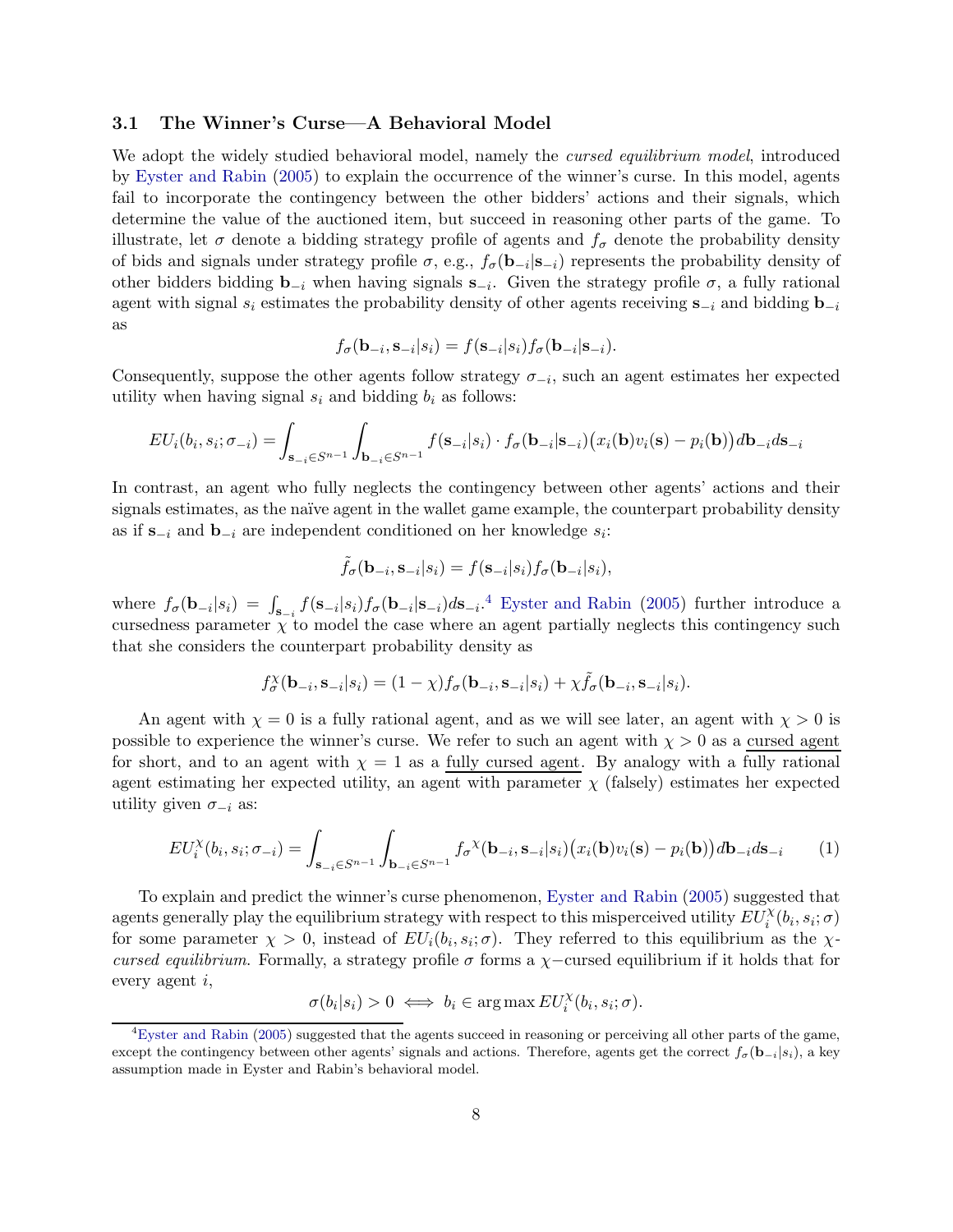In the above definition,  $\chi = 0$  gives the definition of the classic *Bayes-Nash equilibrium* (BNE). The Naïve strategy of the aforementioned wallet game is an example of a cursed equilibrium of fully cursed agents  $(\chi = 1)$ . We refer the reader to [A](#page-29-7)ppendix A for an illustrative example of how a  $\chi$ -cursed equilibrium leads to a winner's curse in the wallet game.

Next, we illustrate how  $\chi$ -cursed equilibrium relates to the winner's curse. Note that Eq. [\(1\)](#page-7-2) can be rewritten<sup>[5](#page-8-0)</sup> as follows:

$$
EU_i^{\chi}(b_i, s_i; \sigma_{-i}) = \int_{\mathbf{S}_{-i} \in S^{n-1}} \int_{\mathbf{b}_{-i} \in S^{n-1}} f(\mathbf{s}_{-i} | s_i) \cdot f_{\sigma}(\mathbf{b}_{-i} | \mathbf{s}_{-i}) (x_i(\mathbf{b}) v_i^{\chi}(\mathbf{s}) - p_i(\mathbf{b})) d\mathbf{b}_{-i} d\mathbf{s}_{-i}, \tag{2}
$$

where

<span id="page-8-1"></span>
$$
v_i^{\chi}(\mathbf{s}) := (1 - \chi)v_i(\mathbf{s}) + \chi \mathbb{E}_{\tilde{\mathbf{s}}_{-i}}[v_i(\tilde{\mathbf{s}}_{-i}, s_i)].
$$
\n(3)

This rewriting shows that the utility  $EU^{\chi}(b_i, s_i; \sigma_{-i})$  optimized by an agent with valuation function  $v_i$  in the  $\chi$ -cursed equilibrium is the same as the expected utility optimized by a fully rational agent with valuation function  $v_i^{\chi}$  $\frac{x}{i}$  in a BNE. Thus, we have the following proposition from [Eyster and Rabin](#page-27-1) [\(2005](#page-27-1)).

Proposition 1 [\(Eyster and Rabin](#page-27-1) [\(2005\)](#page-27-1)). *In the IDV setting, the* χ*-cursed equilibrium strategy* profile of agents with valuation function  $v_i$  is the same to the BNE strategy profile of agents with a *modified valuation function*  $v_i^{\chi}$ i *.*

We name the expression  $v_i^{\chi}$  $\alpha_i^{\chi}$  as the *cursed valuation function* of  $v_i$ . It reflects the hypothetical value of the item to the cursed agent. It contains two part—the  $(1 - \chi)v_i(\mathbf{s})$  part reflects the part of the item's value which the agent perceives through successful contingent thinking and the  $\chi \mathbb{E}_{\tilde{\mathbf{s}}_{-i}}[v_i(\tilde{\mathbf{s}}_{-i}, s_i)]$  part reflects the part of the item's value which the agent perceives when she fully ignore the contingency between other bidders' signals and bids. Therefore, a winner i faces the winner's curse whenever  $\mathbb{E}_{\tilde{\mathbf{s}}_{-i}}[v_i(\tilde{\mathbf{s}}_{-i}, s_i)] > v_i(\mathbf{s})$ ; i.e., bidder i might get an item of which the value is less than  $i$  anticipated. Moreover,  $i$  might suffer a negative utility when the payment, which can be as high as  $\mathbb{E}_{\tilde{\mathbf{s}}_{-i}}[v_i(\tilde{\mathbf{s}}_{-i}, s_i)]$  for a fully cursed agent, turns out larger than  $v_i(\mathbf{s})$ . We refer to the conceptual utilities built upon the cursed valuation functions  $v_i^{\chi}$  $\frac{\lambda}{i}$  as *cursed utilities*.

[Eyster and Rabin](#page-27-1) [\(2005\)](#page-27-1) showed with empirical wallet game data that  $\chi$  has a 95% confidence interval of [0.59, 0.67] with 0.63 the optimal fit. Any  $\chi > 0$  predicts agents' bids better than the BNE strategy.

We make the following key assumption:

Assumption 3 (Seller knows χ). *We assume the seller knows the value of* χ*, that is, the seller knows the extent of which the agents exhibit the cursedness bias.*

The above assumption can be justified by the following: (i) empirical studies discussed above, showing one can accurately estimate the value of  $\chi$ ; (ii) moreover, the seller can observe the practical behavior of the agents, and their profit, in order to adjust the value of  $\chi$ , and update the devised auction, if the estimated value of  $\chi$  seems to be inaccurate. If the assumption does not hold, it is still worthy studying the problem under this assumption for following reasons. First, we show that misestimating the value of  $\chi$  by  $\epsilon$  still leads to an approximate C-EPIC-IR mechanism (Proposition [3\)](#page-10-0), and thus using  $\chi$  with a small estimation error still preserves some degree of

<span id="page-8-0"></span><sup>&</sup>lt;sup>5</sup>This rewriting result is given by [Eyster and Rabin](#page-27-1) [\(2005](#page-27-1)). We present a derivation in the Appendix for completeness.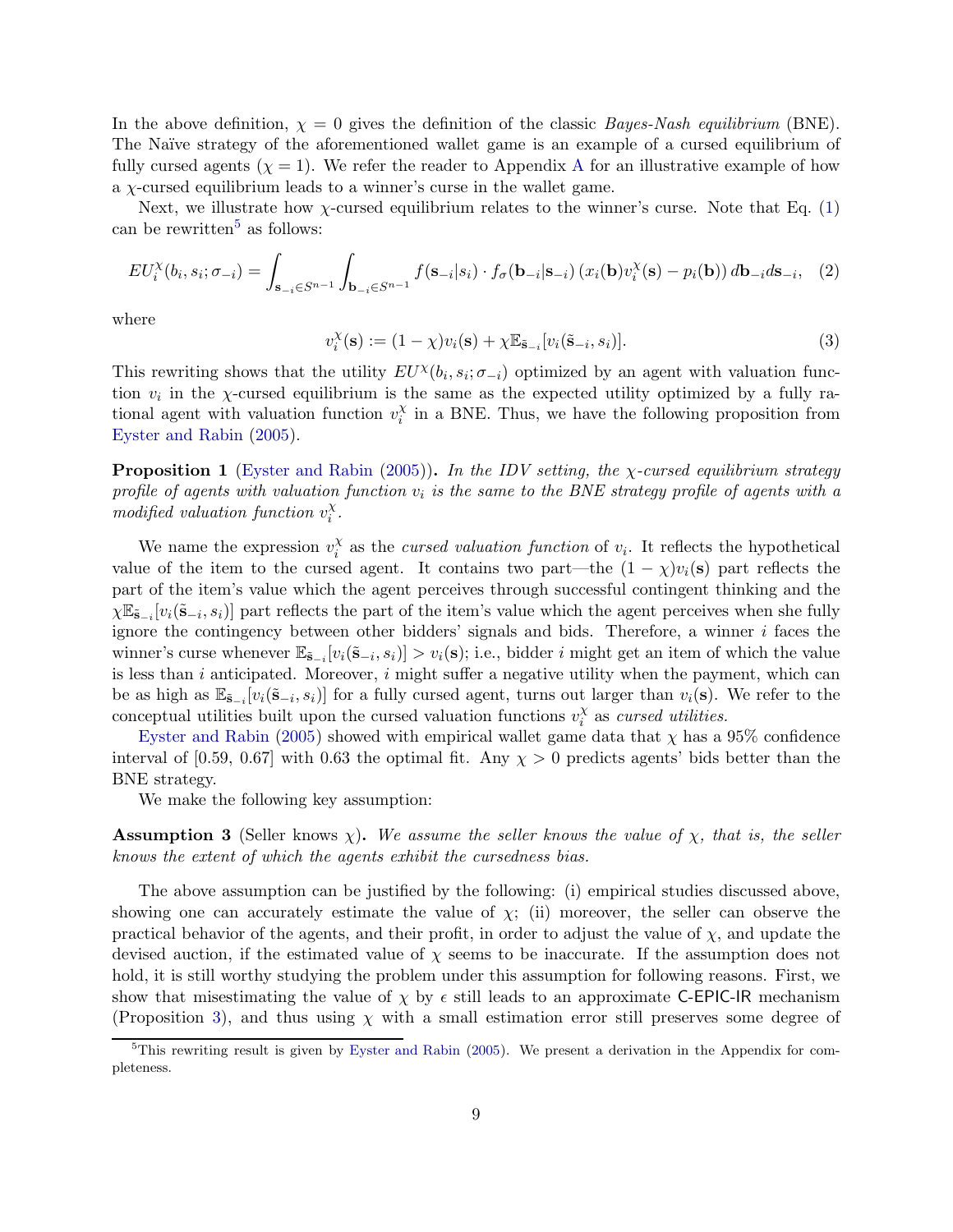incentive compatibility. Second, devising mechanisms when assuming knowing the value of  $\chi$  leads to many interesting theoretical findings, which have implications on designing mechanisms for agents who suffer from winner's curse. An example of one such implication is that there exists a tension between ensuring that the agents would not experience negative profit due to their inability to reason about their utility and the revenue of the mechanism. In order words, to ensure nonnegative utility for agents who may suffer from the winner's curse, the mechanism has to sacrifice some portion of the revenue.

#### 3.2 Incentive Properties for Cursed Agents and Other Desirable Properties

Bearing above behavioral implications of agents with parameter  $\chi$  in mind, a natural generalization of the interim IC concept from fully rational agents to agents with parameter  $\chi$  is the following.

**Definition 1.** A mechanism  $M = \{(x_i, p_i)\}_{i \in [n]}$  is interim incentive compatible for agents with  $\emph{parameter $\chi$, if for all $i,b_i,s_i$, and for the truth-telling strategy $\sigma^*$, it holds that}$ 

$$
EU^{\chi}(s_i, s_i; \sigma_{-i}^*) \geq EU^{\chi}(b_i, s_i; \sigma_{-i}^*).
$$

In other words, a mechanism is interim incentive compatible for agents with parameter  $\chi$  if truthful-reporting is a  $\chi$ -cursed equilibrium. For fully rational agents  $(\chi=0)$ , the above definition coincides with the standard interim IC definition [\(Roughgarden and Talgam-Cohen](#page-29-3), [2016\)](#page-29-3), where truthful-reporting forms a BNE (that is, a 0-cursed equilibrium).

We further extend this idea to obtain a *stronger* IC notion. We consider a cursed agent's expected utility when having signal  $s_i$ , while the bid profile is  $\mathbf{b} = (b_i, \mathbf{b}_{-i})$ . A fully rational agent will correctly estimate the degree to which other agents' signals  $s_{-i}$  are contingent on their bids **b**<sub>−*i*</sub>, setting this probability as  $f_{\sigma}$ (**s**<sub>−*i*</sub>|**b**<sub>−*i*</sub>, *s<sub>i</sub>*), while a fully cursed agent will think the true type is independent of agents' bids, estimating this probability as  $f(\mathbf{s}_{-i}|s_i)$ . Therefore, an agent with parameter  $\chi$  will assess her expected utility given her signal  $s_i$ , bid  $b_i$  and others bidding  $\mathbf{b}_{-i}$  given strategy  $\sigma_{-i}$  as:

$$
EU_i^{\chi}(\mathbf{b}, s_i; \sigma_{-i}) = \int_{\mathbf{s}_{-i}\in S^{n-1}} ((1-\chi)f_{\sigma}(\mathbf{s}_{-i}|\mathbf{b}_{-i}, s_i)u_i(\mathbf{b}, \mathbf{s}) + \chi f(\mathbf{s}_{-i}|s_i)u_i(\mathbf{b}, \mathbf{s})) d\mathbf{s}_{-i}.
$$

Note that we have the following relationship between  $EU_i^{\chi}(\mathbf{b}, s_i; \sigma_{-i})$  and  $EU_i^{\chi}(b_i, s_i; \sigma_{-i})$ :<sup>[6](#page-9-0)</sup>

<span id="page-9-1"></span>
$$
EU_i^{\chi}(b_i, s_i; \sigma_{-i}) = \int_{\mathbf{b}_{-i} \in S^{n-1}} f_{\sigma}(\mathbf{b}_{-i} | s_i) EU_i^{\chi}(\mathbf{b}, s_i; \sigma_{-i}) d\mathbf{b}_{-i}.
$$
 (4)

Therefore, we can naturally define the ex-post incentive properties for agents with parameter  $\chi$ as follows.

<span id="page-9-2"></span>Definition 2 (Cursed ex-post incentive compatibility and individually rationality (C-EPIC-IR)). *Given a cursedness parameter* χ*, a mechanism is cursed ex-post incentive compatible (*C-EPIC*) if*  $for\ every\ i,\ s_i\ and\ s_{-i},\ and\ truthfully-reporting\ strategy\ \sigma^*,$ 

$$
EU_i^{\chi}(\mathbf{b}=\mathbf{s}, s_i; \sigma_{-i}^*) \ \geq \ EU_i^{\chi}((\mathbf{b}_{-i}=\mathbf{s}_{-i}, b_i), s_i; \sigma_{-i}^*), \quad \forall b_i.
$$

<span id="page-9-0"></span><sup>&</sup>lt;sup>6</sup>We present the derivation of Equation  $(4)$  in Appendix [C.](#page-32-0)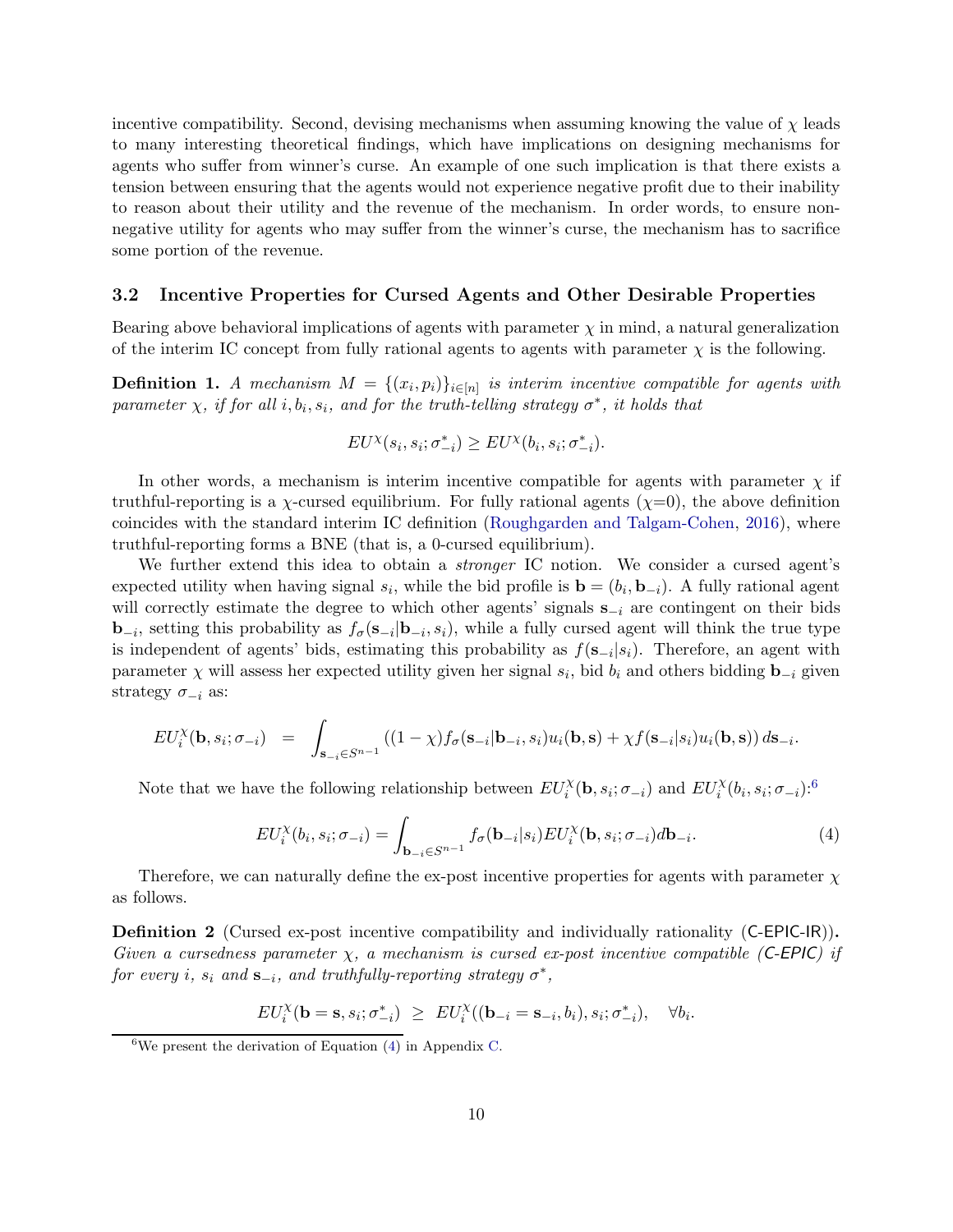*A mechanism is cursed ex-post individually rational (*C-EPIR*) if for every* i, s,

$$
EU_i^{\chi}(\mathbf{b}=\mathbf{s}, s_i) \geq 0.
$$

*A mechanism that is both* C-EPIC *and* C-EPIR *is denoted by* C-EPIC-IR*.*

Obviously, C-EPIC implies the interim IC for agents with parameter  $\chi$ .

Lemma [2](#page-10-1) introduces an equivalent definition of C-EPIC-IR, which simplifies the analysis of whether a mechanism satisfies C-EPIC-IR or not.

<span id="page-10-1"></span>Lemma 2. *A mechanism is*  $C$ - $E$ PIC *if and only if for every i*,  $s_i$  *and*  $s_{-i}$ ,

$$
x_i(\mathbf{s})v_i^{\chi}(\mathbf{s}) - p_i(\mathbf{s}) \ge x_i(b_i, \mathbf{s}_{-i})v_i^{\chi}(\mathbf{s}) - p_i(b_i, \mathbf{s}_{-i}) \quad \forall b_i
$$

.

*A mechanism is* C-EPIR *if and only if for every* i, s.

$$
x_i(\mathbf{s})v_i^{\chi}(\mathbf{s}) - p_i(\mathbf{s}) \ge 0.
$$

*Proof.* To see this lemma holds, we only need to plug the following expression of the expected utility of bidders into Definition [2:](#page-9-2)  $\forall s, b_i$ 

$$
EU_i^{\chi}((\mathbf{b}_{-i} = \mathbf{s}_{-i}, b_i), s_i; \sigma_{-i}^*)
$$
\n
$$
= \int_{\tilde{\mathbf{s}}_{-i} \in S^{n-1}} \left( (1 - \chi) f_{\sigma}(\tilde{\mathbf{s}}_{-i} | \mathbf{s}_{-i}, s_i) u_i((b_i, \mathbf{s}_{-i}), (s_i, \tilde{s}_i))
$$
\n
$$
+ \chi f(\tilde{\mathbf{s}}_{-i} | s_i) u_i((b_i, \mathbf{s}_{-i}), (s_i, \tilde{\mathbf{s}}_{-i})) \right) d\tilde{\mathbf{s}}_{-i}
$$
\n
$$
= (1 - \chi) u_i((b_i, \mathbf{s}_{-i}), \mathbf{s})
$$
\n
$$
+ \chi \int_{\tilde{\mathbf{s}}_{-i}} f(\tilde{\mathbf{s}}_{-i} | s_i) (v_i(\tilde{\mathbf{s}}_{-i}, s_i) x_i(b_i, \mathbf{s}_{-i}) - p_i(b_i, \mathbf{s}_{-i})) d\tilde{\mathbf{s}}_{-i}
$$
\n
$$
= x_i(b_i, \mathbf{s}_{-i}) \left( (1 - \chi) v_i(\mathbf{s}) + \chi \int_{\tilde{\mathbf{s}}_{-i}} f(\tilde{\mathbf{s}}_{-i} | s_i) v_i(s_i, \tilde{\mathbf{s}}_{-i}) d\tilde{\mathbf{s}}_{-i} \right) - p_i(\mathbf{b}_i, \mathbf{s}_{-i})
$$
\n
$$
= x_i(b_i, \mathbf{s}_{-i}) \left( (1 - \chi) v_i(\mathbf{s}) + \chi \mathbb{E}_{\tilde{\mathbf{s}}_{-i} \sim F|s_i} [v_i(\tilde{\mathbf{s}}_{-i}, s_i)] \right) - p_i(b_i, \mathbf{s}_{-i})
$$
\n
$$
= x_i(b_i, \mathbf{s}_{-i}) v_i^{\chi}(\mathbf{s}) - p_i(b_i, \mathbf{s}_{-i}),
$$
\n(11.11)

where  $v_i^{\chi}$  $i<sup>x</sup>$  (s) in the last equation is the cursed valuation function of the item, as defined in Eq [\(3\)](#page-8-1).

Setting  $\chi = 0$  in the definition of C-EPIC gives us the definition of ex-post IC (EPIC), where bidders truthfully reporting their signals forms an ex-post Nash equilibrium w.r.t. their true expost utilities. It is the strongest incentive guarantee one can hope for in the IDV setting. Similarly, C-EPIC is also the strongest incentive notion we can hope for with cursed agents in the IDV setting. Furthermore, Proposition [3](#page-10-0) shows that C-EPIC is robust to small estimation errors of the  $\chi$  parameter.

<span id="page-10-0"></span>**Proposition 3.** Let mechanism M be C-EPIC under cursedness parameter  $\chi$ , and let agent *i*'s be a  $\chi_i$ -cursed agent, where  $\chi_i = \chi + \epsilon_i$ . The truthful-reporting strategy  $\sigma^*$  forms an approximate ex-post *Nash equilibrium for agent i with parameter*  $\chi_i$  *in the sense that* 

$$
EU_i^{\chi_i}(\mathbf{b}=\mathbf{s},s_i;\sigma_{-i}^*) \ge EU_i^{\chi_i}((\mathbf{b}_{-i}=\mathbf{s}_{-i},b_i),s_i;\sigma_{-i}^*) - \epsilon_i \cdot v_i(\bar{s},...,\bar{s}) \quad \forall i,\mathbf{s},b_i.
$$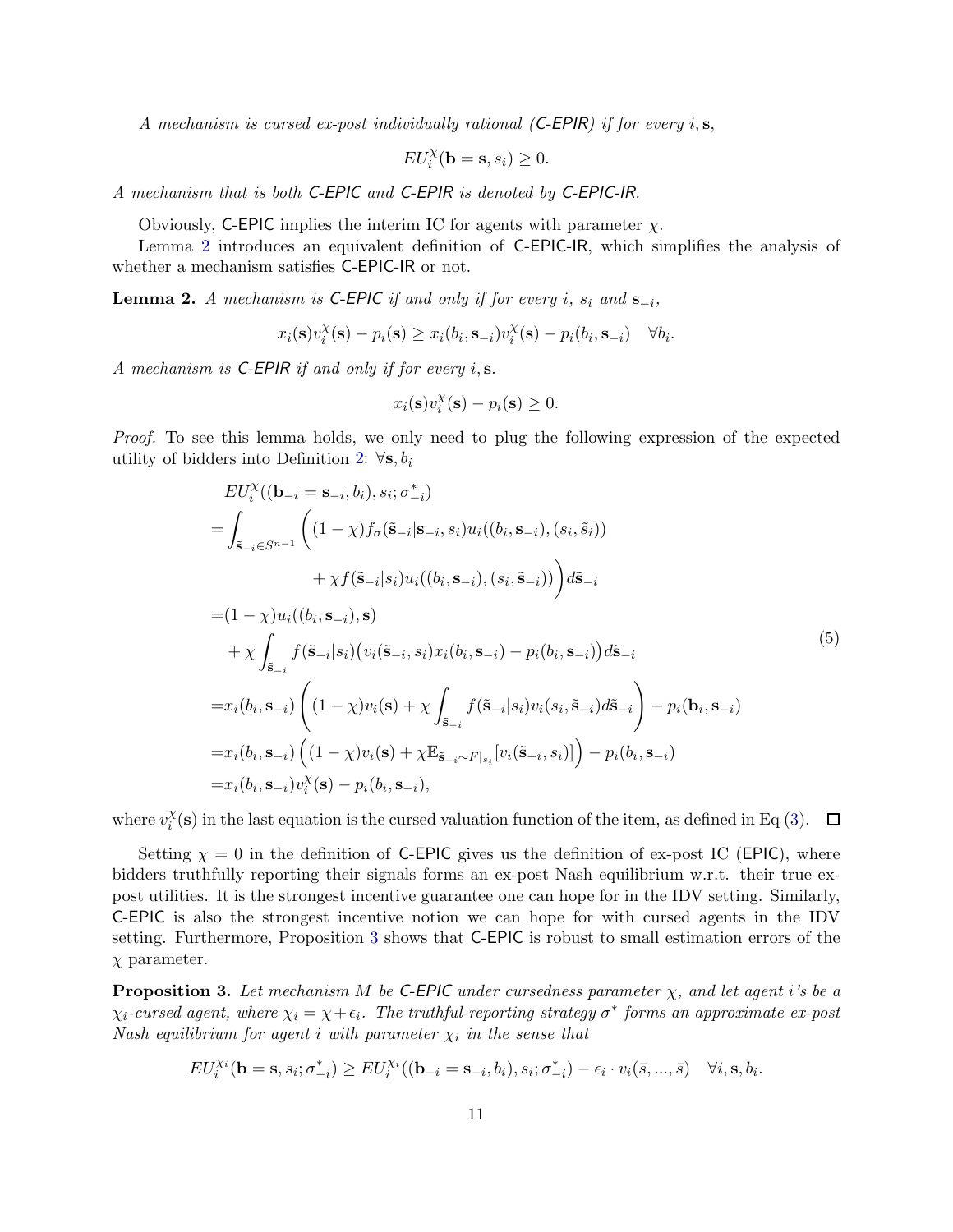**Ex-post IR (EPIR)** Setting  $\chi = 0$  in the definition of C-EPIR gives us the standard definition of EPIR, which ensures that no bidder will get a true negative ex-post utility at the truthful-reporting equilibrium. A mechanism that is C-EPIC-IR has the outcome that every agent bidding their true signal is a cursed equilibrium (or an ex-post equilibrium in terms of their cursed utilities) with each agent obtaining a non-negative utility based on their cursed valuation functions. However, although the agents think their utility will be non-negative for any possible realization of signals s according to their belief, they might end up paying more than their value for the item leading to a negative utility, because their belief is inaccurate. Therefore, in addition to requiring C-EPIC-IR, we further consider designing mechanisms that are EPIR. Such mechanisms guarantee the agent will not experience *actual* negative utility upon receiving an item, therefore, such an agent would not regret participating in the auction in hindsight.

Ex-post budget balance (EPBB) In order to achieve the EPIR property, the mechanism might need to make positive transfers since the agents over-estimate their value for the item sold. In order to ensure the seller does not end up with negative revenue, we may also want to require that the mechanisms will satisfy the ex-post budget balance constraint.

Definition 3 (Ex-post budget-balance). *A mechanism* M = (x, p) *is ex-post budget-balanced (EPBB)* if for every signal profile **s**,  $\sum_{i} p_i(\mathbf{s}) \ge 0$ .

A more relaxed requirement is Ex-ante budget-balance, where the mechanism does not lose money *in expectation*.

When devising a mechanism that satisfies C-EPIC-IR, there is a natural tension between EPIR and budget-balance. The socially optimal mechanism might have negative revenue when satisfying EPIR (see Section [7.1\)](#page-18-1)). Moreover, while typical mechanisms usually have more revenue with cursed agents (without imposing EPIR) [\(Eyster and Rabin](#page-27-1), [2005\)](#page-27-1), when requiring the mechanism to satisfy EPIR, the revenue only decreases (see Proposition [13\)](#page-15-0).

## 4 Preliminaries

#### 4.1 C-EPIC-IR Mechanisms and Virtual Valuations

[Roughgarden and Talgam-Cohen](#page-29-3) [\(2016](#page-29-3)) extend Myerson's Lemma and payment identity for the IDV model. Whenever  $v_i^{\chi}$  $\chi_i^{\chi}$  is monotone, a simple adaptation of their results characterizes the space of C-EPIC-IR mechanisms. The proof is omitted, as it is identical to the one in [Roughgarden and Talgam-Cohen](#page-29-3) [\(2016](#page-29-3)) for the case of non-cursed agents.

<span id="page-11-0"></span>**Proposition 4.** *A mechanism*  $M = (x, p)$  *is* C-EPIC-IR *if and only if for every i*,  $s_{-i}$ *, the allocation*  $rule\ x_i$  is monotone non-decreasing in the signal  $s_i$ , and the following payment identity and payment *inequality hold:*

$$
p_i(\mathbf{s}) = x_i(\mathbf{s}) v_i^{\chi}(\mathbf{s}) - \int_{v_i^{\chi}(0,\mathbf{s}_{-i})}^{v_i^{\chi}(\mathbf{s})} x_i((v_i^{\chi})^{-1}(t|\mathbf{s}_{-i}), \mathbf{s}_{-i}) dt - (x_i(0,\mathbf{s}_{-i})v_i^{\chi}(0,\mathbf{s}_{-i}) - p_i(0,\mathbf{s}_{-i})) \tag{6}
$$

<span id="page-11-2"></span><span id="page-11-1"></span>
$$
p_i(0, \mathbf{s}_{-i}) \le x_i(0, \mathbf{s}_{-i}) v_i^{\chi}(0, \mathbf{s}_{-i})
$$
\n<sup>(7)</sup>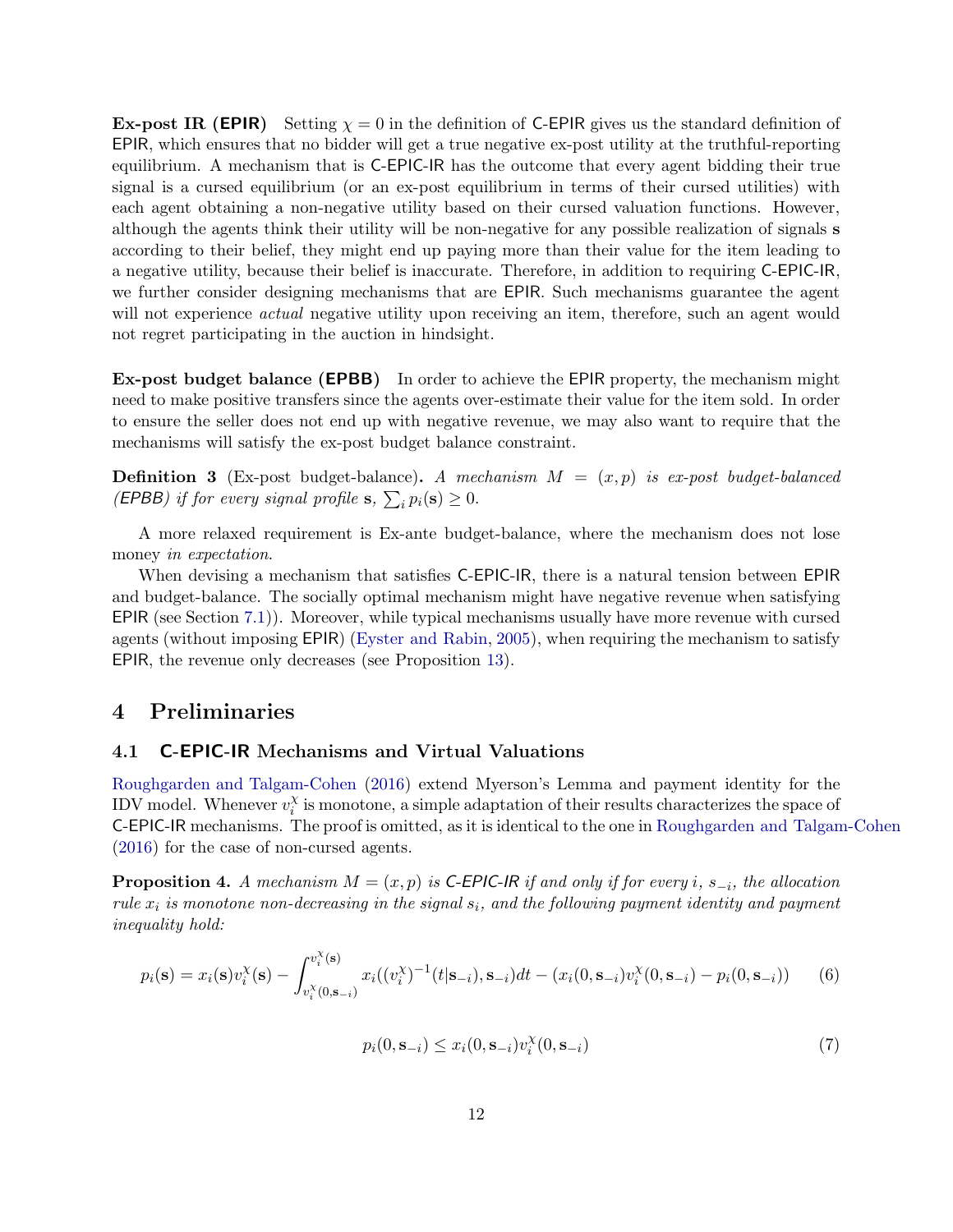We show that indeed  $v_i^{\chi}$  $i$  is monotone in our setting (affiliated signals and monotone  $v_i$ ). We defer the proof to Appendix [B.](#page-29-8)

<span id="page-12-3"></span>**Lemma 5.** The cursed valuation for agent i,  $v_i^{\chi}$  $\mathbf{X}_i^{\chi}(\mathbf{s})$ *, is monotone-non-decreasing in all agents'*  $signals$  and monotone-increasing in  $s_i$ .

In the setting where valuations are not cursed, setting  $p_i(0, s_{-i}) = 0$  maximizes the seller's revenue, and makes sure that the seller never has to pay the buyers participating in the auction, therefore ensures that the mechanism is budget-balanced. However, for cursed agents, even though  $v_i^{\chi}$  $i(\mathbf{s}) \geq p_i(\mathbf{s})$ , it might as well be the case that  $v_i(\mathbf{s}) < p_i(\mathbf{s})$ , resulting in negative utility, and breaching the EPIR property. Therefore, fixing a mechanism, one might want to set  $p_i(0, s_{-i})$  to be strictly smaller than zero for some values of  $s_{-i}$ , which means the mechanism might pay agents for participating. Thus, in designing a mechanism to guarantee EPIR, one must take care in order not to violate budget balance.

[Roughgarden and Talgam-Cohen](#page-29-3) [\(2016](#page-29-3)) extend the definition of a virtual valuation to interdependent values setting. Given  $\mathbf{s}_{-i}$ , they define a function

$$
\varphi_i(s_i|\mathbf{s}_{-i}) = v_i(\mathbf{s}) - v_i'(s_i, \mathbf{s}_{-i}) \frac{1 - F(s_i | \mathbf{s}_{-i})}{f(s_i | \mathbf{s}_{-i})},
$$

and show that similarly to the private value setting, revenue maximization reduces to virtual welfare maximization. The definition of virtual valuations and formulating revenue maximization as virtual welfare maximization naturally to the case of cursed bidders.

Definition 4 (Cursed virtual value). *The cursed virtual valuation of agent* i *conditioned on* s−<sup>i</sup> *is defined as*

$$
\varphi_i^{\chi}(s_i \mid \mathbf{s}_{-i}) = v_i^{\chi}(\mathbf{s}) - v_i^{\chi'}(s_i, \mathbf{s}_{-i}) \frac{1 - F(s_i \mid \mathbf{s}_{-i})}{f(s_i \mid \mathbf{s}_{-i})}.
$$

The next proposition follows the exact same derivation as the one in [Roughgarden and Talgam-Cohen](#page-29-3) [\(2016](#page-29-3)); [Myerson](#page-29-9) [\(1981](#page-29-9)) for non-cursed agents.

<span id="page-12-2"></span>Proposition 6 (Follows from [Roughgarden and Talgam-Cohen](#page-29-3) [\(2016](#page-29-3)); [Myerson](#page-29-9) [\(1981](#page-29-9))). *For every interdependent values setting, the expected revenue of a* C-EPIC-IR *mechanism equals its expected conditional cursed virtual surplus, up to an additive factor:*

$$
\mathbb{E}_{\mathbf{s}}\left[\sum_{i} p_i(\mathbf{s})\right] = \mathbb{E}_{\mathbf{s}}\left[\sum_{i} x_i(\mathbf{s})\varphi^{\chi}(s_i|\mathbf{s}_{-i})\right] - \sum_{i} \mathbb{E}_{\mathbf{s}_{-i}}[x_i(0,\mathbf{s}_{-i})v_i^{\chi}(0,\mathbf{s}_{-i}) - p_i(0,\mathbf{s}_{-i})]
$$

#### <span id="page-12-0"></span>4.2 Deterministic C-EPIC-IR Mechanisms

In this paper we focus on deterministic mechanisms, as deterministic mechanisms are optimal for our setting whenever bidders are not cursed [\(Roughgarden and Talgam-Cohen,](#page-29-3) [2016](#page-29-3)). The following is a direct corollary of the monotonicity of C-EPIC-IR mechanisms.

<span id="page-12-1"></span>Corollary 7. *Any deterministic* C-EPIC-IR *mechanism is a threshold mechanism. i.e., for every* i*, there exists a function*  $t_i(\cdot)$  *such that*  $x_i(s_i, \mathbf{s}_{-i}) = \begin{cases} 1 & s_i > t_i(\mathbf{s}_{-i}) \\ 0 & s_i < t_i(\mathbf{s}_{-i}) \end{cases}$ 0  $s_i \leq t_i(\mathbf{s}_{-i})$ .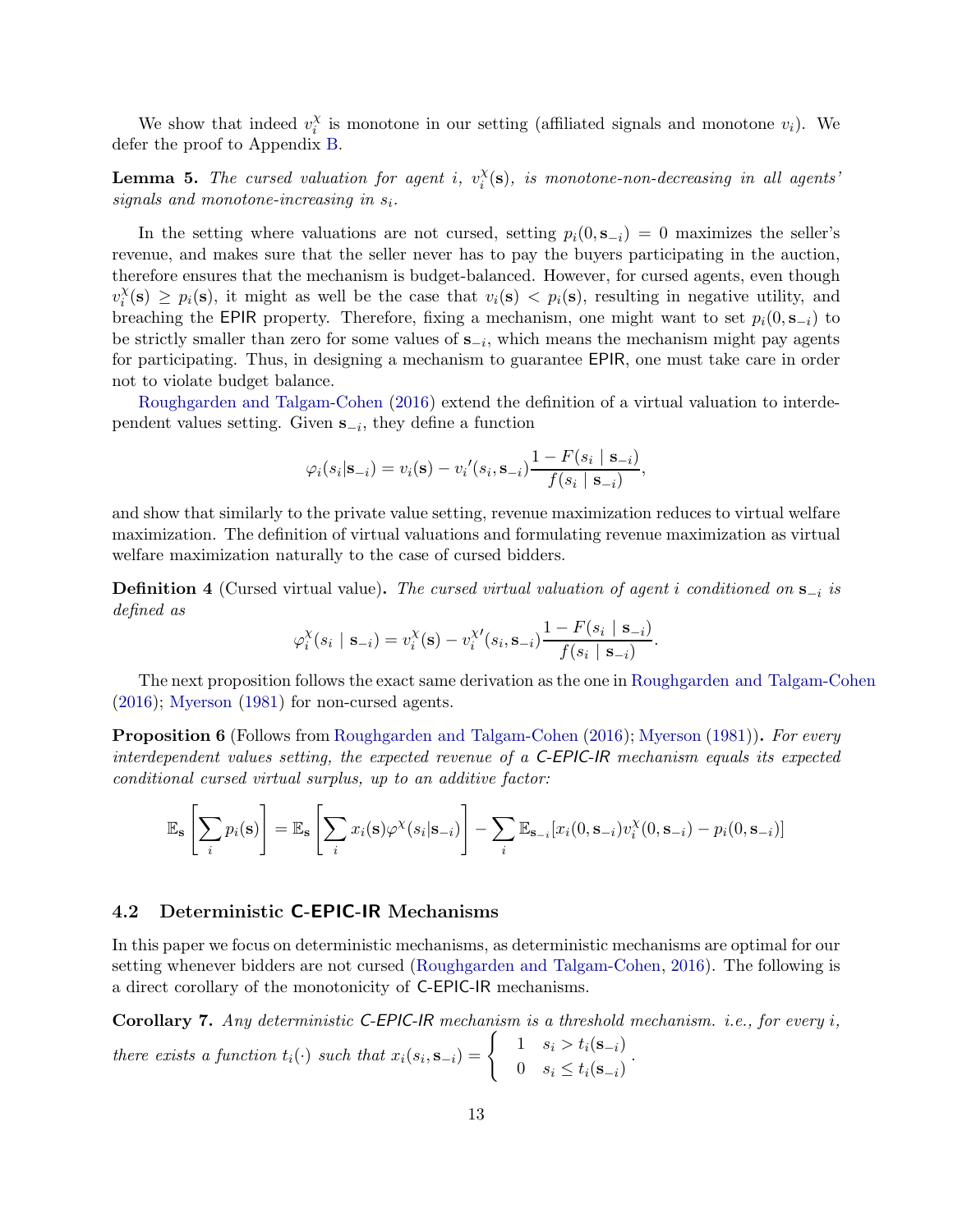We refer to  $t_i(s_{-i})$  as the *critical bid* for agent i. Note that when  $t_i(s_{-i}) = \overline{s}$ , we never allocate to agent i. The following lemma restricts the set of allocation rules we inspect.

<span id="page-13-1"></span>Lemma 8. *For every deterministic, anonymous* C-EPIC *mechanism and for every* s*, if the items is allocated, it is allocated to a bidder in*  $\arg\max_i \{s_i\}.$ 

*Proof.* Assume the item is given to an agent  $j$  such that there exists  $i$  for which  $s_i$  is strictly bigger than  $s_j$ . By anonymity, there exists some  $i \in \text{argmax}_{\ell} \{s_{\ell}\}\$  such that if we switch i and j's signal, i wins the item. Since j wins at  $\mathbf{s}, j$  also wins at  $\mathbf{s}' = (s'_j = s_i, \mathbf{s}'_{-j} = \mathbf{s}_{-j})$  by monotonicity of **C-EPIC** mechanisms. Since i wins at  $\mathbf{s}^* = (s_i^* = s_j, s_j^* = s_i, \mathbf{s}_{-ij})$ , by monotonicity, i also wins at  $\mathbf{s}^* = (s_i^* = s_i, s_j^* = s_i, \mathbf{s}_{-ij}) = \mathbf{s}'$ , a contradiction.

The above lemma implies that when dealing with such mechanisms, assuming Assumptions [1](#page-6-1) and [2](#page-6-2) are without loss. By the above lemma, a zero signal cannot win unless it is not the signal, therefore Assumption [1](#page-6-1) follows from Assumption [2.](#page-6-2) For assumption [2,](#page-6-2) one can take any mechanism that violates this assumption, and set  $x_i(\mathbf{s}) = 0$  for every **s** where the highest bid is not unique. By the above lemma, such mechanism remains monotone non-decreasing in a bidder's own bid, therefore C-EPIC. By continuity of the signal distribution, the resulting mechanism has the same expected revenue and social welfare as the original one.

## <span id="page-13-0"></span>5 Implications of Ex-post IR

In this section we discuss implications of imposing EPIR on the mechanism. We first show that in order to achieve our incentive properties, it suffices to design an ex-post IR mechanism, and cursed ex-post IR will follow.

#### Lemma 9. *For every interdependent value setting,* C-EPIC *and* EPIR *implies* C-EPIR*.*

*Proof.* For a mechanism to be EPIR, we need that the actual value an agent gets from an allocation is higher then the price she pays. That is,  $x_i(\mathbf{s})v_i(\mathbf{s}) \geq p_i(\mathbf{s})$  for every s. Using equation [\(6\)](#page-11-1) for **C-EPIC** mechanisms, and rearranging, we get that for every  $i$  and every  $s$ 

<span id="page-13-2"></span>
$$
p_i(0, \mathbf{s}_{-i}) \le x_i(\mathbf{s}) \left( v_i(\mathbf{s}) - v_i^{\chi}(\mathbf{s}) \right) + \int_{v_i^{\chi}(0, \mathbf{s}_{-i})}^{v_i^{\chi}(\mathbf{s})} x_i((v_i^{\chi})^{-1}(t | \mathbf{s}_{-i}), \mathbf{s}_{-i}) dt + x_i(0, \mathbf{s}_{-i}) v_i^{\chi}(0, \mathbf{s}_{-i}). \tag{8}
$$

Specifically, fixing  $s_{-i}$  and setting  $s_i = 0$ , we get

$$
p_i(0, \mathbf{s}_{-i}) \leq x_i(0, \mathbf{s}_{-i}) (v_i(0, \mathbf{s}_{-i}) - v_i^{\chi}(0, \mathbf{s}_{-i})) + \int_{v_i^{\chi}(0, \mathbf{s}_{-i})}^{v_i^{\chi}(0, \mathbf{s}_{-i})} x_i((v_i^{\chi})^{-1}(t|\mathbf{s}_{-i}), \mathbf{s}_{-i}) dt + x_i(0, \mathbf{s}_{-i}) v_i^{\chi}(0, \mathbf{s}_{-i})
$$
  
=  $x_i(0, \mathbf{s}_{-i}) v_i^{\chi}(0, \mathbf{s}_{-i}),$ 

where the inequality used Assumption [1,](#page-6-1) that agents aren't allocated at their lowest signal  $(x_i(0, s_{-i}) = 0)$ . This coincides with Equation (7), implying C-EPIR. 0). This coincides with Equation [\(7\)](#page-11-2), implying C-EPIR.

According to Corollary [7,](#page-12-1) every deterministic allocation rule is equivalent to a set of threshold functions  $\{t_i(\cdot)\}_i$ . As noted before, the only freedom one have in setting payments of C-EPIC mechanisms is by setting the term  $p_i(0, s_{-i})$ . We show that when maximizing revenue subject to C-EPIC and EPIR constraints, there is a single optimal way to set  $p_i(0, s_{-i})$ .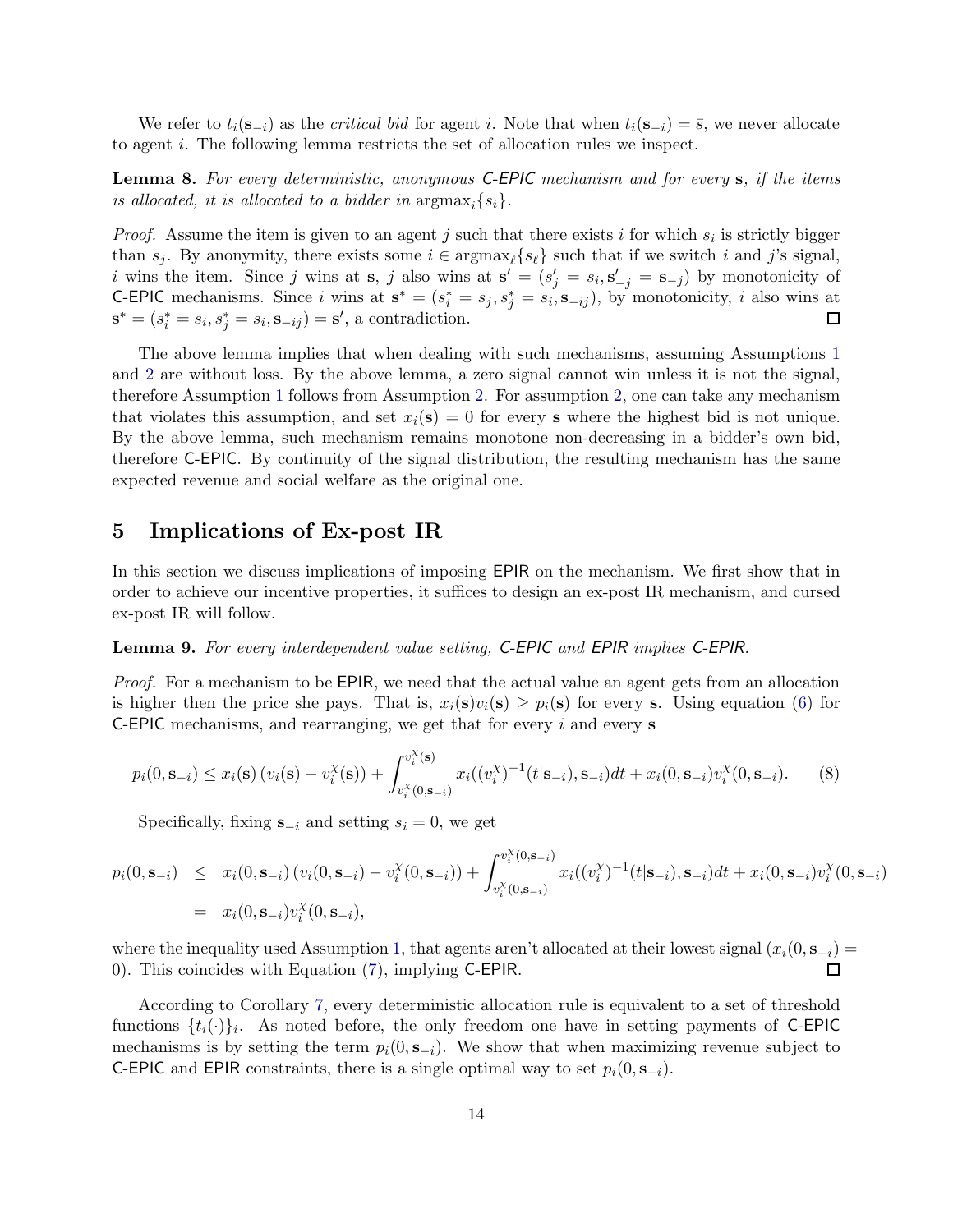<span id="page-14-0"></span>**Lemma 10.** Fixing threshold functions  $\{t_i(\cdot)\}\$ i of a deterministic anonymous mechanism, the *revenue optimal* C-EPIC-IR *and* EPIR *mechanism sets*

$$
p_i(0,\mathbf{s}_{-i}) = \begin{cases} \min\left\{0, v_i(t_i(\mathbf{s}_{-i}), \mathbf{s}_{-i}) - v_i^{\chi}(t_i(\mathbf{s}_{-i}), \mathbf{s}_{-i})\right\} & \text{if } t_i(\mathbf{s}_{-i}) < \bar{s}, \\ 0 & \text{otherwise.} \end{cases}
$$

*(and therefore, the payment is uniquely defined using Equation* [\(6\)](#page-11-1)*.)*

*Proof.* Since  $x_i(0, s_{-i}) = 0$  by Assumption [1,](#page-6-1) we have to have  $p_i(0, s_{-i}) \leq 0$ , otherwise an agent pays without getting allocated, which leads to negative utility. Consider  $s_{-i}$  such that  $t_i(s_{-i}) < \overline{s}$ . By Equation [\(8\)](#page-13-2) for EPIR (which also implies C-EPIR), we get that in order to maximize revenue, one should set

$$
p_i(0, \mathbf{s}_{-i}) = \min \left\{ 0, \min_{s_i} \left\{ x_i(\mathbf{s}) \left( v_i(\mathbf{s}) - v_i^{\chi}(\mathbf{s}) \right) + \int_{v_i^{\chi}(0, \mathbf{s}_{-i})}^{v_i^{\chi}(\mathbf{s})} x_i((v_i^{\chi})^{-1}(t | \mathbf{s}_{-i}), \mathbf{s}_{-i}) dt \right\} \right\}
$$
  
\n
$$
= \min \left\{ 0, \min_{s_i > t_i(\mathbf{s}_{-i})} \left\{ v_i(\mathbf{s}) - v_i^{\chi}(\mathbf{s}) + \int_{v_i^{\chi}(t_i(\mathbf{s}_{-i}), \mathbf{s}_{-i})}^{v_i^{\chi}(\mathbf{s})} 1 dt \right\} \right\}
$$
  
\n
$$
= \min \left\{ 0, \min_{s_i > t_i(\mathbf{s}_{-i})} \left\{ v_i(\mathbf{s}) - v_i^{\chi}(\mathbf{s}) + (v_i^{\chi}(\mathbf{s}) - v_i^{\chi}(t_i(\mathbf{s}_{-i}), \mathbf{s}_{-i})) \right\} \right\}
$$
  
\n
$$
= \min \left\{ 0, \min_{s_i > t_i(\mathbf{s}_{-i})} \left\{ v_i(\mathbf{s}) - v_i^{\chi}(t_i(\mathbf{s}_{-i}), \mathbf{s}_{-i}) \right\} \right\}
$$
  
\n
$$
= \min \left\{ 0, v_i(t_i(\mathbf{s}_{-i}), \mathbf{s}_{-i}) - v_i^{\chi}(t_i(\mathbf{s}_{-i}), \mathbf{s}_{-i}) \right\}
$$

where the second equality follows from the fact that  $x_i(\mathbf{s}) = 1$  only if  $s_i > t_i(\mathbf{s}_{-i})$ .

For  $t_i(\mathbf{s}_{-i}) = \bar{s}$ , agent *i* will never get the item and therefore, will not incur the winner's curse.<br>nce, we can set  $p_i(0, \mathbf{s}_{-i}) = 0$ . □ Hence, we can set  $p_i(0, s_{-i}) = 0$ .

We get that when agents experience the winner's curse at the "critical value" (meaning their real value is smaller than their perceived value), they pay their real value at the critical bid, while if they do not experience the winner's curse, they pay their cursed value. We get the following corollary.

<span id="page-14-1"></span>Corollary 11. *Fixing an anonymous, deterministic,* C-EPIC-IR*,* EPIR *mechanism with threshold function*  $t(\cdot)$ *, the revenue optimal way to set*  $p_i(0, s_{-i})$  *gives the following payment function:* 

$$
p_i(\mathbf{s}) = \begin{cases} p_i(0, \mathbf{s}_{-i}) & s_i \le t_i(\mathbf{s}_{-i}) \\ v_i(t_i(\mathbf{s}_{-i}), \mathbf{s}_{-i}) & s_i > t_i(\mathbf{s}_{-i}) \text{ and } v_i(t_i(\mathbf{s}_{-i}), \mathbf{s}_{-i}) - v_i^{\chi}(t_i(\mathbf{s}_{-i}), \mathbf{s}_{-i}) \le 0 \\ v_i^{\chi}(t_i(\mathbf{s}_{-i}), \mathbf{s}_{-i}) & s_i > t_i(\mathbf{s}_{-i}) \text{ and } v_i(t_i(\mathbf{s}_{-i}), \mathbf{s}_{-i}) - v_i^{\chi}(t_i(\mathbf{s}_{-i}), \mathbf{s}_{-i}) > 0 \end{cases}.
$$

*Proof.* If  $s_i \le t_i(s_{-i})$ , then i does not get the item, and by Equation [\(6\)](#page-11-1),  $p_i(s) = p_i(0, s_{-i})$ . If  $s_i \ge t_i(\mathbf{s}_{-i})$ , then i gets the item, and according to Equation [\(6\)](#page-11-1) and Lemma [10,](#page-14-0)

$$
p_i(\mathbf{s}) = v_i^{\chi}(t_i(\mathbf{s}_{-i}), \mathbf{s}_{-i}) + p_i(0, \mathbf{s}_{-i})
$$
  
=  $v_i^{\chi}(t_i(\mathbf{s}_{-i}), \mathbf{s}_{-i}) + \min\{0, v_i(t_i(\mathbf{s}_{-i}), \mathbf{s}_{-i}) - v_i^{\chi}(t_i(\mathbf{s}_{-i}), \mathbf{s}_{-i})\}.$ 

Therefore, if  $v_i(t_i(\mathbf{s}_{-i}), \mathbf{s}_{-i}) - v_i^{\chi}$  $i^{X}(t_i(s_{-i}), s_{-i}) \leq 0, p_i(s) = v_i^{X}$  $\chi_i^{\chi}(t_i(\mathbf{s}_{-i}), \mathbf{s}_{-i}) + 0 = v_i^{\chi}$  $X_i^{\chi}(t_i(\mathbf{s}_{-i}),\mathbf{s}_{-i}),$ and if  $v_i(t_i(\mathbf{s}_{-i}), \mathbf{s}_{-i}) - v_i^{\chi}$  $\chi_i^{\chi}(t_i(\mathbf{s}_{-i}), \mathbf{s}_{-i}) \geq 0$ , then  $p_i(\mathbf{s}) = v_i^{\chi}$  $\chi_i^{\chi}(t_i(\mathbf{s}_{-i}) + v_i(t_i(\mathbf{s}_{-i}) - v_i^{\chi}))$  $\frac{x}{i}(t_i(\mathbf{s}_{-i}) =$  $v_i(t_i(\mathbf{s}_{-i}).$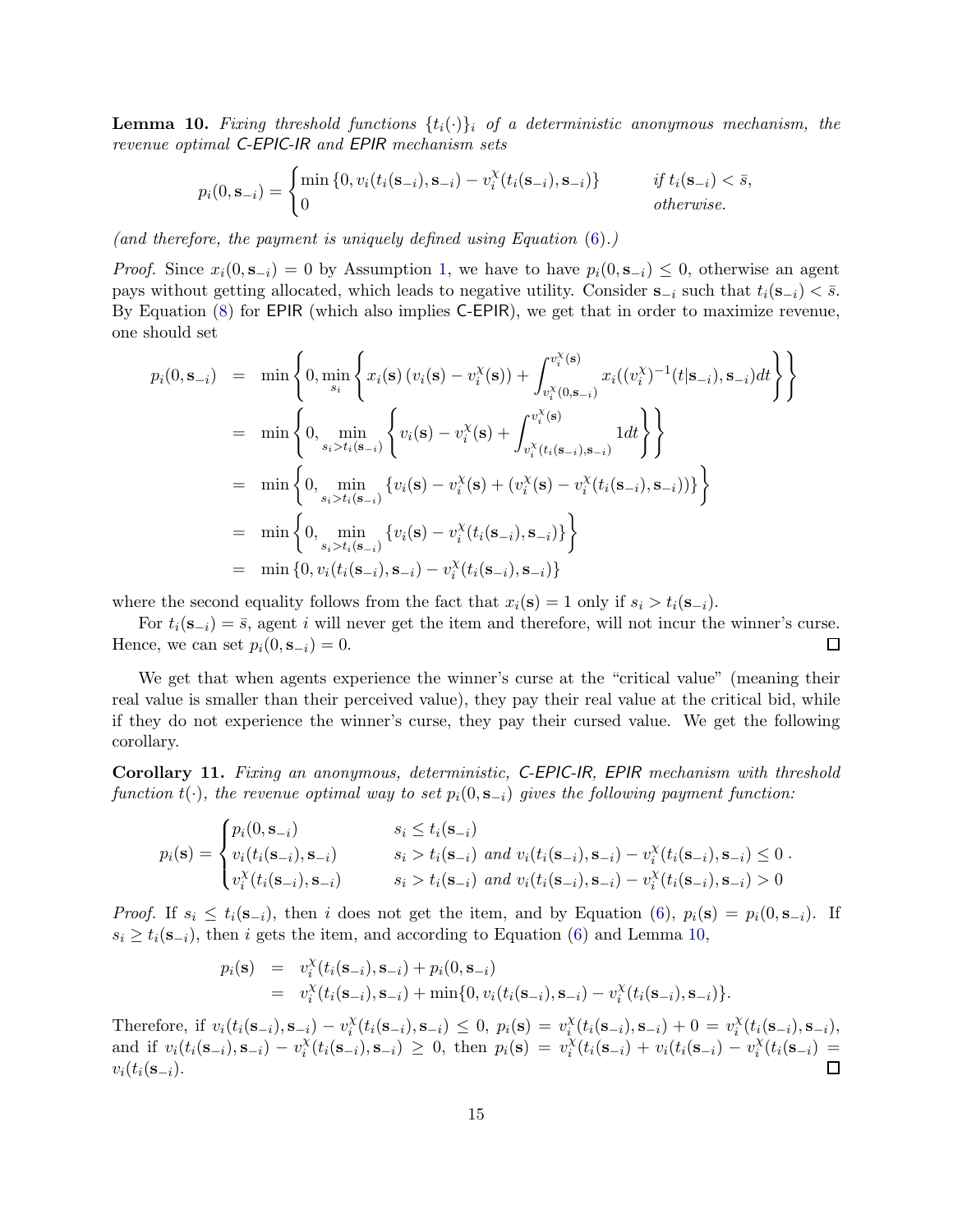An interesting implication of this corollary is that as opposed to the case where we do not require EPIR, the welfare and revenue in the case of non-cursed agents (i.e.,  $\chi = 0$ ) is at least that of the case where agents are cursed  $(\chi > 0)$ . We show this more generally by showing that the welfare and revenue are monotonically non-increasing in  $\chi$ . In order to show this, we first show that for a fixed mechanism, EPIR implies that the revenue decreases as  $\chi$  increases.

<span id="page-15-2"></span>**Lemma 12.** Fix a threshold rule t. Then for every s, every i, and every  $0 \leq \chi \leq \chi' \leq 1$ ,  $p_i^{\chi}$  $\chi_i^{\chi}(\mathbf{s},t) \geq p_i^{\chi'}$  $x_i^{\chi'}(\mathbf{s},t)$ , where  $p_i^{\chi}$  $\chi^{\chi}(\mathbf{s},t)$  *is the optimal payment an agent i with cursedness parameter*  $\chi$ *has with signals* s*.*

*Proof.* We prove by the three cases of Corollary [11.](#page-14-1)

**Case 1:**  $s_i \leq t(\mathbf{s}_{-i})$ . Then,  $p_i^{\chi}$  $\chi_i^{\chi}(\mathbf{s},t) = \min\{0, v_i(t(\mathbf{s}_{-i}), \mathbf{s}_{-i}) - v_i^{\chi}\}$  $\chi^{\chi}(t(\mathbf{s}_{-i}), \mathbf{s}_{-i})\}, \text{ and } p^{\chi'}_i$  $\sum_{i}^{X}\left(\mathbf{s},t\right)=$  $\min\{0, v_i(t(\mathbf{s}_{-i}), \mathbf{s}_{-i}) - v_i^{\chi'}\}$  $x_i^{\chi'}(t(\mathbf{s}_{-i}), \mathbf{s}_{-i})\}$ . Notice that if  $p_i^{\chi'}$  $\chi_i^{\chi}(\mathbf{s},t) < 0$ , then

<span id="page-15-1"></span>
$$
v_i(t(\mathbf{s}_{-i}), \mathbf{s}_{-i}) \leq v_i^{\chi}(t(\mathbf{s}_{-i}), \mathbf{s}_{-i})
$$
\n
$$
= (1 - \chi)v_i(t(\mathbf{s}_{-i}), \mathbf{s}_{-i}) + \chi \mathbb{E}_{\mathbf{t}_{-i} \sim F_{|t(\mathbf{s}_{-i})}}[v_i(t(\mathbf{s}_{-i}), \mathbf{t}_{-i})]
$$
\n
$$
\iff v_i(t(\mathbf{s}_{-i}), \mathbf{s}_{-i}) \leq E_{\mathbf{t}_{-i} \sim F_{|t(\mathbf{s}_{-i})}}[v_i(t(\mathbf{s}_{-i}), \mathbf{t}_{-i})]
$$
\n
$$
\iff v_i^{\chi}(t(\mathbf{s}_{-i}), \mathbf{s}_{-i}) = (1 - \chi)v_i(t(\mathbf{s}_{-i}), \mathbf{s}_{-i}) + \chi \mathbb{E}_{\mathbf{t}_{-i} \sim F_{|t(\mathbf{s}_{-i})}}[v_i(t(\mathbf{s}_{-i}), \mathbf{t}_{-i})]
$$
\n
$$
\leq (1 - \chi')v_i(t(\mathbf{s}_{-i}), \mathbf{s}_{-i}) + \chi' \mathbb{E}_{\mathbf{t}_{-i} \sim F_{|t(\mathbf{s}_{-i})}}[v_i(t(\mathbf{s}_{-i}), \mathbf{t}_{-i})]
$$
\n
$$
= v_i^{\chi'}(t(\mathbf{s}_{-i}), \mathbf{s}_{-i})
$$
\n
$$
\iff p_i^{\chi}(\mathbf{s}, t) = v_i(t(\mathbf{s}_{-i}), \mathbf{s}_{-i}) - v_i^{\chi}(t(\mathbf{s}_{-i}), \mathbf{s}_{-i})
$$
\n
$$
\geq v_i(t(\mathbf{s}_{-i}), \mathbf{s}_{-i}) - v_i^{\chi'}(t(\mathbf{s}_{-i}), \mathbf{s}_{-i})
$$
\n
$$
= p_i^{\chi'}(\mathbf{s}, t), \tag{9}
$$

which means that either  $p_i^{\chi}$  $\chi_i^{\chi}(\mathbf{s},t) = p_i^{\chi'}$  $x_i^{\chi'}(\mathbf{s},t)=0$ , or  $p_i^{\chi}$  $\chi_i^{\chi}(\mathbf{s},t) \geq p_i^{\chi'}$  $\chi_i^{\chi}(\mathbf{s},t)$ .

**Case 2:**  $s_i > t_i(s_{-i})$  and  $v_i(t_i(s_{-i}), s_{-i}) - v_i^{\bar{X}}$  $\lambda_i^{\chi}(t_i(\mathbf{s}_{-i}), \mathbf{s}_{-i}) \leq 0$ . In this case, according to Corollary [11,](#page-14-1) we have  $p_i^{\chi}$  $i<sub>i</sub>(s,t) = v<sub>i</sub>(t(s_{-i}), s_{-i}).$  According to Equation [\(9\)](#page-15-1),  $v<sub>i</sub>(t<sub>i</sub>(s_{-i}), s_{-i})$  $v_i^{\chi}$  $\chi_i^{\chi}(t_i(\mathbf{s}_{-i}), \mathbf{s}_{-i}) \leq 0 \text{ implies } v_i(t_i(\mathbf{s}_{-i}), \mathbf{s}_{-i}) - v_i^{\chi'}$  $x_i^{\chi'}(t_i(\mathbf{s}_{-i}), \mathbf{s}_{-i}) \le v_i(t_i(\mathbf{s}_{-i}), \mathbf{s}_{-i}) - v_i^{\chi'}$  $\chi_i^{\chi}(t_i(\mathbf{s}_{-i}), \mathbf{s}_{-i}) \leq 0,$ and therefore,  $p_i^{\chi'}$  $i_i^{\chi}(\mathbf{s}, t) = v_i(t(\mathbf{s}_{-i}), \mathbf{s}_{-i})$  as well.

**Case 3:**  $s_i > t_i(s_{-i})$  and  $v_i(t_i(s_{-i}), s_{-i}) - v_i^x$  $\lambda_i^{\chi}(t_i(\mathbf{s}_{-i}), \mathbf{s}_{-i}) \geq 0$ . According to Equation [\(9\)](#page-15-1), we also have  $v_i(t_i(\mathbf{s}_{-i}), \mathbf{s}_{-i}) - v_i^{\chi'}$  $x_i^{\chi'}(t_i(\mathbf{s}_{-i}), \mathbf{s}_{-i}) \geq 0$ , which implies that  $p_i^{\chi'}$  $\chi_i^{\chi}(\mathbf{s},t) = v_i^{\chi}$  $\chi_i^{\chi}(t_i(\mathbf{s}_{-i}), \mathbf{s}_{-i})$  and  $p_i^{\chi'}$  $\chi'(\mathbf{s},t) = v^{\chi'}_i$  $x_i^{\chi'}(t_i(\mathbf{s}_{-i}), \mathbf{s}_{-i})$ . Since by Equation [\(9\)](#page-15-1),  $v_i(t_i(\mathbf{s}_{-i}), \mathbf{s}_{-i}) - v_i^{\chi'}$  $\chi_i^{\chi}(t_i(\mathbf{s}_{-i}), \mathbf{s}_{-i}) \geq 0$  implies  $\chi_i^{\chi}(t_i(\mathbf{s}_{-i}), \mathbf{s}_{-i}) > v_i^{\chi'}$  $v_i^{\chi}$  $i<sup>x</sup>(t<sub>i</sub>(**s**<sub>-i</sub>), **s**<sub>-i</sub>),$  the lemma follows.  $\Box$ 

We get the following.

<span id="page-15-0"></span>**Proposition 13** (Revenue monotonicity). *For any*  $0 \leq \chi \leq \chi' \leq 1$  *the revenue optimal anonymous deterministic* C-EPIC-IR EPIR *mechanism for* χ*-cursed agents has revenue at least as high as the revenue optimal anonymous deterministic* C-EPIC-IR EPIR *mechanism for* χ ′ *-cursed agents.*

*Proof.* Let  $t^{\chi'}$  be the threshold rule of the revenue optimal deterministic C-EPIC-IR EPIR mechanism for  $\chi$ -cursed agents, and let REV<sup> $\chi$ </sup>(*t*) be the optimal revenue of  $\chi$ -cursed agents with threshold rule t. Then

$$
\mathsf{REV}^{\chi}(t^{\chi'}) = \int_{\mathbf{s}} f(\mathbf{s}) \sum_{i} p_i^{\chi}(\mathbf{s}, t^{\chi'}) d\mathbf{s} \ge \int_{\mathbf{s}} f(\mathbf{s}) \sum_{i} p_i^{\chi'}(\mathbf{s}, t^{\chi'}) = \mathsf{REV}^{\chi'}(t^{\chi'}),
$$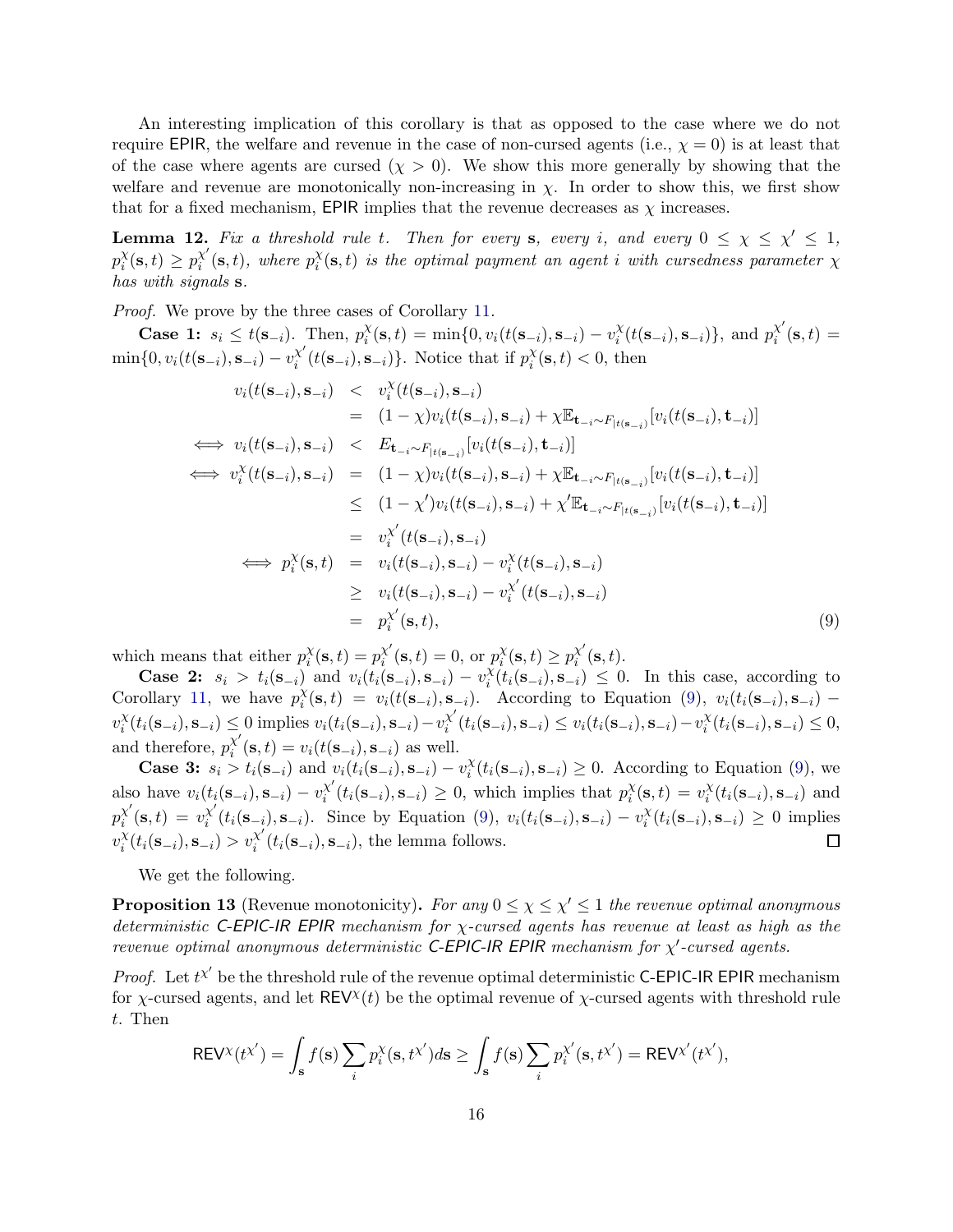where the inequality follows Lemma [12.](#page-15-2) Therefore, for the optimal deterministic mechanism for  $\Box$ agents with cursedness parameter  $\chi$ , the revenue can only be larger.

<span id="page-16-0"></span>**Proposition 14** (Welfare monotonicity). For any  $0 \leq \chi \leq \chi' \leq 1$ , (a) the welfare optimal de*terministic* C-EPIC-IR EPIR *mechanism for* χ*-cursed agents that satisfies ex-post (ex-ante) budgetbalance has welfare at least as high as the welfare optimal deterministic* C-EPIC-IR EPIR *mechanism for* χ ′ *-cursed agents that satisfies ex-post (ex-ante) budget-balance.*

*Proof.* We show that every threshold rule that is ex-post (ex-ante) budget-balanced for  $\chi'$ -cursed agents is also ex-post (ex-ante) budget-balanced for χ-cursed agents. Since the space of mechanisms is larger for χ-cursed agents, the proposition follows. Fix a threshold rule t and signal profile s. By Lemma [12,](#page-15-2) we have that  $\sum_i p_i^{\chi}$  $\frac{\chi}{i}(\mathbf{s},t) \geq \sum_i p_i^{\chi'}$  $x_i^{\prime}(\mathbf{s},t)$  and  $\int_{\mathbf{s}} f(\mathbf{s}) \sum_i p_i^{\chi}$  $\sum_{i}^{\chi}(\mathbf{s},t)d\mathbf{s} \geq \int_{\mathbf{s}}^{\cdot}f(\mathbf{s})\sum_{i}^{\chi'}p^{\chi'}_i$  $\sum_{i}^{x}(s,t).$ Therefore, if  $\sum_i p_i^{\chi'}$  $\chi'_{i}(\mathbf{s},t)$  or  $\int_{\mathbf{s}} f(\mathbf{s}) \sum_{i} p_i^{\chi'}$  $\chi'_{i}(\mathbf{s},t)$  are non-negative, so are  $\sum_{i} p_i^{\chi_{i}}$  $\chi_i^{\chi}(\mathbf{s},t)$  or  $\int_{\mathbf{s}} f(\mathbf{s}) \sum_i p_i^{\chi}$  $\chi_i^{\chi}(\mathbf{s},t)$ .

## <span id="page-16-1"></span>6 Revenue Maximization

In this section, we devise a mechanism that maximizes revenue among all deterministic, anonymous, C-EPIC-IR and EPIR mechanisms. According to Lemma [8,](#page-13-1) we only consider rules for which  $t_i(s_{-i})$  >  $\max_{j\neq i} s_j$ . We will use  $s_{-i}^* = \max_{j\neq i} s_j$  to denote the second highest signal. We notice that every such mechanism is feasible by definition.

<span id="page-16-3"></span>**Observation 15.** Every deterministic mechanism such that  $x_i(\mathbf{s}) = 1$  implies that  $s_i > s_{-i}^*$  is *feasible, meaning that for every* **s**,  $\sum_i x_i(\mathbf{s}) \leq 1$ *.* 

*Proof.* This is simply because there cannot be two bidders with a signal strictly larger than all other signals.  $\Box$ 

Therefore, when designing a revenue optimal deterministic anonymous mechanism, one needs to only care about a threshold rule  $t(\cdot)$  satisfying  $t(s_{-i}) > s_{-i}^*$  (the same for all bidders due to anonymity), and not worry about feasibility or how to set  $p_i(\mathbf{s}_{-i})$ , as those are set according to Lemma [10.](#page-14-0) We now show how to devise the optimal anonymous deterministic mechanism.

#### Theorem 16. *Let*

<span id="page-16-2"></span>
$$
r_i(t, \mathbf{s}_{-i}) = \begin{cases} \min\{v_i^{\chi}(t, \mathbf{s}_{-i}), v_i(t, \mathbf{s}_{-i})\} - v_i^{\chi}(t, \mathbf{s}_{-i})F(t|\mathbf{s}_{-i}) & t \in [s_{-i}^*, \bar{s})\\ 0 & t = \bar{s} \end{cases} \tag{10}
$$

*The optimal deterministic anonymous mechanism sets a threshold*

$$
t(\mathbf{s}_{-i}) \in \arg\max_{t \in [s^*_{-i}, \bar{s}]} r_i(t, \mathbf{s}_{-i}).
$$

*Proof.* Using Assumption [1](#page-6-1) to simplify the expression in Proposition [6,](#page-12-2) our objective is to maximize the following expected revenue.

$$
\mathbb{E}_{\mathbf{s}}\left[\sum_{i} x_i(\mathbf{s}) \varphi_i^{\chi}(s_i|\mathbf{s}_{-i})\right] + \sum_{i} \mathbb{E}_{\mathbf{s}_{-i}}[p_i(0,\mathbf{s}_{-i})].
$$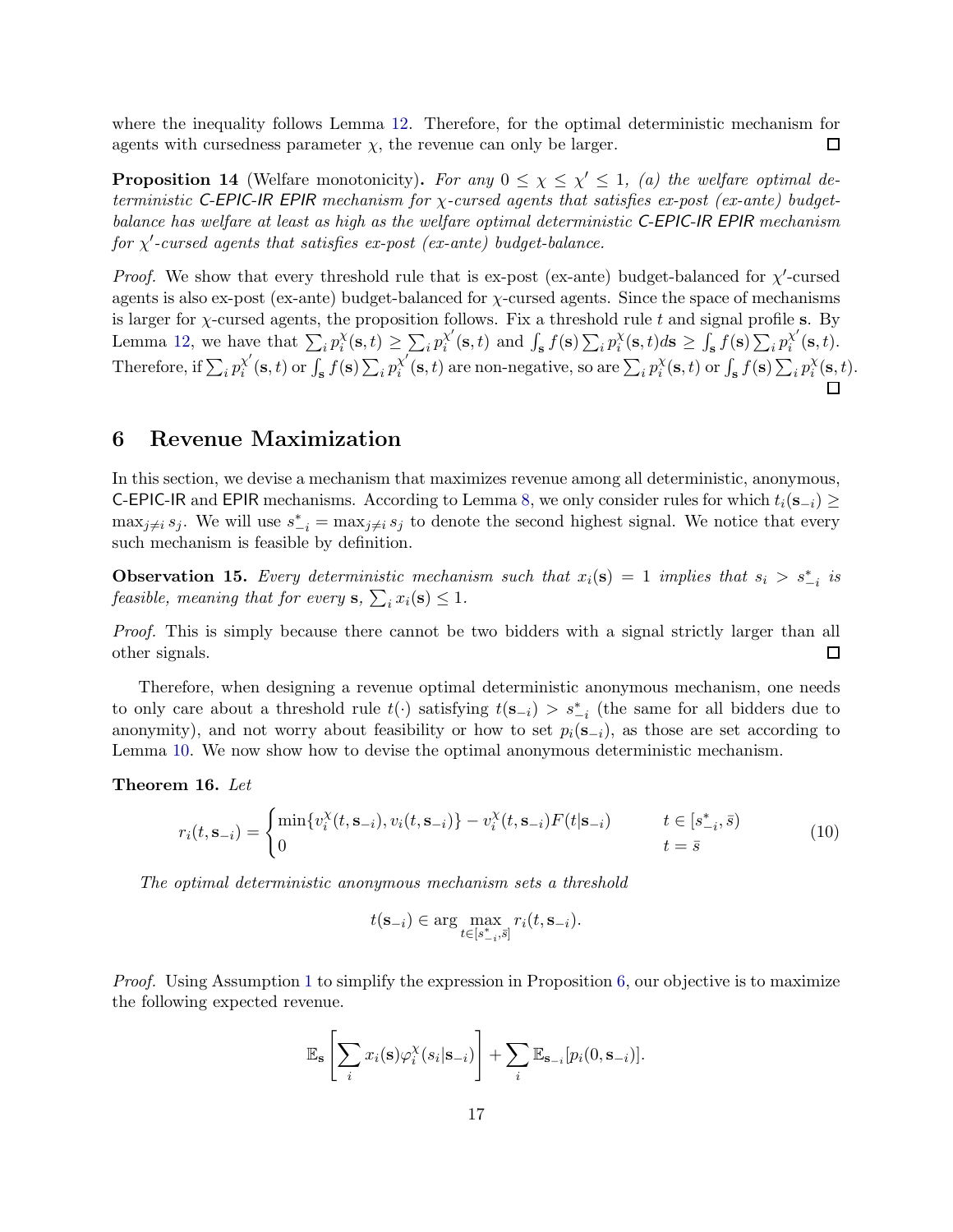Since we are interested in anonymous mechanisms, this is equivalent to maximizing

$$
\mathbb{E}_{\mathbf{s}}\left[x_i(\mathbf{s})\varphi_i^{\chi}(s_i|\mathbf{s}_{-i})\right] + \mathbb{E}_{\mathbf{s}_{-i}}[p_i(0,\mathbf{s}_{-i})]
$$

for a given agent i.

Applying Lemma [10,](#page-14-0) we first consider the case  $t_i(s_{-i}) < \bar{s}$  and aim to find a threshold function t(·) such that the following is maximized, and then consider the case that  $t_i(s_{-i}) = \overline{s}$ .

<span id="page-17-1"></span>
$$
\int_{\mathbf{s}} f(\mathbf{s}) x_i(\mathbf{s}) \varphi_i^{\chi}(s_i | \mathbf{s}_{-i}) d\mathbf{s} + \int_{\mathbf{s}_{-i}} f(\mathbf{s}_{-i}) \min \left\{ 0, v_i(t(\mathbf{s}_{-i}), \mathbf{s}_{-i}) - v_i^{\chi}(t(\mathbf{s}_{-i}), \mathbf{s}_{-i}) \right\} d\mathbf{s}_{-i}
$$
\n
$$
= \int_{\mathbf{s}_{-i}} f(\mathbf{s}_{-i}) \left( \int_{t(\mathbf{s}_{-i})}^1 f(s_i | \mathbf{s}_{-i}) \varphi_i^{\chi}(s_i | \mathbf{s}_{-i}) d s_i + \min \left\{ 0, v_i(t(\mathbf{s}_{-i}), \mathbf{s}_{-i}) - v_i^{\chi}(t(\mathbf{s}_{-i}), \mathbf{s}_{-i}) \right\} \right) d\mathbf{s}_{-i}.
$$
\n(11)

We use the following expansion.

<span id="page-17-0"></span>
$$
\int_{t(\mathbf{s}_{-i})}^{\bar{s}} f(s_i|\mathbf{s}_{-i}) \varphi_i^{\chi}(s_i|\mathbf{s}_{-i}) ds_i = \int_{t(\mathbf{s}_{-i})}^{\bar{s}} f(s_i|\mathbf{s}_{-i}) \left( v_i^{\chi}(\mathbf{s}) - v_i^{\chi \prime}(\mathbf{s}) \frac{1 - F(s_i|\mathbf{s}_{-i})}{f(s_i|\mathbf{s}_{-i})} \right) ds_i
$$
\n
$$
= \int_{t(\mathbf{s}_{-i})}^{\bar{s}} f(s_i|\mathbf{s}_{-i}) v_i^{\chi}(\mathbf{s}) + F(s_i|\mathbf{s}_{-i}) v_i^{\chi \prime}(\mathbf{s}) ds_i - \int_{t(\mathbf{s}_{-i})}^{\bar{s}} v_i^{\chi \prime}(\mathbf{s}) ds_i
$$
\n
$$
= (F(s_i|\mathbf{s}_{-i}) - 1) v_i^{\chi}(\mathbf{s}) \Big|_{t(\mathbf{s}_{-i})}^{\bar{s}}
$$
\n
$$
= (F(\bar{s}|\mathbf{s}_{-i}) - 1) v_i^{\chi}(\bar{s}, \mathbf{s}_{-i}) - (F(t(\mathbf{s}_{-i})|\mathbf{s}_{-i}) - 1) v_i^{\chi}(t(\mathbf{s}_{-i}), \mathbf{s}_{-i})
$$
\n
$$
= (1 - F(t(\mathbf{s}_{-i})|\mathbf{s}_{-i})) v_i^{\chi}(t(\mathbf{s}_{-i}), \mathbf{s}_{-i}), \qquad (12)
$$

where the third equality uses integration by parts, and the last inequality is due to  $F(\bar{s}|s_{-i}) = 1$ . Plugging Equation [\(12\)](#page-17-0) into Equation [\(11\)](#page-17-1), we get:

$$
\int_{\mathbf{S}_{-i}} f(\mathbf{s}_{-i}) \left( (1 - F(t(\mathbf{s}_{-i})|\mathbf{s}_{-i})) v_i^{\chi}(t(\mathbf{s}_{-i}), \mathbf{s}_{-i}) + \min\left\{0, v_i(t(\mathbf{s}_{-i}), \mathbf{s}_{-i}) - v_i^{\chi}(t(\mathbf{s}_{-i}), \mathbf{s}_{-i})\right\} \right) d\mathbf{s}_{-i} \tag{13}
$$

Notice that for each  $\mathbf{s}_{-i}$ , the choice of threshold  $t(\mathbf{s}_{-i})$  is independent of a different  $\mathbf{s}'_{-i}$ 's thresh-old (we are guaranteed to be feasible by Observation [15\)](#page-16-3). Let  $t = t(\mathbf{s}_{-i})$ . We wish to choose  $t \geq s_{-i}^*$ that maximizes:

$$
(1 - F(t|\mathbf{s}_{-i}))v_i^{\chi}(t, \mathbf{s}_{-i}) + \min\{0, v_i(t, \mathbf{s}_{-i}) - v_i^{\chi}(t, \mathbf{s}_{-i})\}
$$

For t such that  $v_i(t, \mathbf{s}_{-i}) \geq v_i^{\chi}$  $i^{\chi}(t, \mathbf{s}_{-i}),$  we get

$$
(1 - F(t|{\bf s}_{-i}))v_i^{\chi}(t, {\bf s}_{-i}) + v_i(t, {\bf s}_{-i}) - v_i^{\chi}(t, {\bf s}_{-i}) = v_i(t, {\bf s}_{-i}) - v_i^{\chi}(t, {\bf s}_{-i})F(t|{\bf s}_{-i}),
$$

while for t satisfying  $v_i(t, \mathbf{s}_{-i}) < v_i^{\chi}(t, \mathbf{s}_{-i})$ , we have

$$
(1 - F(t|{\bf s}_{-i}))v_i^{\chi}(t,{\bf s}_{-i}) + 0 = v_i^{\chi}(t,{\bf s}_{-i}) - v_i^{\chi}(t,{\bf s}_{-i})F(t|{\bf s}_{-i}).
$$

Hence, for every  $\mathbf{s}_{-i}$ , we should choose a  $t > s_{-i}^*$  that maximizes

$$
\min\{v_i^{\chi}(t,\mathbf{s}_{-i}),v_i(t,\mathbf{s}_{-i})\}-v_i^{\chi}(t,\mathbf{s}_{-i})F(t|\mathbf{s}_{-i}).
$$
\n(14)

Second, we consider the case  $t_i(s_{-i}) = \bar{s}$ . In this case, we never allocate to agent i whichever  $s_i$  is and  $p_i(\mathbf{s}) = p_i(0, \mathbf{s}_{-i}) = 0$ , leading to zero expected revenue. Therefore, Theorem [16](#page-16-2) gives the optimal threshold.

 $\Box$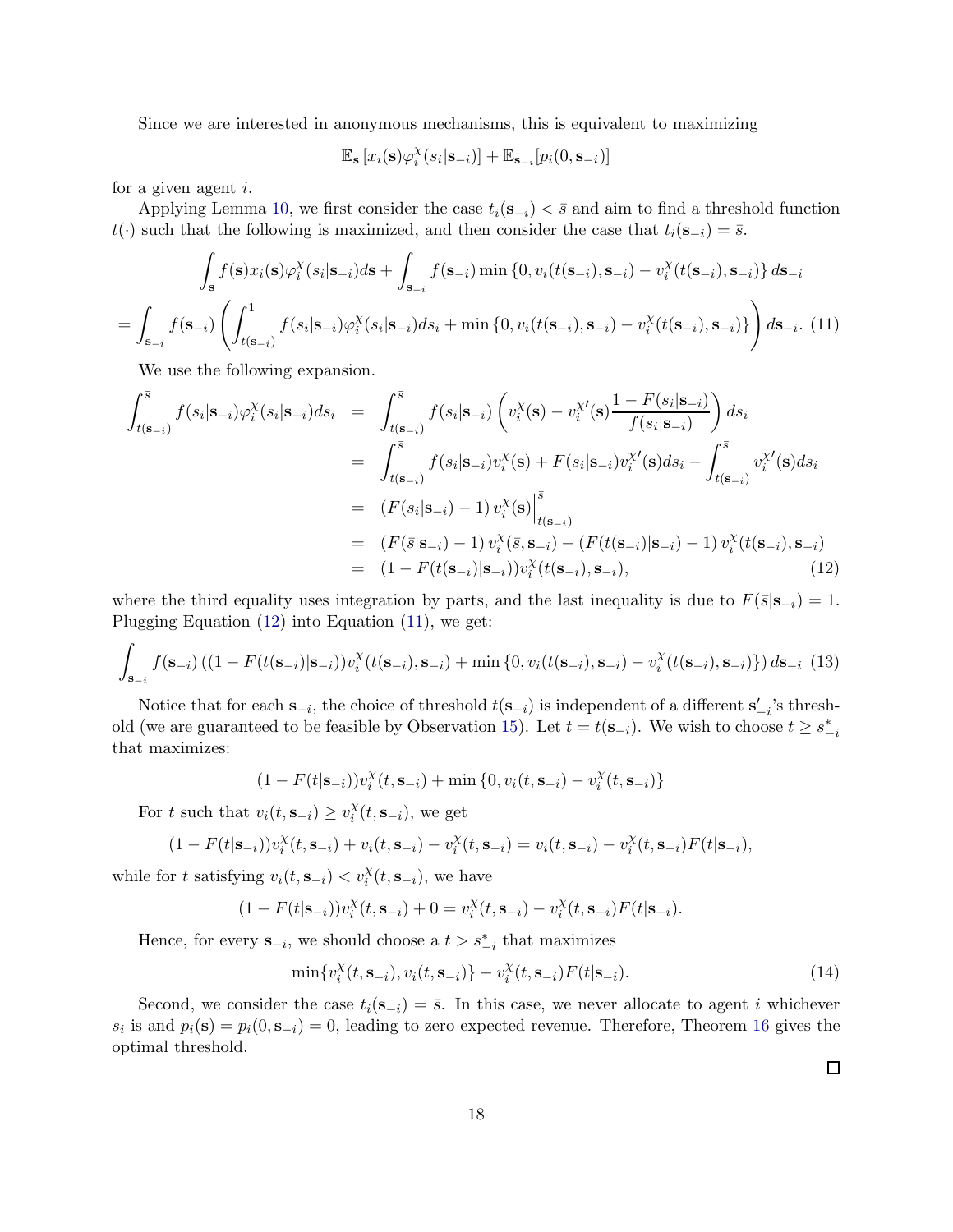Note that in the case we only require C-EPIC-IR without EPIR, we can set  $p_i(0, s_{-i}) = 0$ , and the optimal mechanism chooses a  $t > s_{-i}^*$  that maximizes

$$
v_i^{\chi}(t, \mathbf{s}_{-i}) - v_i^{\chi}(t, \mathbf{s}_{-i}) F(t | \mathbf{s}_{-i}),
$$

which coincides with the mechanism in [Roughgarden and Talgam-Cohen](#page-29-3) [\(2016](#page-29-3)) for cursed valuation, while the optimal EPIC-IR mechanism in [Roughgarden and Talgam-Cohen](#page-29-3) [\(2016\)](#page-29-3) for noncursed valuations will choose  $t > s_{-i}^*$  that maximizes

$$
v_i(t, \mathbf{s}_{-i}) - v_i(t, \mathbf{s}_{-i}) F(t|\mathbf{s}_{-i}),
$$

which coincides with our mechanism when  $\chi = 0$ .

## 7 Welfare Maximization

We consider the objective of maximizing welfare in an EPIR and EPBB way. Unless stated otherwise, we assume that the bidders' signals are sampled i.i.d. In Section [7.1](#page-18-1) we demonstrate the tension that arises between devising a truthful mechanism for cursed agents, and the requirement that the agents would not experience a negative utility. We show a simple example where in the fully efficient mechanism, the mechanism pays the agents much more than it earns. In Section [7.2](#page-19-0) we present an operation that takes any deterministic mechanism, and makes it an EPBB mechanism by not allocating in scenarios where the mechanisms would be required to make positive transfers. In Section [7.3](#page-20-0) we show that under natural assumptions on the valuation functions, every EPBB mechanism does not make positive transfers. This implies that the masking operation on the socially optimal mechanism yields a welfare optimal EPBB mechanism (see Proposition [23\)](#page-22-0). We then present two interesting scenarios: (i) when agents' valuation is the max function, any EPBB mechanism obtains zero welfare, and (Section [7.4.1\)](#page-23-1) (ii) a family of valuations including weightedsum valuations and  $\ell_p$ -norm of signals, where as the number of agents grows large, the expected EPBB welfare approaches 1/2 of the expected optimal allocation (Section [7.4.2\)](#page-23-2). Missing proofs can be found in the Appendix [B.](#page-29-8)

#### <span id="page-18-1"></span>7.1 Welfare Optimal Mechanism is not Budget Balanced

Consider *n* bidders with valuations<sup>[7](#page-18-2)</sup>  $v_i(\mathbf{s}) = s_i + \frac{1}{2}$  $\frac{1}{2}\sum_{j\neq i}s_j$  and signals drawn independently from  $U[0, 1]$ . Suppose that  $\chi = 1$ , that is, the agents are fully cursed. The welfare optimal C-EPIC-IR mechanism gives the item to the agent with the highest value/signal, and charges payments according to Equations [\(6\)](#page-11-1) and [\(8\)](#page-13-2). We show that such mechanism must incur a negative revenue of order  $\Theta(n\sqrt{n})$ . We note that the mechanism does not even satisfy the less restrictive requirement of ex-ante budget-balance.

<span id="page-18-0"></span>Proposition 17. *There exists a setting where the welfare optimal mechanism has an expected revenue loss of*  $\Theta(n\sqrt{n})$ *.* 

*Proof.* For a signal profile s, assuming that 1 is the highest, agent 1 pays  $v_1^{\chi}$  $\frac{\chi}{1}(s_{-1}^*, \mathbf{s}_{-1}),$  and the seller pays each bidder  $i - p_i(0, s_{-i})$  subject to the EPIR constraints. To minimize their payment, Lemma [10](#page-14-0) implies that the seller sets  $p_i(0, \mathbf{s}_{-i}) = \min\{0, v_i(t_i(\mathbf{s}_{-i}), \mathbf{s}_{-i}) - v_i^X\}$  $\binom{\chi}{i}(t_i(\mathbf{s}_{-i}), \mathbf{s}_{-i})\}$ . While

<span id="page-18-2"></span><sup>&</sup>lt;sup>7</sup>Note these are weighted-sum valuations with  $\beta = 1/2$ .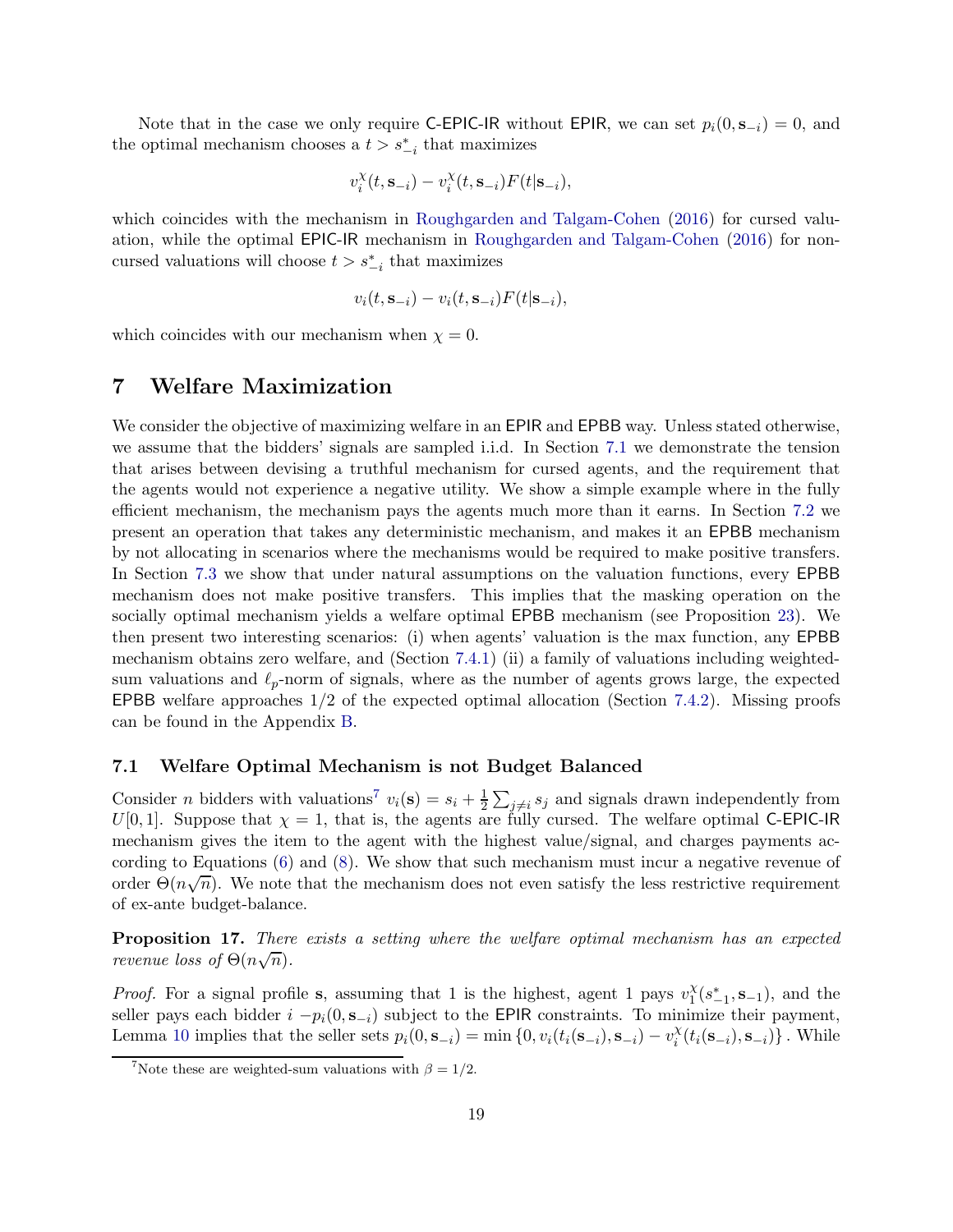since the signals are bounded by 1, it is clear that the expected payment of the highest bidder is  $O(n)$ . We will show that

$$
\mathbb{E}_{\mathbf{s}}\Big[\sum_{i}-p_i(0,\mathbf{s}_{-i})\Big] = \mathbb{E}_{\mathbf{s}}\Big[\sum_{i}-p_i(0,\mathbf{s}_{-i})\Big] = \mathbb{E}_{\mathbf{s}}\Big[\sum_{i}\max\big\{0,v_i^{\chi}(t_i(\mathbf{s}_{-i}),\mathbf{s}_{-i})-v_i(t_i(\mathbf{s}_{-i}),\mathbf{s}_{-i})\big\}\Big]
$$
  
=  $\Omega(n\sqrt{n}).$ 

Notice that for a signal profile s and a bidder i with  $\chi = 1$ ,

$$
v_i^1(t_i(\mathbf{s}_{-i}), \mathbf{s}_{-i}) - v_i(t_i(\mathbf{s}_{-i}), \mathbf{s}_{-i}) = s_{-i}^* + \mathbb{E}_{\tilde{\mathbf{s}}}\left[\frac{1}{2}\sum_{j\neq i}\tilde{s}_j\right] - \left(s_{-i}^* + \frac{1}{2}\sum_{j\neq i}s_j\right) = \frac{n-1}{4} - \frac{1}{2}\sum_{j\neq i}s_j.
$$

We get

$$
\mathbb{E}_{\mathbf{s}}\Big[\sum_{i}-p_{i}(0,\mathbf{s}_{-i})\Big] = \sum_{i}\mathbb{E}_{\mathbf{s}}\Big[\max\left\{0,\frac{n-1}{4}-\frac{1}{2}\sum_{j\neq i}s_{j}\right\}\Big]
$$
  
\n
$$
= \sum_{i}\frac{1}{2}\mathbb{E}_{\mathbf{s}}\Big[\max\left\{0,\frac{n-1}{2}-\sum_{j\neq i}s_{j}\right\}\Big]
$$
  
\n
$$
\approx \sum_{i}\frac{1}{2}\mathbb{E}_{x\sim N(\frac{n-1}{2},(n-1)/12)}\Big[\max\left\{0,\frac{n-1}{2}-x\right\}\Big]
$$
  
\n
$$
= \sum_{i}\frac{1}{2}\mathbb{E}_{x\sim N(0,(n-1)/12)}\Big[\max\{0,x\}\Big]
$$
  
\n
$$
= \sum_{i}\frac{1}{2}\mathbb{E}_{x\sim N(0,(n-1)/12)}\Big[x \mid x\geq 0\Big]\Pr_{x}[x\geq 0]
$$
  
\n
$$
= \frac{n}{4}\sqrt{\frac{(n-1)}{24\pi}} = \Theta(n\sqrt{n}).
$$

Here, the approximation follows the central limit theorem, the third equality follows by symmetry of the normal distribution, and the fourth equality follows by taking the expected value of a half-normal distribution.

Since the seller collects  $O(n)$  from the buyers, but pays them  $\Theta(n\sqrt{n})$ , the proof follows.  $\Box$ 

#### <span id="page-19-0"></span>7.2 Masked Mechanisms

We define an operation that takes a deterministic mechanism, and imposes no positive transfers  $(p_i(0, s_{-i}) = 0)$ , therefore, the masking operation outputs a mechanism that is trivially EPBB.

<span id="page-19-1"></span>**Definition 5.** *Given a deterministic mechanism with threshold function*  $t_i(\mathbf{s}_{-i})$  *for all*  $i, \mathbf{s}_{-i}$ *, let*  $NC(\mathbf{s}_{-i}) = \{t | t \geq s_i^*$ , and  $v_i(t, \mathbf{s}_{-i}) \geq \mathbb{E}_{\tilde{\mathbf{s}}_{-i}|s_i = st}[v_i(t, \tilde{\mathbf{s}}_{-i})] \}$ . A masking of the mechanism is a *threshold mechanism with a new threshold function*

$$
t'_{i}(\mathbf{s}_{-i}) = \begin{cases} \inf\{t|t \ge t_{i}(\mathbf{s}_{-i}), t \in \mathcal{NC}(\mathbf{s}_{-i})\} & \text{if } \{t|t \ge t_{i}(\mathbf{s}_{-i}), t \in \mathcal{NC}(\mathbf{s}_{-i})\} \ne \emptyset \\ 1 & \text{otherwise} \end{cases}
$$

.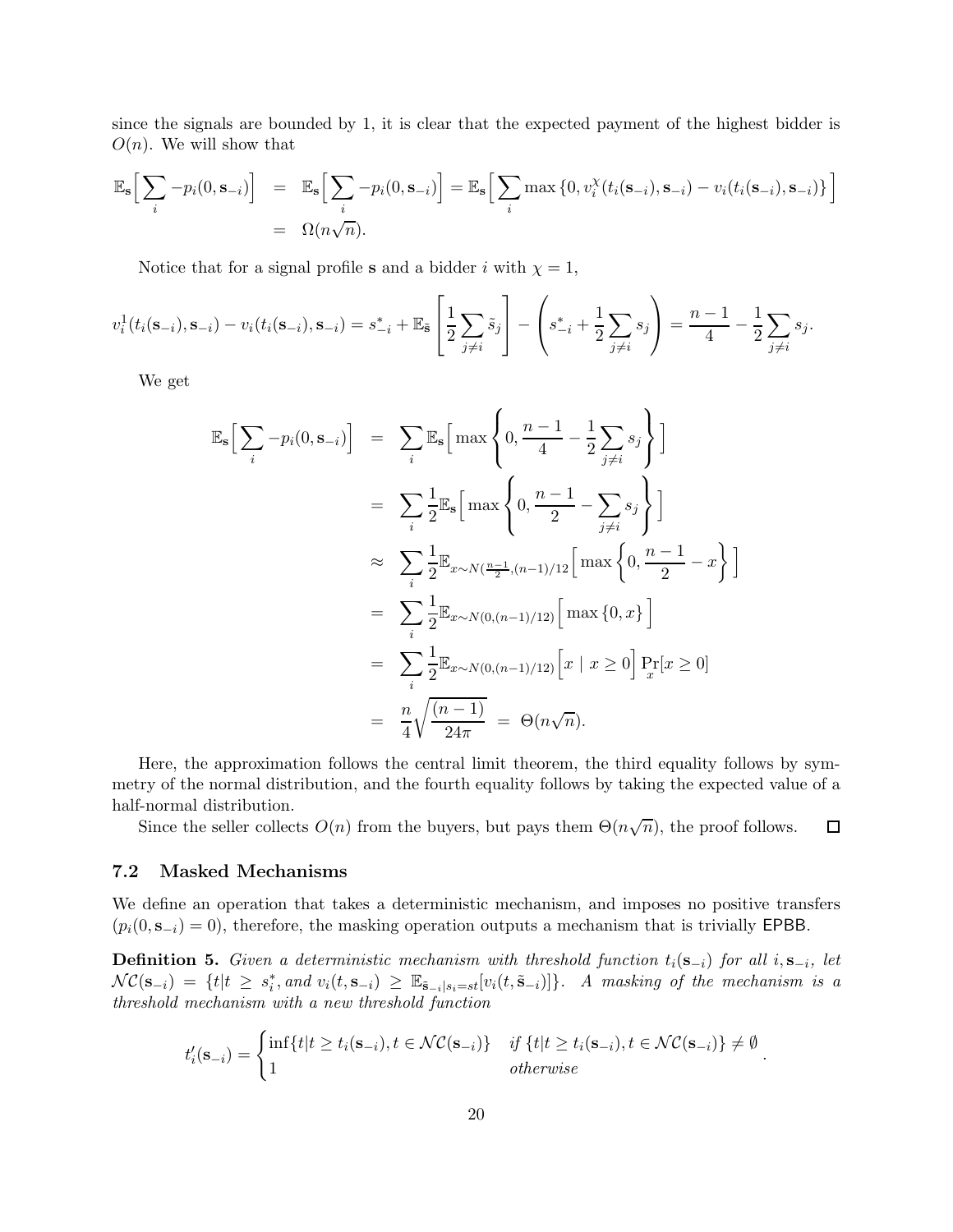The following lemma shows that indeed masking a mechanism results in a mechanism that is EPBB. We note that this implication does not assume that the signals are independent (as opposed to the rest of this section).

Lemma 18. *For any deterministic mechanism that can be implemented in a* C-EPIC-IR*,* EPIR*, its masking can be implemented in a* C-EPIC-IR*,* EPIR*, and* EPBB*.*

*Proof.* The masking of a deterministic mechanism is still a threshold mechanism, therefore, it is can be implemented in a C-EPIC-IR and EPIR given payments that satisfy Equations [\(7\)](#page-11-2) and [\(8\)](#page-13-2). To show that the mechanism can be implemented in an EPBB manner, we show that for every  $i$ ,  $s_{-i}$  and  $\chi$ ,

<span id="page-20-1"></span>
$$
v_i(t_i(\mathbf{s}_{-i}), \mathbf{s}_{-i}) \ge \mathbb{E}_{\tilde{\mathbf{s}}_{-i} \sim F_{|t_i(\mathbf{s}_{-i})}}[v_i(t_i(\mathbf{s}_{-i}), \tilde{\mathbf{s}}_{-i})] \tag{15}
$$

implies min  $\{0, v_i(t_i(\mathbf{s}_{-i}), \mathbf{s}_{-i}) - v_i^X\}$  $\{X_i^{\chi}(t_i(\mathbf{s}_{-i}), \mathbf{s}_{-i})\} = 0$ ; Therefore, according to Lemma [10,](#page-14-0) we can set  $p_i(0, s_{-i}) = 0$ .

We have that

$$
v_i^{\chi}(t_i(\mathbf{s}_{-i}), \mathbf{s}_{-i}) = (1 - \chi)v_i(t_i(\mathbf{s}_{-i}), \mathbf{s}_{-i}) + \chi \mathbb{E}_{\tilde{\mathbf{s}}_{-i} \sim F_{|t_i(\mathbf{s}_{-i})}}[v_i(t_i(\mathbf{s}_{-i}), \tilde{\mathbf{s}}_{-i})]
$$
  
 
$$
\leq v_i(t_i(\mathbf{s}_{-i}), \mathbf{s}_{-i}),
$$

where the equality follows Equation [\(3\)](#page-8-1), and the first inequality follows from the condition in Equation [\(15\)](#page-20-1). The lemma follows. 口

#### <span id="page-20-0"></span>7.3 Ex-post Budget-Balance Implies No Positive Transfers

In the following we show that under natural conditions, every mechanism that is deterministic, anonymous, C-EPIC-IR EPIR and ex-post budget-balance has no positive transfers. This will imply that the optimal deterministic, anonymous, C-EPIC-IR EPIR and ex-post budget-balance mechanism is a masking of the generalized Vickrey auction [\(Maskin and Siebert,](#page-28-6) [1992](#page-28-6); [Ausubel,](#page-26-5) [1999](#page-26-5)).We then show that for the max function, every masked mechanism that allocates the item with zero probability must have positive transfers, implying that such a mechanism will never sell in order to impose ex-post budget-balance. This gives an unbounded gap between the optimal welfare for non-cursed agents and for cursed agents. Finally, we show some interesting families of valuations, where one can provably show that the masking of the generalized Vickrey auction approximate the optimal mechanism for non-cursed agents.

We first introduce lemmas that will be useful in proving the main result of this section.

<span id="page-20-3"></span>Lemma 19. *For every anonymous, deterministic,* C-EPIC-IR EPIR*, and* EPBB *mechanism, for every i* and **s**<sub>-*i*</sub>,  $p_i(0, \mathbf{s}_{-i}) < 0$  *implies*  $t_i(\mathbf{s}_{-i}) = s^*_{-i}$ .

*Proof.* We prove by contradiction. Suppose there exists some  $s_{-i}$  such that  $p_i(0, s_{-i}) < 0$  but  $t_i(s_{-i}) > s_{-i}^*$ . Then, for  $s_i = \frac{1}{2}$  $\frac{1}{2}(s_{-i}^* + t_i(\mathbf{s}_{-i})),$  we have that for the signal profile s there are no winners — i has the highest signal, but it is still lower than i's threshold, and by Lemma [8,](#page-13-1) only the highest signal can win. Therefore, we have that  $p_j(\mathbf{s}) = p_j(0, \mathbf{s}_{-j})$  for every bidder j, and  $\sum_j p_j(\mathbf{s}) = \sum_j p_j(0, \mathbf{s}_{-j}) \le p_i(0, \mathbf{s}_{-i}) < 0$ , which violates the ex-post budget-balance property.

<span id="page-20-2"></span>Lemma 20. *For every anonymous, deterministic,* C-EPIC-IR EPIR*, and* EPBB *mechanism, if there exist i* and  $\mathbf{s}_{-i}$  *such that*  $p_i(0, \mathbf{s}_{-i}) < 0$ , then there's a unique bidder j with maximum signal in  $\mathbf{s}_{-i}$ , *and for every*  $s_i \in [0, s_j)$ *, we have*  $t_j(\mathbf{s}_{-ij}, s_i) < s_j$ *.*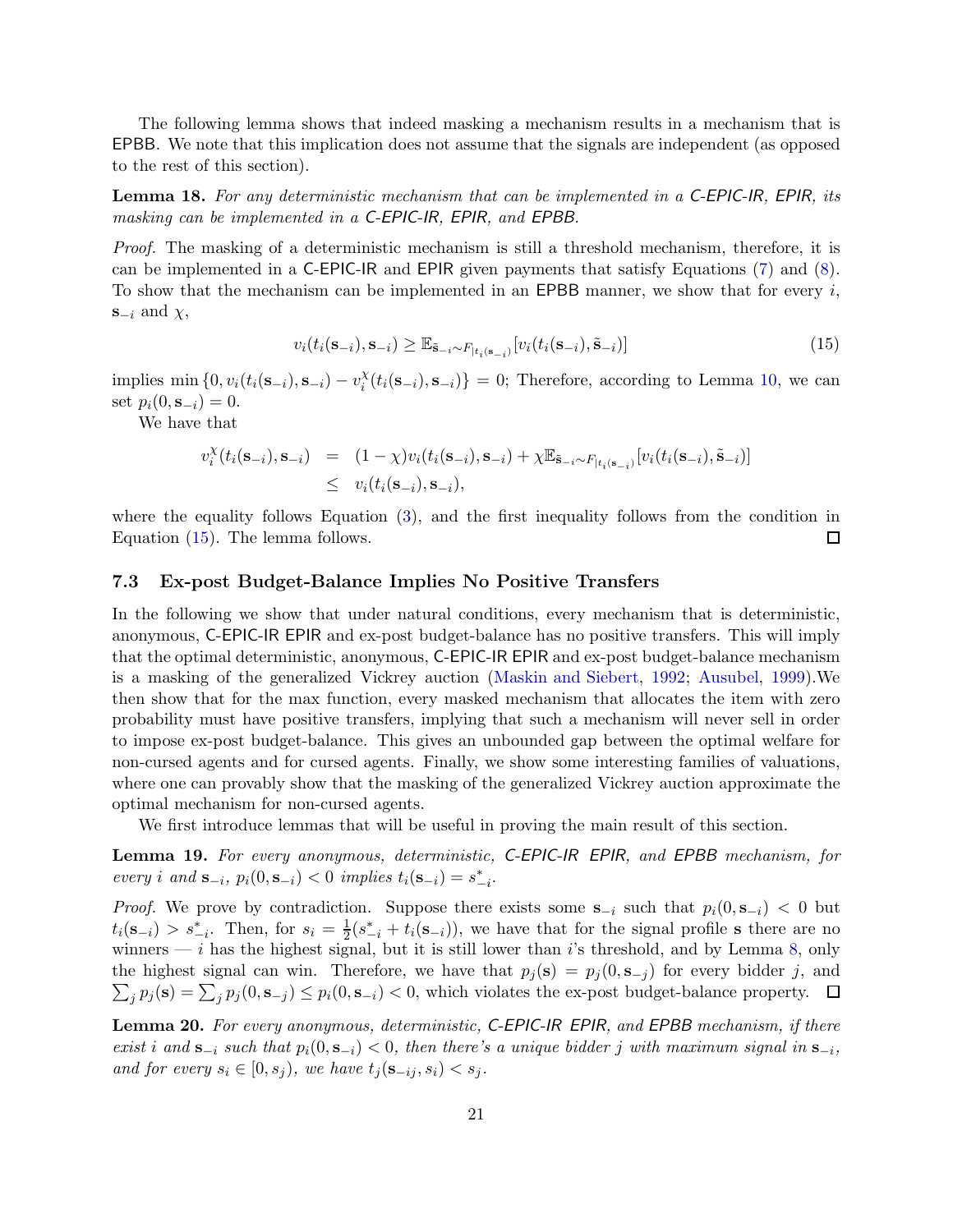*Proof.* We prove by contradiction. Suppose there are two bidders with the same highest signal in  $\mathbf{s}_{-i}$ . For signal profile  $\mathbf{s}' = (0, \mathbf{s}_{-i})$ , according to Assumption [2,](#page-6-2) no one will be allocated with item and  $p_k(\mathbf{s}') = p_k(0, \mathbf{s}'_{-k}) \leq 0$  for k. As  $p_i(0, \mathbf{s}'_{-i}) = p_i(0, \mathbf{s}_{-i}) < 0$ , therefore,  $\sum_k p_k(\mathbf{s}') < 0$ , violating EPBB. Thus, there is a unique bidder j with the highest signal in  $s_{-i}$ .

Fix  $s_i < s_j$ , and suppose  $t_j(s_{-ij}, s_i) \geq s_j$ , then j cannot win the auction since j's signal is no larger than the threshold  $j$  faces. By Lemma [8,](#page-13-1) no other agents can win the item, as their signals are not the highest one. Therefore, we have  $p_{j'}(\mathbf{s}) = p_{j'}(0, \mathbf{s}_{-j'})$  for all j', and  $\sum_{j'} p_{j'}(\mathbf{s}) =$  $\sum_{j'} p_{j'}(0, \mathbf{s}_{-j'}) \leq p_i(0, \mathbf{s}_{-i}) < 0$ , violating the ex-post budget-balance property.  $\Box$ 

We now prove the main result of this section, that under a natural conditions, then every EPBB mechanism that satisfies our desired incentive properties makes no positive transfers. The condition fits the basic intuition that as the actual signals of all other bidders but some bidder i get smaller, i's cursedness increases (as typically, i will overestimate others' signal according to original distribution of signals).

Definition 6 (Cursedness-monotonicity condition). *A valuation function satisfies the cursednessmonotonicity condition if for every* i,  $\mathbf{s}_{-i}$  *for which there exists*  $s_i > \max_{j \neq i} \{s_j\}$  *such that*  $v_i(\mathbf{s})$  –  $v_i^{\chi}$  $\mathcal{E}_i^{\chi}(\mathbf{s}) < 0$ , then for any  $\mathbf{s}'_{-i} \preceq \mathbf{s}_{-i}$  <sup>[8](#page-21-1)</sup> and any  $s'_i \in (\max_{j \neq i} \{s'_j\}, \bar{s})$  <sup>[9](#page-21-2)</sup>, we also have  $v_i(\mathbf{s}') - v_i^{\chi}$  $\chi_i^{\chi}(\mathbf{s}') < 0.$ 

Proposition [21](#page-21-3) below shows that cursedness-monotonicity condition holds for many widely studied valuation functions such as weighted sum valuations [\(Roughgarden and Talgam-Cohen](#page-29-3), [2016](#page-29-3); [Eden et al.](#page-27-9), [2019](#page-27-9), [2021;](#page-27-10) [Myerson,](#page-29-9) [1981\)](#page-29-9) and max of signals [\(Bergemann et al.](#page-26-4), [2020;](#page-26-4) [Bulow and Klemperer](#page-26-9), [2002\)](#page-26-9).

<span id="page-21-3"></span>Proposition 21. *The following valuation functions satisfy the cursedness-monotonicity condition:*

1. 
$$
v_i(\mathbf{s}) = s_i + \beta \sum_{j \neq i} s_j
$$
. (Weighted-sum valuations.)

2.  $v_i(\mathbf{s}) = \max_i \{s_i\}$ . *(Maximum of signals.)* 

<span id="page-21-0"></span>Theorem 22. *For every anonymous, deterministic,* C-EPIC-IR*,* EPIR *mechanisms, if the valuation function* v<sup>i</sup> *satisfies cursedness-monotonicity, then a mechanism is ex-post-budget balanced if and only if for every i*,  $S_{-i}$ ,  $p_i(0, S_{-i}) = 0$ .

*Proof.* As the "if" direction is immediate, we focus on proving the "only if" direction. Assume that we use the optimal way to set  $p_i(0, s_{-i})$  as described in Lemma [10.](#page-14-0) This is without loss since if the mechanism is not budget-balanced using optimal setting of  $p_i(0, s_{-i})$ , it is not budget-balance for every setting of  $p_i(0, \mathbf{s}_{-i})$ .

We prove by contradiction. Suppose that there exists  $s_{-i}$  such that  $p_i(0, s_{-i}) < 0$ , therefore, by Lemma [10,](#page-14-0)  $v_i(t_i(s_{-i}), s_{-i}) - v_i^X$  $\lambda_i^{\chi}(t_i(\mathbf{s}_{-i}), \mathbf{s}_{-i}) < 0$ . Let z be the smallest non-zero signal in the set of all signals but  $s_i$ . If there is no such signal, we have  $p_i(\mathbf{0}) < 0$ , and by anonymity, the revenue of the all zero signal profile is  $\sum_j p_j(\mathbf{0}) = np_i(\mathbf{0}) < 0$ .

Assume, z is not the only non-zero signal in  $s_{-i}$ . By Lemma [20,](#page-20-2) let j be the agent with the highest signal in  $\mathbf{s}_{-i}$  and for any  $s_i \leq s_{-i}^*$ , we have  $t_j(\mathbf{s}_{-j}) \leq s_j \leq \bar{s}$ . Thus, we have for any  $s_i < s_{-i}^*, p_j(0, \mathbf{s}_{-j}) = \min\{0, v_j(t_j(\mathbf{s}_{-j}), \mathbf{s}_{-j}) - v_j^x\}$  $\langle \delta_j(t_j(\mathbf{s}_{-j}), \mathbf{s}_{-j}) \rangle \} < 0$ , where the inequality is due

<sup>&</sup>lt;sup>8</sup>For two vectors s, t, s  $\leq$  t if s is coordinate-wise smaller than or equal to t when we sort the entries in decreasing order.

<span id="page-21-2"></span><span id="page-21-1"></span><sup>&</sup>lt;sup>9</sup>Recall the support of each signal  $s_i$  is denoted as [0,  $\bar{s}$ ].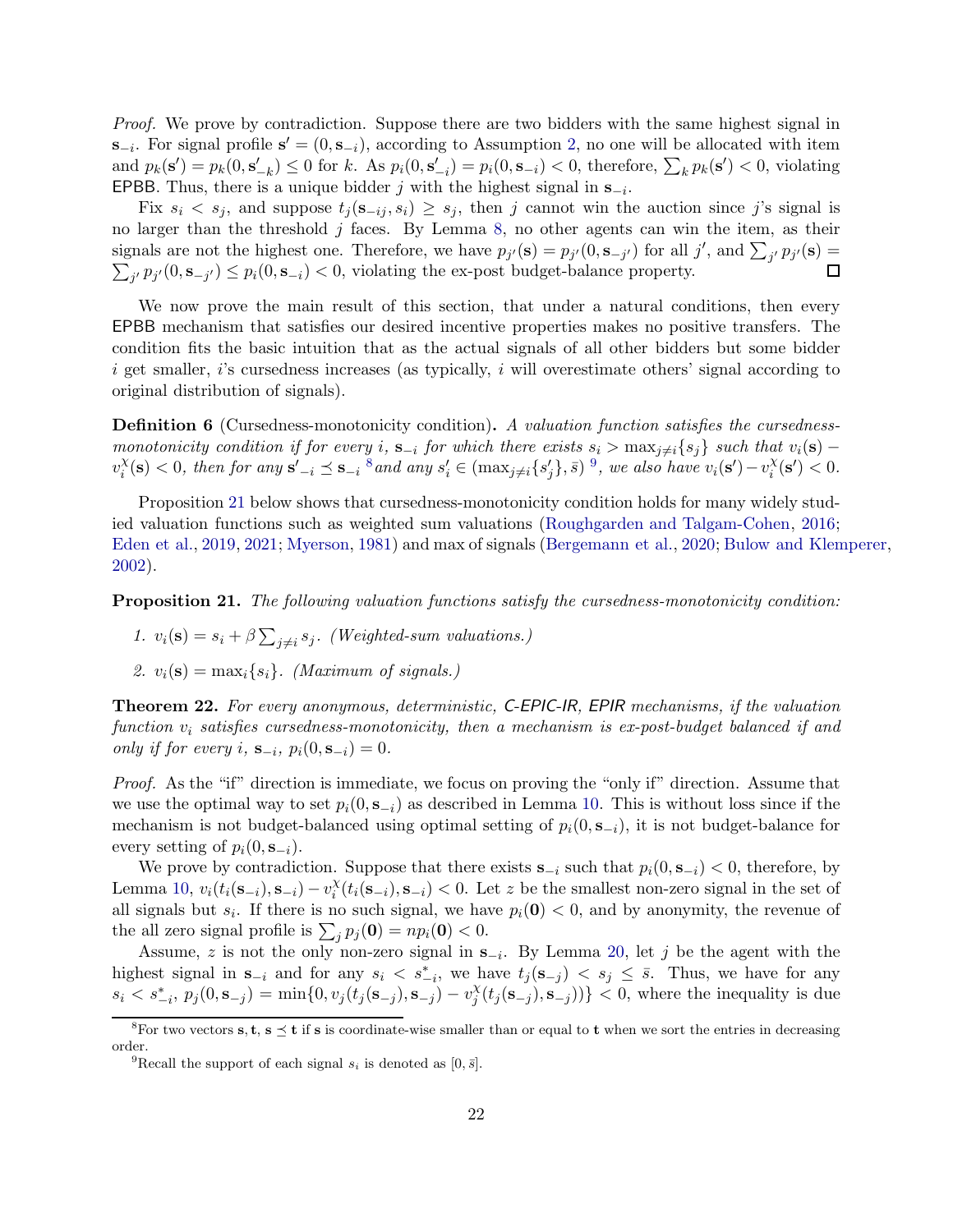to the cursedness-monotonicity condition, since  $\mathbf{s}_{-j} \preceq \mathbf{s}_{-i}$  and  $v_i(t_i(\mathbf{s}_{-i}), \mathbf{s}_{-i}) - v_i^{\chi}$  $\chi_i^{\chi}(t_i(\mathbf{s}_{-i}), \mathbf{s}_{-i}) < 0,$ as stated above. Therefore, we can set  $s_i = 0$ , and have  $p_i(0, 0, s_{-ij}) < 0$ . By anonymity, we also have  $p_i(0, 0, \mathbf{s}_{-ij}) < 0$ .

We continue the process iteratively until we reach the signal profile  $s_{-i} = (0, \ldots, 0, z)$ , we have  $p_i(0, s_{-i}) < 0$ . Moreover, by Lemma [20,](#page-20-2)  $t_i(0_{-i}) < z$ . Continuing with the process for another step, we also get that  $p_i(0) < 0$ , which implies  $t_i(0_{-i}) = 0$  by Lemma [19.](#page-20-3)

Now consider the final signal profile we get,  $s = (s_1 = z, 0, \ldots, 0)$ , where agent 1 denotes the agent with the smallest non-zero signal  $z$  in the original signal profile. By the above argument, agent 1 wins the auction (as  $t_i(\mathbf{0}_{-i}) = 0$ ). Moreover, by Corollary [11,](#page-14-1)  $p_1(\mathbf{s}) = v_1(t_i(\mathbf{0}_{-i}), \mathbf{0}_{-i}) =$  $v_1(\mathbf{0}) = 0$ , while for all other agents  $p_i(\mathbf{s}) = p_i(0, \mathbf{s}_{-i}) < 0$ , therefore,  $\sum_i p_i(\mathbf{s}) < 0$ , contradicting ex-post budget-balance.  $\Box$ 

Next, we apply the above characterization to determine the welfare-optimal EPBB mechanism. Then, we show that for some valuation function (e.g., the max function), the welfare-optimal EPBB mechanism attains zero welfare; while for some other valuation functions, including the weighted sum valuations, the welfare-optimal mechanisms are simple and can approximate the full efficiency attained by an EPBB mechanism for fully rational agents (i.e.,  $\chi = 0$ ).

#### 7.4 Optimal Mechanism

As standard in the interdependent literature, when devising the welfare-optimal mechanism, we assume that the valuations satisfy the single-crossing condition, presented here in the context of symmetric valuation functions.

Definition 7 (Single-Crossing for symmetric valuation functions). *Symmetric valuation functions*  ${v_i}_{i \in [n]}$  satisfy the single crossing condition if for any signal profile **s** and agents  $i, j, s_i \geq s_j$  if *and only if*  $v_i(\mathbf{s}) \ge v_i(\mathbf{s})$ .

Theorem [22](#page-21-0) implies that for valuations that satisfy the single-crossing condition, the following masked version of the generalized Vickrey auction (GVA) for cursed valuations is the welfare optimal mechanism that satisfies EPBB. GVA assigns the item to the bidder with the highest valuation given all reported signals, and charges the winner the valuation of the item at the minimum winning signal for the winner fixing others' reported signals. With the symmetry settings and single-crossing condition, GVA allocates to the bidder with the highest signal. The masking of GVA is defined as follows.

Definition 8 (Masked Generalized Vickrey Auction (M-GVA)). *The masked generalized Vickrey auction considers the threshold rule*  $t'(\mathbf{s}_{-i})$  *which is the result of taking the the threshold rule*  $t(s_{-i}) = \max_{j \neq i} s_j$ , and masking it to ensure no positive transfers (Definition [5\)](#page-19-1). The payments *are set using the payment identity (Equation* [\(6\)](#page-11-1)), where  $p_i(0, s_{-i})$  *is set according to Lemma [10.](#page-14-0)* 

<span id="page-22-0"></span>Proposition 23. *M-GVA is the welfare-optimal mechanism among deterministic, anonymous,* C-EPIC-IR*,* EPIR *and* EPBB *mechanisms, for continuous valuation functions* v<sup>i</sup> *that satisfies cursednessmonotonicity.*

*Proof.* By Theorem [22,](#page-21-0) we have the socially optimal mechanism must be a masked mechanism. Also, notice that the allocation rule of a GVA mechanism can be written as a threshold allocation rule, with threshold function  $t_i^{\text{GVA}}$  $\int_{i}^{GVA}$  $(\mathbf{s}_{-i}) = s_i^*$ . Therefore, we only need to prove that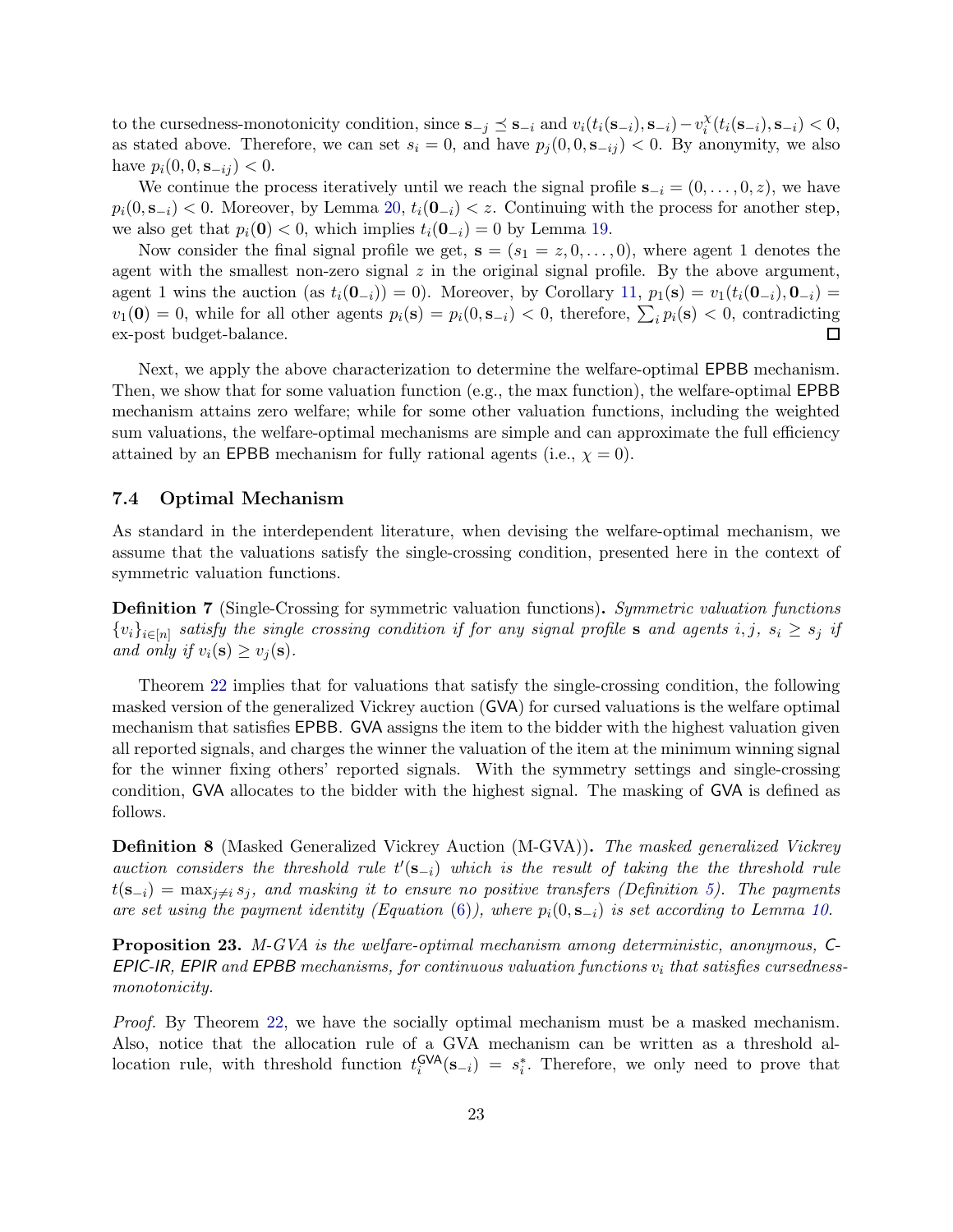the threshold allocation rule  $t_i^{\mathsf{M}}$  $\binom{M}{i}$  masking over  $t_i^{\text{GVA}}$  $\mathcal{L}^{\text{GVA}}_{i}(\cdot)$  maximizes the social welfare over all valid threshold allocation rules  $t_i(\cdot)$ . To see this, if we lower the threshold  $t_i(s_{-i})$  from  $t_i^{\mathsf{M}}$  $i^{\mathsf{M}}(\mathbf{s}_{-i}),$ then we either violate the feasible constraint that  $t_i(\mathbf{s}_{-i}) \geq s_{-i}^*$  or violate no positive transfer, i.e.,  $p_i(0, \mathbf{s}_{-i}) = v_i(t_i(\mathbf{s}_{-i}), \mathbf{s}_{-i}) - v_i^{\chi}$  $\lambda_i^{\chi}(t_i(\mathbf{s}_{-i}), \mathbf{s}_{-i})$  < 0. If we increase the threshold  $t_i(\mathbf{s}_{-i})$ from  $t_i^{\mathsf{M}}$  $\binom{M}{i}$ ( $\mathbf{s}_{-i}$ ), then the social welfare is decreased as  $\mathbb{E}_{\mathbf{s}}[SW(s)] = \sum_i \mathbb{E}_{\mathbf{s}_{-i}}[\mathbb{E}_{s_i|\mathbf{s}_{-i}}[SW(s)]] =$  $\sum_i \mathbb{E}_{\mathbf{s}_{-i}}[\int_{t_i(\mathbf{s}_{-i})}^{\bar{s}} v_i(t,\mathbf{s}_{-i})f(t|\mathbf{s}_{-i})dt].$ 

#### <span id="page-23-1"></span>7.4.1 max Function Has Zero Welfare

For the max function, Theorem [22](#page-21-0) implies that EPBB mechanisms allocate the item with zero probability, because as long as the winner's signal is not  $\bar{s}$ , the winner is cursed, i.e.,  $v_i(\mathbf{s}) < v_i^{\chi}(\mathbf{s})$ for winner i and  $s_i < \bar{s}$ .

<span id="page-23-3"></span>**Corollary 24.** *Consider*  $v_i(\mathbf{s}) = \max_i \{s_i\}$  *with signals drawn i.i.d. from*  $U[0,1]$  *and*  $\chi$ -cursed *agents for* χ > 0*. Then any deterministic, anonymous,* C-EPIC-IR*,* EPIR *and* EPBB *mechanism allocates with 0 probability (and thus has 0 revenue and welfare).*

#### <span id="page-23-2"></span>7.4.2 Approximate Efficiency

In contrast to the max function, many other valuation functions achieve good efficiency guarantees. To demonstrate this, we define a family of valuations functions including well studied functions such as weighted-sums valuations [\(Roughgarden and Talgam-Cohen,](#page-29-3) [2016](#page-29-3); [Klemperer](#page-28-0), [1998](#page-28-0); [Wilson](#page-29-1), [1969;](#page-29-1) [Myerson](#page-29-9), [1981](#page-29-9); [Eden et al.](#page-27-9), [2019](#page-27-9), [2021](#page-27-10)), and  $\ell_p$  norms for a finite p, for which the M-GVA mechanism approximates the fully efficient mechanism.

Definition 9 (Concave-Sum valuations). *Concave-Sum valuations are valuations that can be expressed in the form of*  $v_i(\mathbf{s}) = l(g(s_i) + \sum_{j \neq i} h(s_j))$ , where g, h, l are strictly increasing and bounded  $functions on the support of  $s_i$ , and  $l$  is concave.$ 

<span id="page-23-0"></span>**Theorem 25.** For agents with Concave-Sum valuations, if the valuation function  $v_i$  satisfies the  $single-crossing condition, the M-GVA mechanism has welfare that approaches  $\frac{1}{2}$  of the optimal social$ *welfare as the number of agents grows large.*

*Proof.* Let  $h_i = h(s_i)$  for any  $i \in [n]$ , and  $\mathbf{h} = (h_1, ..., h_n)$ . Let  $\bar{h} = \frac{\sum_i h_i}{n}$  $\bar{h}_n$  and  $\bar{h}_{-i} = \frac{\sum_{j\neq i} h_j}{n-1}$  $\frac{n-1}{n-1}$ . Let  $\lambda = \mathbb{E}_{s_i}[h_i]$ , and let b be the supremum of  $h(\cdot)$  on the support of  $s_i$ . Note that as  $s_i, i \in [n]$  are i.i.d.,  $h_i, i \in [n]$  are also i.i.d. Let  $i^*$  denote the bidder with highest signals among all agents with tie breaking arbitrarily. Note that because of the single-crossing condition,  $v_{i^*}(\mathbf{s})$  is also no less than any other value  $v_j(\mathbf{s})$  for  $j \neq i^*$ .

Consider the signal profile **s** such that  $\bar{h} \geq \lambda + \frac{b}{n}$  $\frac{b}{n}$ . We know that

$$
\mathbb{E}_{\mathbf{s}}[SW^{\mathsf{M-GVA}}(\mathbf{s})] \geq \mathbb{E}\left[SW^{\mathsf{M-GVA}}(\mathbf{s}) | \bar{h} \geq \lambda + \frac{b}{n}\right] \cdot \Pr\left[\bar{h} \geq \lambda + \frac{b}{n}\right].
$$

So to prove our theorem, we only need to prove that

$$
\lim_{n \to +\infty} \Pr\left[\bar{h} \ge \lambda + \frac{b}{n}\right] = \frac{1}{2} \text{ and } \mathbb{E}\left[SW^{\mathsf{M-GVA}}(\mathbf{s}) | \bar{h} \ge \lambda + \frac{b}{n}\right] \ge \mathbb{E}\left[SW^{\mathsf{OPT}}(\mathbf{s})\right].
$$

 $\Box$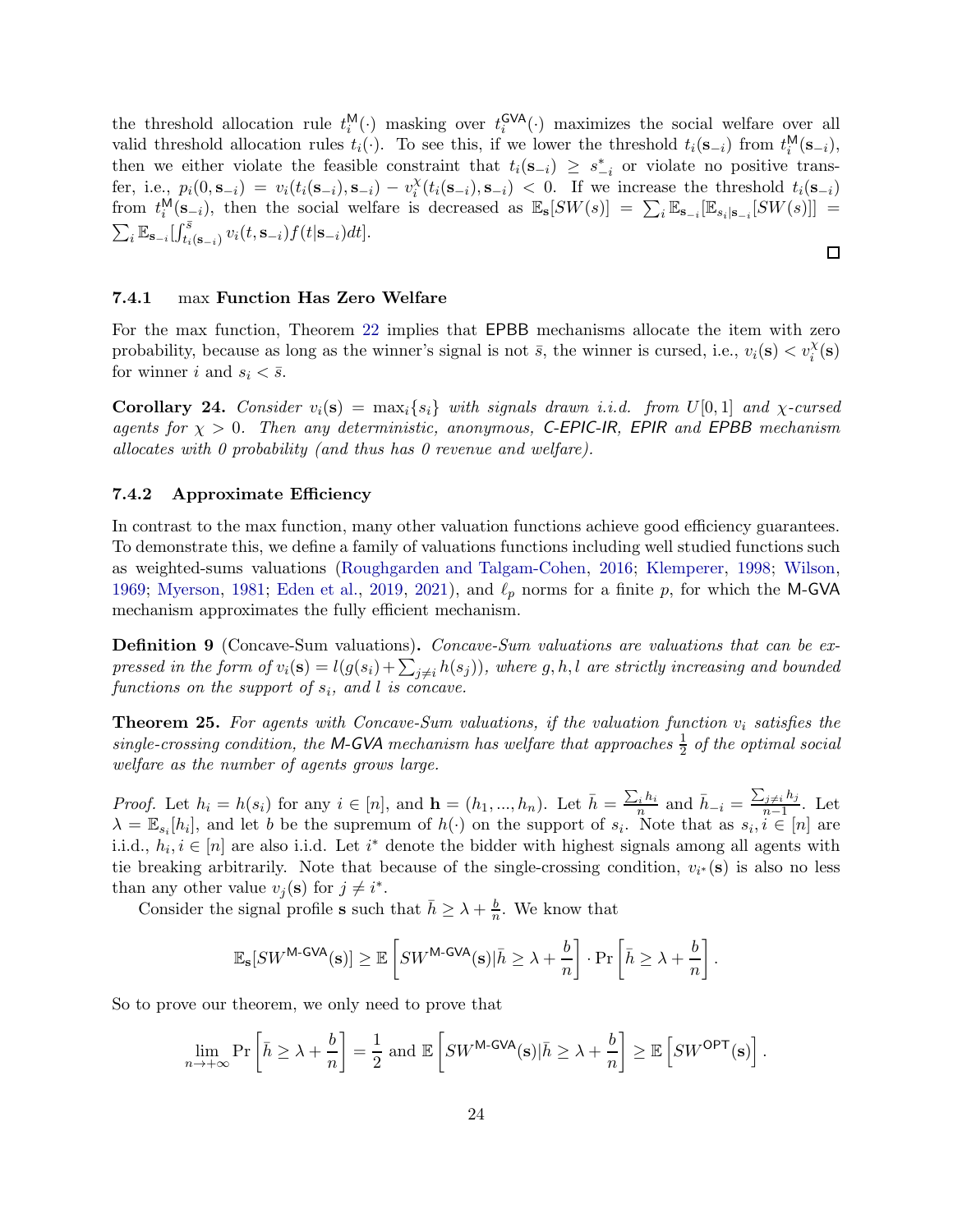First, we prove that  $\lim_{n\to+\infty}$  Pr  $\left[\bar{h}\geq \lambda+\frac{b}{n}\right]=\frac{1}{2}$ . To see this, as  $h_i, i\in[n]$  are i.i.d., by the central limit theorem, we have when  $n \to +\infty$ ,  $\sqrt{n}(\bar{h} - \lambda) \to \mathcal{N}(0, \sigma^2)$  for some fixed  $\sigma$ . Thus, we have  $\lim_{n\to+\infty} \Pr[\bar{h} \geq \lambda + \frac{b}{n}]$  $\frac{b}{n}$ ] =  $\lim_{n\to+\infty} 1 - \Phi(\frac{b}{\sigma\sqrt{n}}) = \frac{1}{2}$ , where  $\Phi(\cdot)$  is the CDF of the standard normal distribution.

Second, we prove that  $\mathbb{E} \left[ SW^{\text{M-GVA}}(\mathbf{s}) | \bar{h} \geq \lambda + \frac{b}{n} \right]$  $\frac{b}{n}$   $\geq \mathbb{E}\left[SW^{\mathsf{OPT}}(\mathbf{s})\right]$ . We also divide the proof into two parts. In the first part, we show that  $\mathbb{E} \left[ S\tilde{W}^{\text{M-GVA}}(\mathbf{s}) | \bar{h} \geq \lambda + \frac{b}{n} \right]$  $\left\lfloor\frac{b}{n}\right\rfloor = \mathbb{E} \left[ v_{i^*}(\mathbf{s}) \vert \bar{h} \geq \lambda + \frac{b}{n} \right]$  $\frac{b}{n}$ : note that for any **s** such that  $\bar{h} \geq \lambda + \frac{b}{n}$  $\frac{b}{n}$ , we have  $\forall i \in [n], \bar{h}_{-i} \geq \lambda$  (because  $\forall i, h_i \leq b$ ), and thus, we have that  $\forall i \in N$ ,

$$
v_i(t_i^{\text{M-GVA}}(\mathbf{s}_{-i}), \mathbf{s}_{-i}) = l \left( g(t_i^{\text{M-GVA}}(\mathbf{s}_{-i})) + \sum_{j \neq i} h_j \right)
$$
  
\n
$$
\geq l \left( g(t_i^{\text{M-GVA}}(\mathbf{s}_{-i})) + (n-1)\lambda \right)
$$
  
\n
$$
= l \left( \mathbb{E}_{\tilde{\mathbf{s}}_{-i}} \left[ g(t_i^{\text{M-GVA}}(\mathbf{s}_{-i})) + \sum_{j \neq i} h(\tilde{s}_j) \right] \right)
$$
  
\n
$$
\geq \mathbb{E}_{\tilde{\mathbf{s}}_{-i}} \left[ l \left( g(t_i^{\text{M-GVA}}(\mathbf{s}_{-i})) + \sum_{j \neq i} h(\tilde{s}_j) \right) \right]
$$
  
\n
$$
= \mathbb{E}_{\tilde{\mathbf{s}}_{-i}} [v_i(t_i^{\text{M-GVA}}(\mathbf{s}_{-i}), \tilde{\mathbf{s}}_{-i})].
$$

The last inequality is due to the concavity of  $l$  and the Jensen's inequality. Then, according to the definition of M-GVA mechanism, we have that that if s satisfies  $\bar{h} \geq \lambda + \frac{b}{n}$  $\frac{b}{n}$ , the M-GVA will allocate the item to agent  $i^*$  and produce social welfare  $v_{i^*}(s)$ . Thus, we have  $\mathbb{E}\left[ S W^{\textsf{M-GVA}}(\mathbf{s})|\bar{h}\geq \lambda+\frac{b}{n}\right]$  $\left\lfloor\frac{b}{n}\right\rfloor=\mathbb{E}\left[v_{i^*}(\mathbf{s})\vert \bar{h}\geq \lambda+\frac{b}{n}\right]$  $\frac{b}{n}$ .

In the second part, we prove that  $\mathbb{E}\left[v_{i^*}(\mathbf{s})\right]\tilde{h} \geq \lambda + \frac{b}{n}$  $\left\lfloor \frac{b}{n} \right\rfloor \geq \mathbb{E} \left[ SW^{\mathsf{OPT}}(\mathbf{s}) \right].$  This proof relies on Lemma [26](#page-24-0) below, whose proof is given in Appendix [B.](#page-29-8)

<span id="page-24-0"></span>Lemma 26. *If* z *is a vector of (possibly correlated) random variables, each with the same support* [a, b]*, and* q(z) *is a non-decreasing function in* z<sup>i</sup> *for any* i *given any* z−<sup>i</sup> *, then for any* i*, and a constant* d*,*

$$
\mathbb{E}_{\mathbf{z}}\left[q(\mathbf{z})|\sum z_j\geq d\right]\geq \mathbb{E}_{\mathbf{z}_{-i}}\left[\mathbb{E}_{z_i|\mathbf{z}_{-i}}[q(\mathbf{z})]|\sum_{j\neq i}z_j\geq d-b\right].
$$

Let  $\tilde{v}_i(\mathbf{h}) = l(g(h^{-1}(h_i)) + \sum_{j \neq i} h_j)$ . Let  $h_{(i)}$  be the order statistics of **h** in the order that  $h_{(1)} \ge$  $\ldots \geq h_{(n)}$ . Let  $\mathbf{h}_{(i)^+} = (h_{(i)}, ..., h_{(n)}')$ . Let  $\xi_{(i)}(\mathbf{h}_{(i)^+}) = \mathbb{E}_{\mathbf{h}_{(1)}, ..., (i-1)}|\mathbf{h}_{(i)^+}| [l_{(1)}(g(h^{-1}(h_i) + \sum_{j\neq i} h_j))]$ . As  $h_i, i \in [n]$  are i.i.d., we have for any  $i \in [n-1]$  and for any  $j > i$ ,

$$
F(h_{(i)}|h_{(i+1)},...,h_{(j-1)},h'_{(j)},h_{(j+1)},...,h_{(n)})
$$

weakly FOSD<sup>[10](#page-24-1)</sup>  $F(h_{(j)} | h_{(j+1)^+})$  if  $h'_{(j)} > h_{(j)}$ . As  $\tilde{v}_i(\mathbf{h})$  is non-decreasing with  $h_i$  for any i given any  $\mathbf{h}_{-(i)}$ , by mathematical induction and the first of stochastic dominance, we get that for any  $i \in [n], \xi_{(i)}(\mathbf{h}_{(i)^+})$  is non-decreasing in  $h_{(j)}$  for any  $j \geq i$  given any  $\mathbf{h}_{-(j)}$ . Therefore, we have

<span id="page-24-1"></span><sup>&</sup>lt;sup>10</sup>Random variable A weakly FOSD random variable B if for any outcome x,  $Pr[A \ge x] \ge Pr[B \ge x]$ . If A weakly FOSD B, then we have for any non-decreasing function  $q(\cdot)$ ,  $\mathbb{E}_{A}[q(A)] \geq \mathbb{E}_{B}[q(B)]$ .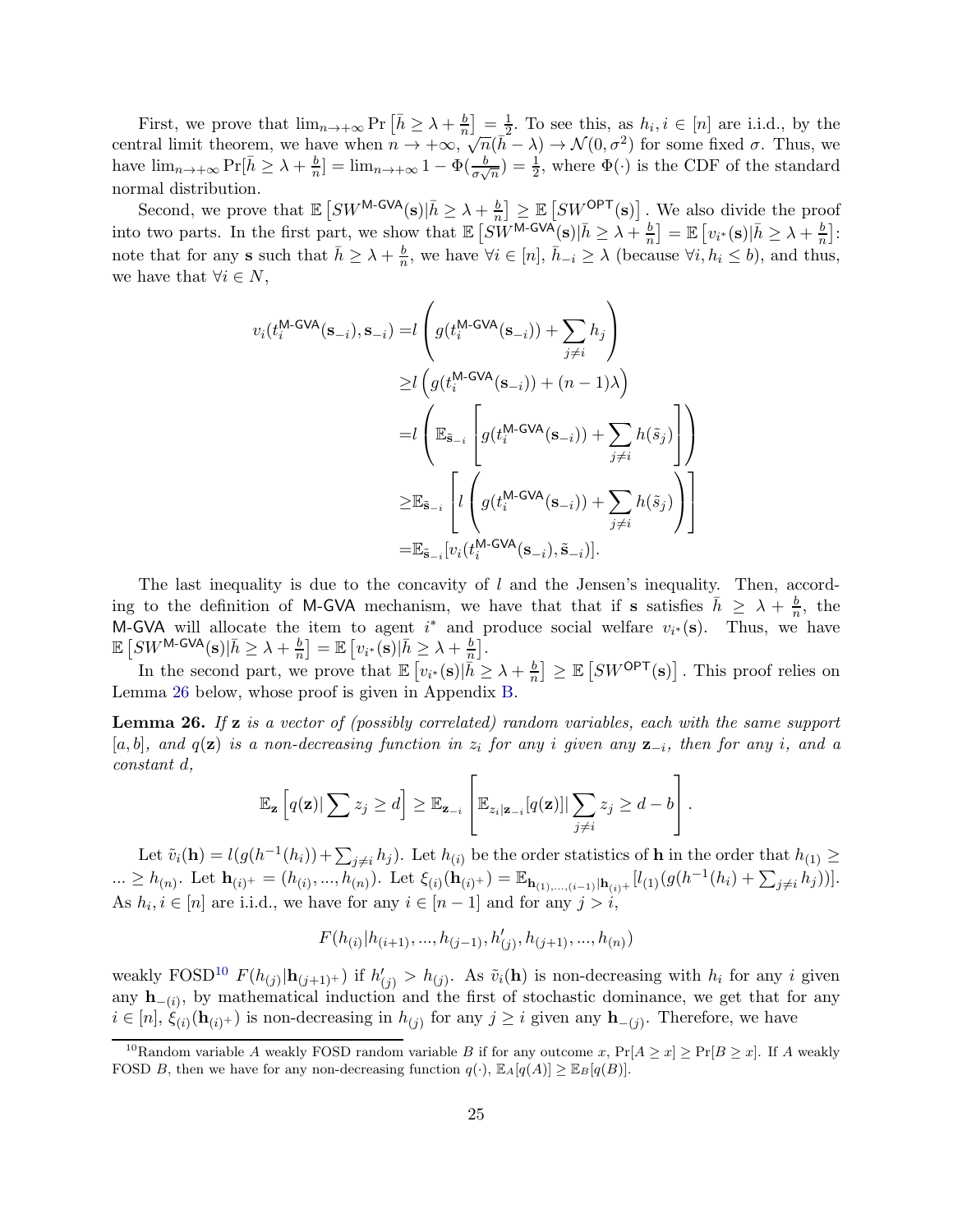$$
\mathbb{E}_{\mathbf{s}}\left[v_{i^*}(\mathbf{s})|\bar{h} \geq \lambda + \frac{b}{n}\right] = \mathbb{E}_{\mathbf{h}}\left[\tilde{v}_{(1)}(\mathbf{h})|\sum_{j} h(j) \geq n\lambda + b\right]
$$
  
\n
$$
\geq \mathbb{E}_{\mathbf{h}_{(2)^+}}\left[\xi_{(2)^+}(\mathbf{h}_{(2)^+})|\sum_{j=2}^n h(j) \geq n\lambda\right]
$$
  
\n
$$
\geq \dots
$$
  
\n
$$
\geq \mathbb{E}_{\mathbf{h}_{(n)^+}}\left[\xi_{(n)^+}(\mathbf{h}_{(n)^+})\Big| h_{(n)} \geq n\lambda - (n-1)b\right]
$$
  
\n
$$
\geq \mathbb{E}_{\mathbf{h}_{(n)^+}}\left[\xi_{(n)^+}(\mathbf{h}_{(n)^+})\right]
$$
  
\n
$$
= \mathbb{E}_{\mathbf{h}}[\tilde{v}_{(1)}(\mathbf{h})] = \mathbb{E}_{\mathbf{s}}[v_{i^*}(\mathbf{s})] = \mathbb{E}_{\mathbf{s}}[SW^{\mathsf{OPT}}(\mathbf{s})].
$$

The inequalities are because of the monotone-increasing property of  $\xi_{(i)}(\cdot)$  and Lemma [26.](#page-24-0) Combining the two parts, we finally have  $\mathbb{E}\left[SW^{\mathsf{M-GVA}}(\mathbf{s})\big|\bar{h}\geq \lambda+\frac{b}{n}\right] \geq \mathbb{E}\left[SW^{\mathsf{OPT}}(\mathbf{s})\right]$ , which concludes our entire proof.

 $\Box$ 

## 8 Conclusion and Future Directions

In this work, we studied the design of mechanisms for agents who suffer from overestimating their value, where the seller tries to avoid agents from suffering from the winner's curse. We designed mechanisms that are deterministic and anonymous, while maximizing the revenue and the welfare of the seller without allowing buyers to have a negative utility. For welfare maximization, we added a requirement that the seller would never have a negative revenue *ex-post*. While we devised optimal mechanisms for these settings, there are many dimensions to the problem, where relaxing any one of these dimensions might lead to a new and interesting design problem. For instance, one can ask the question of what happens if we allow for randomized mechanisms? Mechanisms that can discriminate against bidders? Mechanisms that satisfy the budget-balance constraint only ex-ante? Relaxing each of these dimensions, or a combination, will lead to a new and intricate design problem.

Another interesting question one may ask is how much revenue or welfare exactly do we lose by the fact the agents are biased? Can we relate this loss to the cursedness parameter  $\chi$ ? How much do we lose by being 'nice' and helping the buyers not lose money, although they are not playing rationally?

We hope this paper opens the way for other studies answering these, and other interesting and related questions.

## 9 Acknowledgements

We thank the support of National Science Foundation under Grant No. IIS-2007887.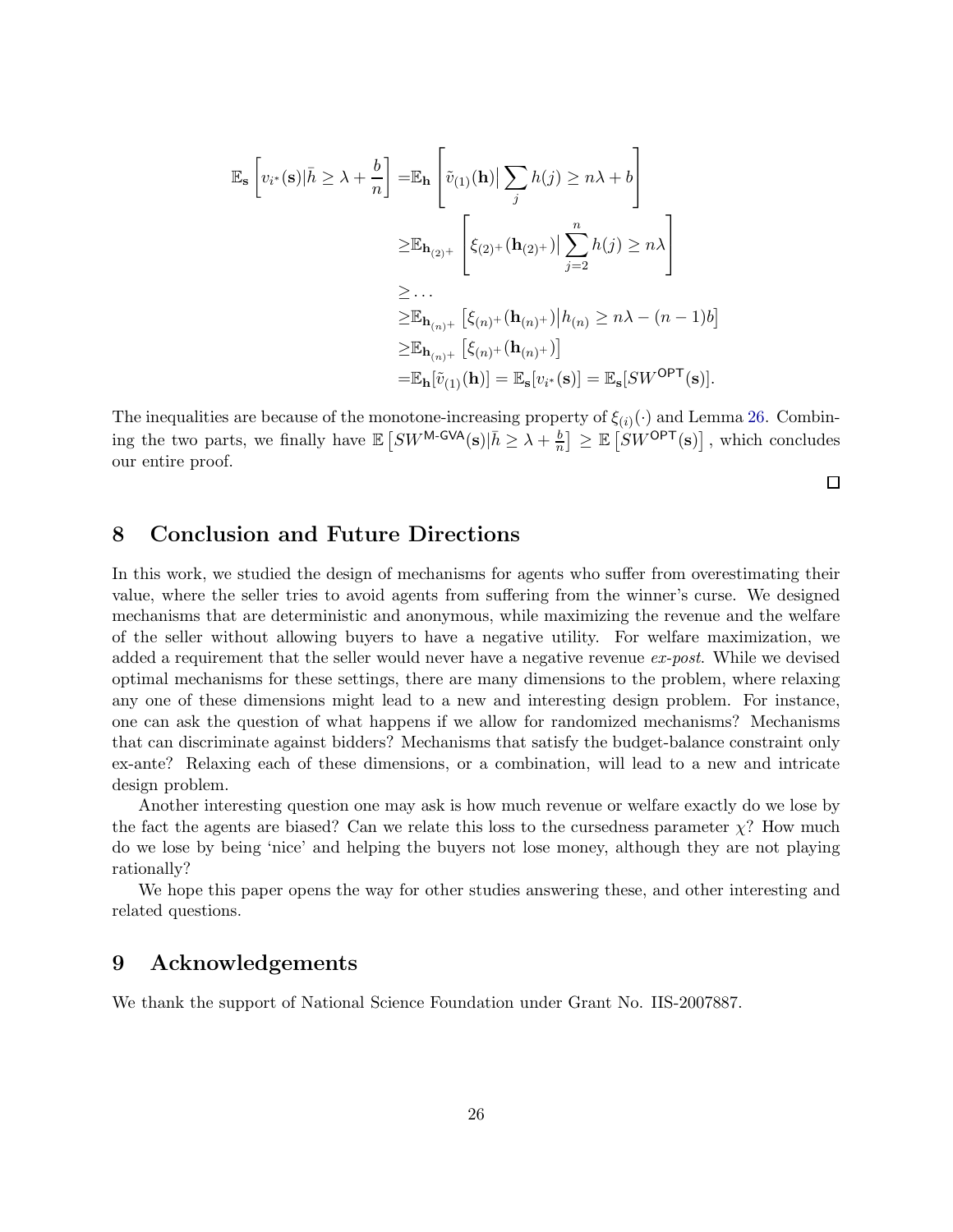## References

<span id="page-26-12"></span>Ameer Amer and Inbal Talgam-Cohen. Auctions with interdependence and SOS: improved approximation. In Ioannis Caragiannis and Kristoffer Arnsfelt Hansen, editors, Algorithmic Game Theory - 14th International Symposium, SAGT 2021, Aarhus, Denmark, September 21-24, 2021, Proceedings, volume 12885 of Lecture Notes in Computer Science, pages 34–48. Springer, 2021. doi: 10.1007/978-3-030-85947-3\ 3. URL [https://doi.org/10.1007/978-3-030-85947-3\\_3](https://doi.org/10.1007/978-3-030-85947-3_3).

<span id="page-26-5"></span>Lawrence M Ausubel. A generalized vickrey auction. 1999.

- <span id="page-26-0"></span>Christopher Avery and John H Kagel. Second-price auctions with asymmetric payoffs: An experimental investigation. Journal of Economics & Management Strategy, 6(3):573–603, 1997.
- <span id="page-26-10"></span>Moshe Babaioff, Shahar Dobzinski, and Sigal Oren. Combinatorial auctions with endowment effect. In Eva Tardos, Edith Elkind, and Rakesh Vohra, editors, Proceedings of the 2018 ACM Conference on Economics and Computation, Ithaca, NY, USA, June 18-22, 2018, pages 73–90. ACM, 2018. doi: 10.1145/3219166.3219197. URL <https://doi.org/10.1145/3219166.3219197>.
- <span id="page-26-6"></span>Max H Bazerman and William F Samuelson. I won the auction but don't want the prize. Journal of conflict resolution, 27(4):618–634, 1983.
- <span id="page-26-4"></span>Dirk Bergemann, Benjamin Brooks, and Stephen Morris. Countering the winner's curse: optimal auction design in a common value model. Theoretical Economics, 15(4):1399–1434, 2020.
- <span id="page-26-8"></span>B Douglas Bernheim, Stefano DellaVigna, and David Laibson. Handbook of Behavioral Economics-Foundations and Applications 2. Elsevier, 2019.
- <span id="page-26-3"></span>Barry Blecherman and Colin F Camerer. Is there a winner's curse in the market for baseball players? evidence from the field. 1996.
- <span id="page-26-9"></span>Jeremy Bulow and Paul Klemperer. Prices and the winner's curse. RAND journal of Economics, pages 1–21, 2002.
- <span id="page-26-1"></span>Edward C Capen, Robert V Clapp, William M Campbell, et al. Competitive bidding in high-risk situations. Journal of petroleum technology, 23(06):641–653, 1971.
- <span id="page-26-2"></span>James Cassing and Richard W Douglas. Implications of the auction mechanism in baseball's free agent draft. Southern Economic Journal, pages 110–121, 1980.
- <span id="page-26-7"></span>Gary Charness and Dan Levin. The origin of the winner's curse: a laboratory study. American Economic Journal: Microeconomics, 1(1):207–36, 2009.
- <span id="page-26-11"></span>Shuchi Chawla, Hu Fu, and Anna R. Karlin. Approximate revenue maximization in interdependent value settings. In Moshe Babaioff, Vincent Conitzer, and David A. Easley, editors, ACM Conference on Economics and Computation, EC '14, Stanford , CA, USA, June 8-12, 2014, pages 277–294. ACM, 2014. doi: 10.1145/2600057.2602858. URL <https://doi.org/10.1145/2600057.2602858>.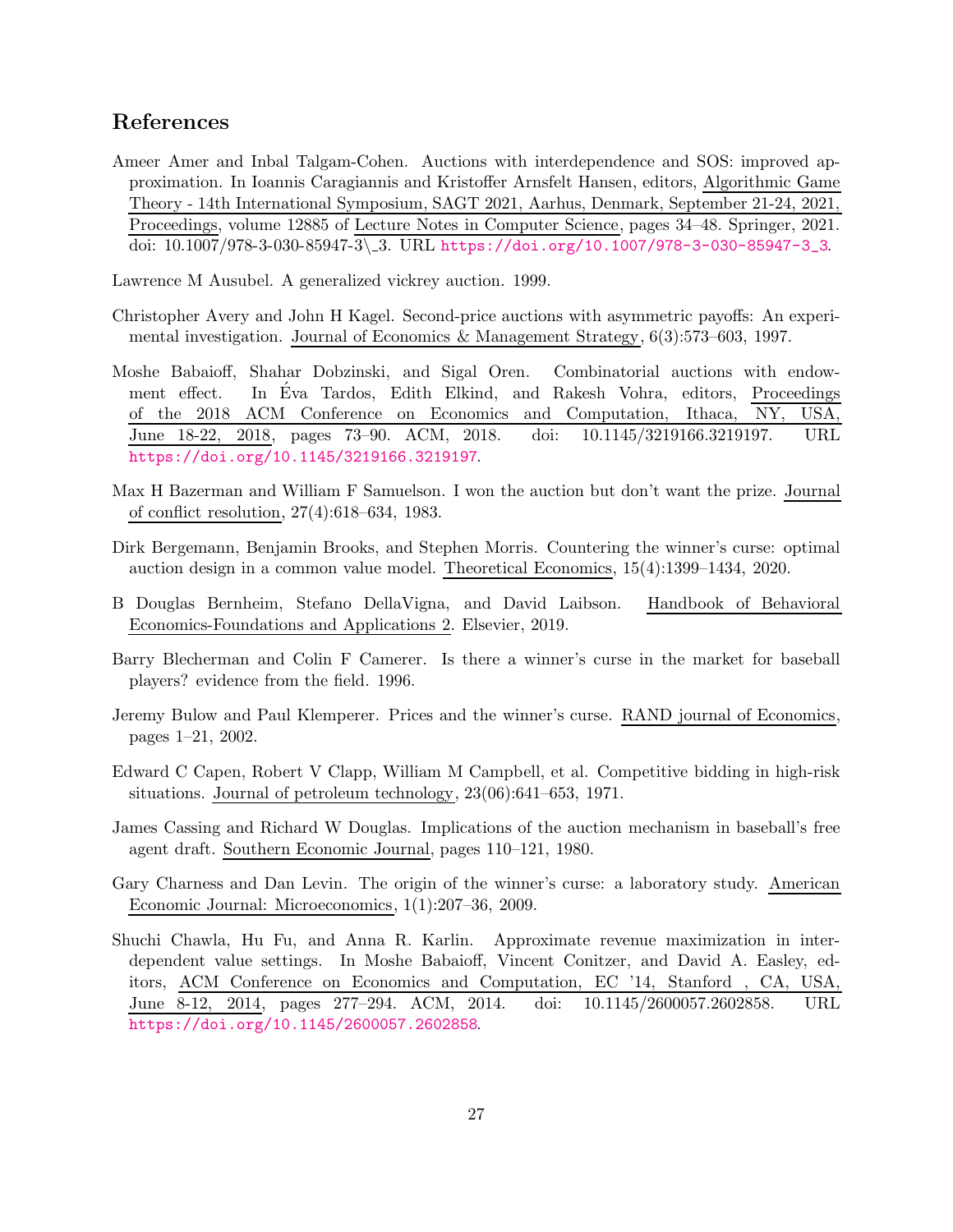<span id="page-27-7"></span>Shuchi Chawla, Kira Goldner, J. Benjamin Miller, and Emmanouil Pountourakis. Revenue maximization with an uncertainty-averse buyer. In Artur Czumaj, editor, Proceedings of the Twenty-Ninth Annual ACM-SIAM Symposium on Discrete Algorithms, SODA 2018, New Orleans, LA, USA, January 7-10, 2018, pages 2050–2068. SIAM, 2018. doi: 10.1137/1. 9781611975031.134. URL <https://doi.org/10.1137/1.9781611975031.134>.

<span id="page-27-0"></span>John P Dessauer, Maurice Dunbar, David M Brownstone, and Irene Franck. Book publishing, 1982.

- <span id="page-27-8"></span>Alon Eden, Michal Feldman, Amos Fiat, and Kira Goldner. Interdependent values without singlecrossing. In Eva Tardos, Edith Elkind, and Rakesh Vohra, editors, Proceedings of the 2018 ACM Conference on Economics and Computation, Ithaca, NY, USA, June 18-22, 2018, page 369. ACM, 2018. doi: 10.1145/3219166.3219173. URL <https://doi.org/10.1145/3219166.3219173>.
- <span id="page-27-9"></span>Alon Eden, Michal Feldman, Amos Fiat, Kira Goldner, and Anna R. Karlin. Combinatorial auctions with interdependent valuations: SOS to the rescue. In Anna Karlin, Nicole Immorlica, and Ramesh Johari, editors, Proceedings of the 2019 ACM Conference on Economics and Computation, EC 2019, Phoenix, AZ, USA, June 24-28, 2019, pages 19–20. ACM, 2019. doi: 10.1145/3328526.3329759. URL <https://doi.org/10.1145/3328526.3329759>.
- <span id="page-27-10"></span>Alon Eden, Michal Feldman, Inbal Talgam-Cohen, and Ori Zviran. Poa of simple auctions with interdependent values. In Thirty-Fifth AAAI Conference on Artificial Intelligence, AAAI 2021, Thirty-Third Conference on Innovative Applications of Artificial Intelligence, IAAI 2021, The Eleventh Symposium on Educational Advances in Artificial Intelligence, EAAI 2021, Virtual Event, February 2-9, 2021, pages 5321–5329. AAAI Press, 2021. URL <https://ojs.aaai.org/index.php/AAAI/article/view/16671>.
- <span id="page-27-11"></span>Alon Eden, Kira Goldner, and Shuran Zheng. Private interdependent valuations. In Proceedings of the Annual ACM-SIAM Symposium on Discrete Algorithms, SODA 2022, to appear, 2022. URL <https://arxiv.org/abs/2111.01851>.
- <span id="page-27-5"></span>Andrew Ellis and Michele Piccione. Correlation misperception in choice. American Economic Review, 107(4):1264–92, 2017.
- <span id="page-27-1"></span>Erik Eyster and Matthew Rabin. Cursed equilibrium. Econometrica, 73(5):1623–1672, 2005.
- <span id="page-27-4"></span>Erik Eyster and Georg Weizsäcker. Correlation neglect in financial decision-making. Technical report, DIW Discussion Papers, 2011.
- <span id="page-27-3"></span>Erik Eyster, Matthew Rabin, and Dimitri Vayanos. Financial markets where traders neglect the informational content of prices. The Journal of Finance, 74(1):371–399, 2019.
- <span id="page-27-6"></span>Tomer Ezra, Michal Feldman, and Ophir Friedler. A general framework for endowment effects in combinatorial markets. In Péter Biró, Jason D. Hartline, Michael Ostrovsky, and Ariel D. Procaccia, editors, EC '20: The 21st ACM Conference on Economics and Computation, Virtual Event, Hungary, July 13-17, 2020, pages 499–500. ACM, 2020. doi: 10.1145/3391403.3399516. URL <https://doi.org/10.1145/3391403.3399516>.
- <span id="page-27-2"></span>The Committee for the Prize in Economic Sciences in Memory of Alfred Nobel. Scientifc background on the sveriges riksbank prize in economic sciences in memory of alfred nobel 2020, 2020. URL <https://www.nobelprize.org/uploads/2020/09/advanced-economicsciencesprize2020.pdf>.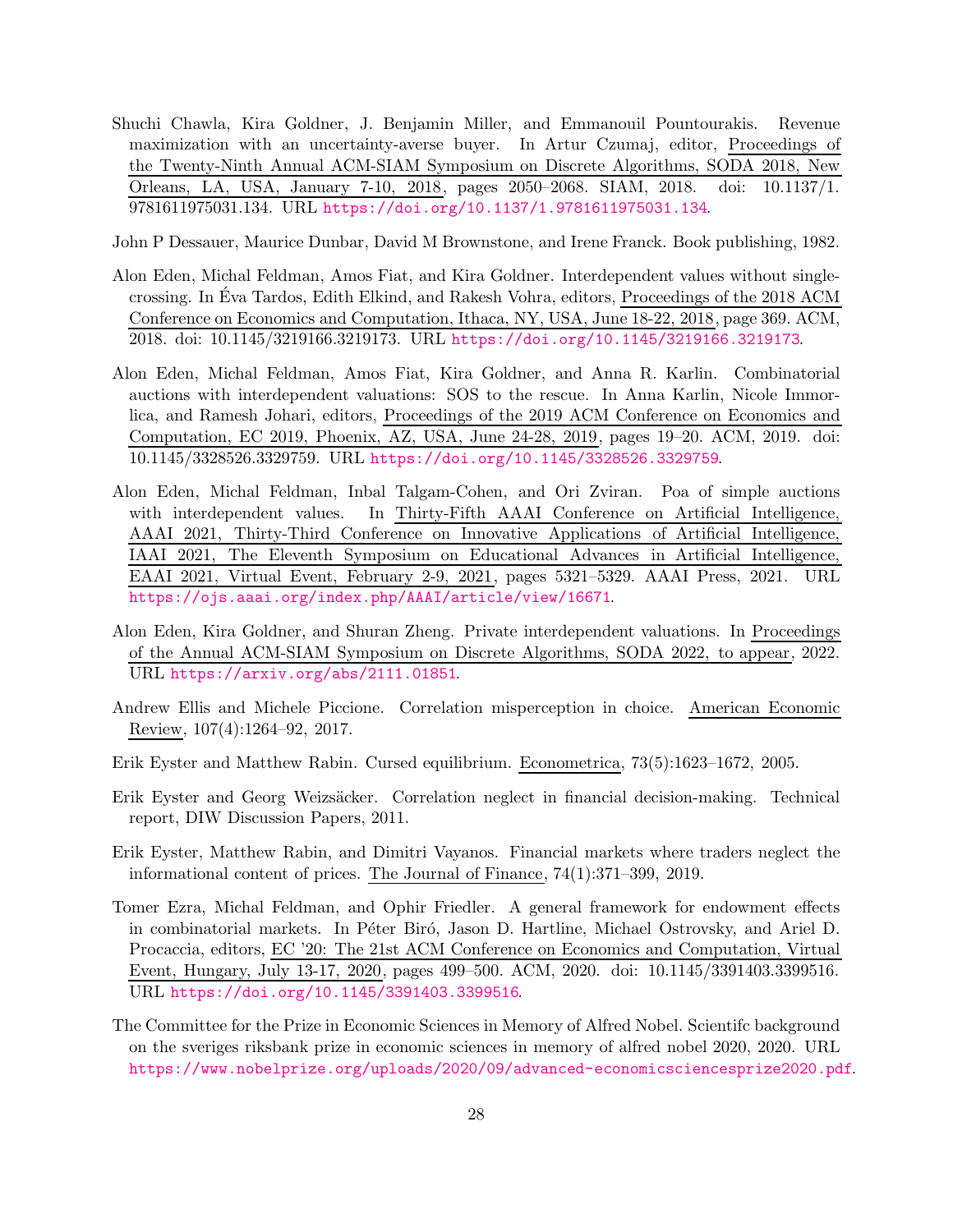- <span id="page-28-14"></span>Vasilis Gkatzelis, Rishi Patel, Emmanouil Pountourakis, and Daniel Schoepflin. Prior-free clock auctions for bidders with interdependent values. In Ioannis Caragiannis and Kristoffer Arnsfelt Hansen, editors, Algorithmic Game Theory - 14th International Symposium, SAGT 2021, Aarhus, Denmark, September 21-24, 2021, Proceedings, volume 12885 of Lecture Notes in Computer Science, pages 64–78. Springer, 2021. doi: 10.1007/978-3-030-85947-3\ 5. URL [https://doi.org/10.1007/978-3-030-85947-3\\_5](https://doi.org/10.1007/978-3-030-85947-3_5).
- <span id="page-28-5"></span>Kenneth Hendricks and Robert H Porter. An empirical study of an auction with asymmetric information. The American Economic Review, pages 865–883, 1988.
- <span id="page-28-8"></span>Kenneth Hendricks, Robert H Porter, and Bryan Boudreau. Information, returns, and bidding behavior in ocs auctions: 1954-1969. The Journal of Industrial Economics, pages 517–542, 1987.
- <span id="page-28-4"></span>Charles A Holt and Roger Sherman. The loser's curse. The American Economic Review, 84(3): 642–652, 1994.
- <span id="page-28-9"></span>Asen Ivanov, Dan Levin, and Muriel Niederle. Can relaxation of beliefs rationalize the winner's curse?: an experimental study. Econometrica, 78(4):1435–1452, 2010.
- <span id="page-28-3"></span>John H Kagel and Dan Levin. The winner's curse and public information in common value auctions. The American economic review, pages 894–920, 1986.
- <span id="page-28-10"></span>John H Kagel and Dan Levin. Bidding in common-value auctions: A survey of experimental research. Common value auctions and the winner's curse, 1:1–84, 2002.
- <span id="page-28-2"></span>John H Kagel and Dan Levin. Common value auctions and the winner's curse. Princeton University Press, 2009.
- <span id="page-28-0"></span>Paul Klemperer. Auctions with almost common values: Thewallet game'and its applications. European Economic Review, 42(3-5):757–769, 1998.
- <span id="page-28-11"></span>Péter Kondor and Botond Köszegi. Cursed financial innovation. Technical report, WZB Discussion Paper, 2015.
- <span id="page-28-13"></span>Yunan Li. Approximation in mechanism design with interdependent values. Games and Economic Behavior, 103:225–253, 2017.
- <span id="page-28-12"></span>Siqi Liu, J. Benjamin Miller, and Alexandros Psomas. Risk robust mechanism design for a prospect theoretic buyer. In Dimitris Fotakis and Evangelos Markakis, editors, Algorithmic Game Theory - 12th International Symposium, SAGT 2019, Athens, Greece, September 30 - October 3, 2019, Proceedings, volume 11801 of Lecture Notes in Computer Science, pages 95–108. Springer, 2019. doi: 10.1007/978-3-030-30473-7\ 7. URL [https://doi.org/10.1007/978-3-030-30473-7\\_7](https://doi.org/10.1007/978-3-030-30473-7_7).
- <span id="page-28-1"></span>John Lohrenz, EL Dougherty, et al. Bonus bidding and bottom lines: federal offshore oil and gas. In SPE Annual Technical Conference and Exhibition. Society of Petroleum Engineers, 1983.

<span id="page-28-6"></span>Eric Maskin and Horst Siebert. Auctions and privatization. Privatization, 1992.

<span id="page-28-7"></span>R Preston McAfee and John McMillan. Auctions and bidding. Journal of economic literature, 25 (2):699–738, 1987.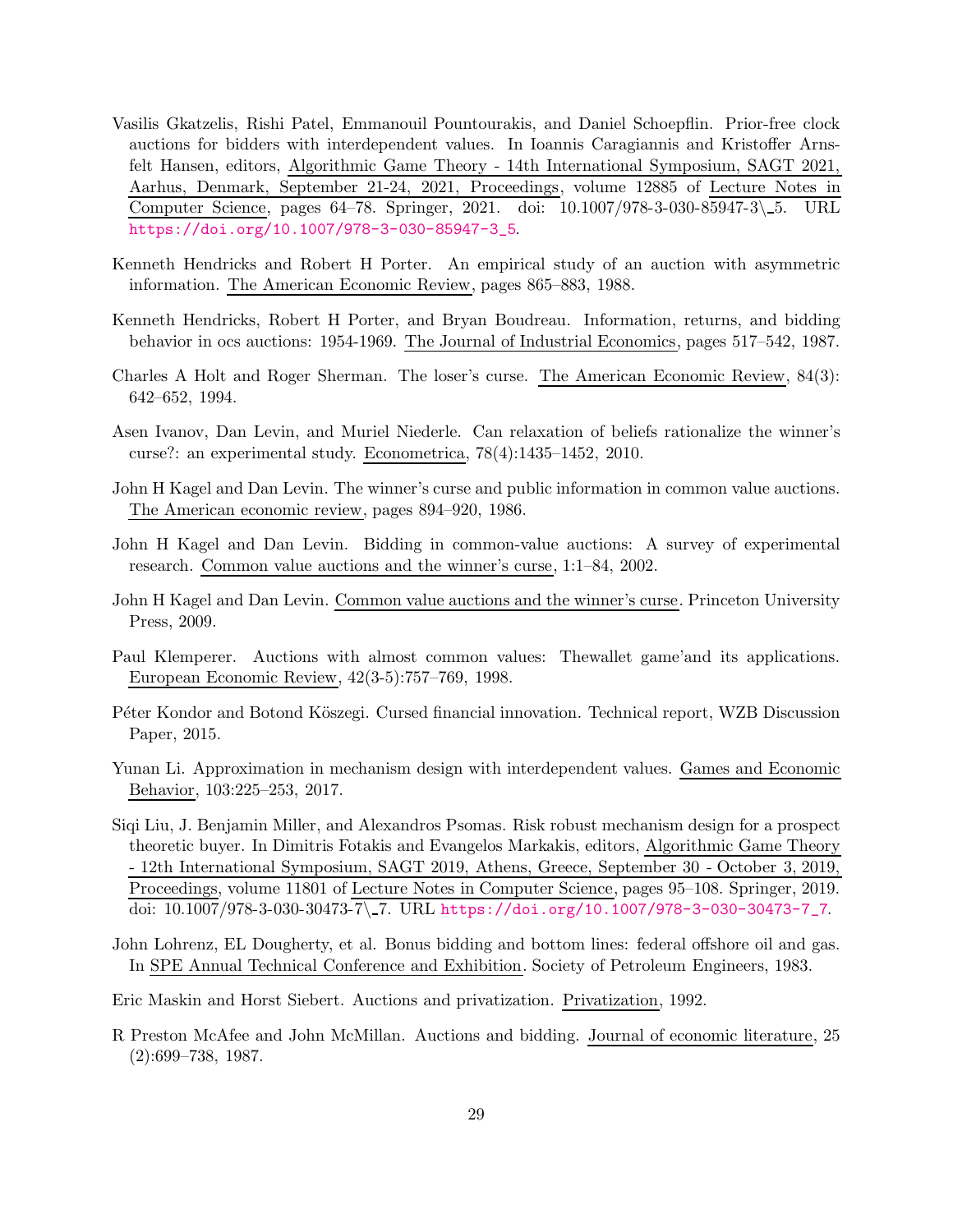- <span id="page-29-6"></span>Topi Miettinen. The partially cursed and the analogy-based expectation equilibrium. Economics Letters, 105(2):162–164, 2009.
- <span id="page-29-0"></span>Paul R Milgrom and Robert J Weber. A theory of auctions and competitive bidding. Econometrica: Journal of the Econometric Society, pages 1089–1122, 1982.
- <span id="page-29-9"></span>Roger B Myerson. Optimal auction design. Mathematics of operations research, 6(1):58–73, 1981.
- <span id="page-29-5"></span>Robert H Porter. The role of information in us offshore oil and gas lease auction. Econométrica: Journal of the Econometric Society, pages 1–27, 1995.
- <span id="page-29-3"></span>Tim Roughgarden and Inbal Talgam-Cohen. Optimal and robust mechanism design with interdependent values. ACM Trans. Economics and Comput.,  $4(3):18:1-18:34$ ,  $2016$ . 10.1145/2910577. URL <https://doi.org/10.1145/2910577>.
- <span id="page-29-4"></span>Richard H Thaler. The winner's curse. Across the Board, 29:30–30, 1992.
- <span id="page-29-1"></span>Robert B Wilson. Communications to the editor—competitive bidding with disparate information. Management science, 15(7):446–452, 1969.

<span id="page-29-2"></span>Charles Z Zheng. High bids and broke winners. Journal of Economic theory, 100(1):129–171, 2001.

## <span id="page-29-7"></span>A Cursed Equilibrium in the Wallet-Game

In this section, we demonstrate how the winner's curse naturally arises form considering the cursedequilibrium model.

Recall the wallet game example and suppose that Alice and Bob have  $\chi = 1$ . Then in the  $\chi$ -cursed equilibrium, Alice bids as if she is a fully rational agent who values the item by  $\mathbb{E}_{s_{Bob} \sim U[0,100]}[s_{Alice} + s_{Bob}|s_{Alice} = $30] = $80$ . Thus, under the second price auction, she bids \$80 and experiences the winner's curse upon winning. [Avery and Kagel](#page-26-0) [\(1997](#page-26-0)) conducted a lab experiment about this wallet game with each agent's wallet money drawn from  $U[1, 4]$ . The best linear regressor of agents' strategy shows that agents bid by  $2.64 + 1.13\dot{s}i$ , close to the expected valuation  $\mathbb{E}_{s_{-i} \sim U[1,4]}[s_i + s_{-i}] = 2.5 + s_i$ , instead of the BNE strategy  $2s_i$ , indicating the agents have a  $\chi > 0$ . [Eyster and Rabin](#page-27-1) [\(2005\)](#page-27-1) further showed that any  $\chi > 0$  fits data better than the fully rational case  $(\chi = 0)$  and with a 95% confidence interval of [0.59, 0.67].

## <span id="page-29-8"></span>B Missing proofs

#### B.1 Proof of Proposition [3](#page-10-0)

*Proof.* As the mechanism is **C-EPIC** under parameter  $\chi$ , we have

$$
x_i(\mathbf{s})v_i(\mathbf{s}) - p_i(\mathbf{s}) \ge x_i(b_i, \mathbf{s}_{-i})v_i(\mathbf{s}) - p_i(b_i, \mathbf{s}_{-i}) \quad \forall i, \mathbf{s}, b_i,
$$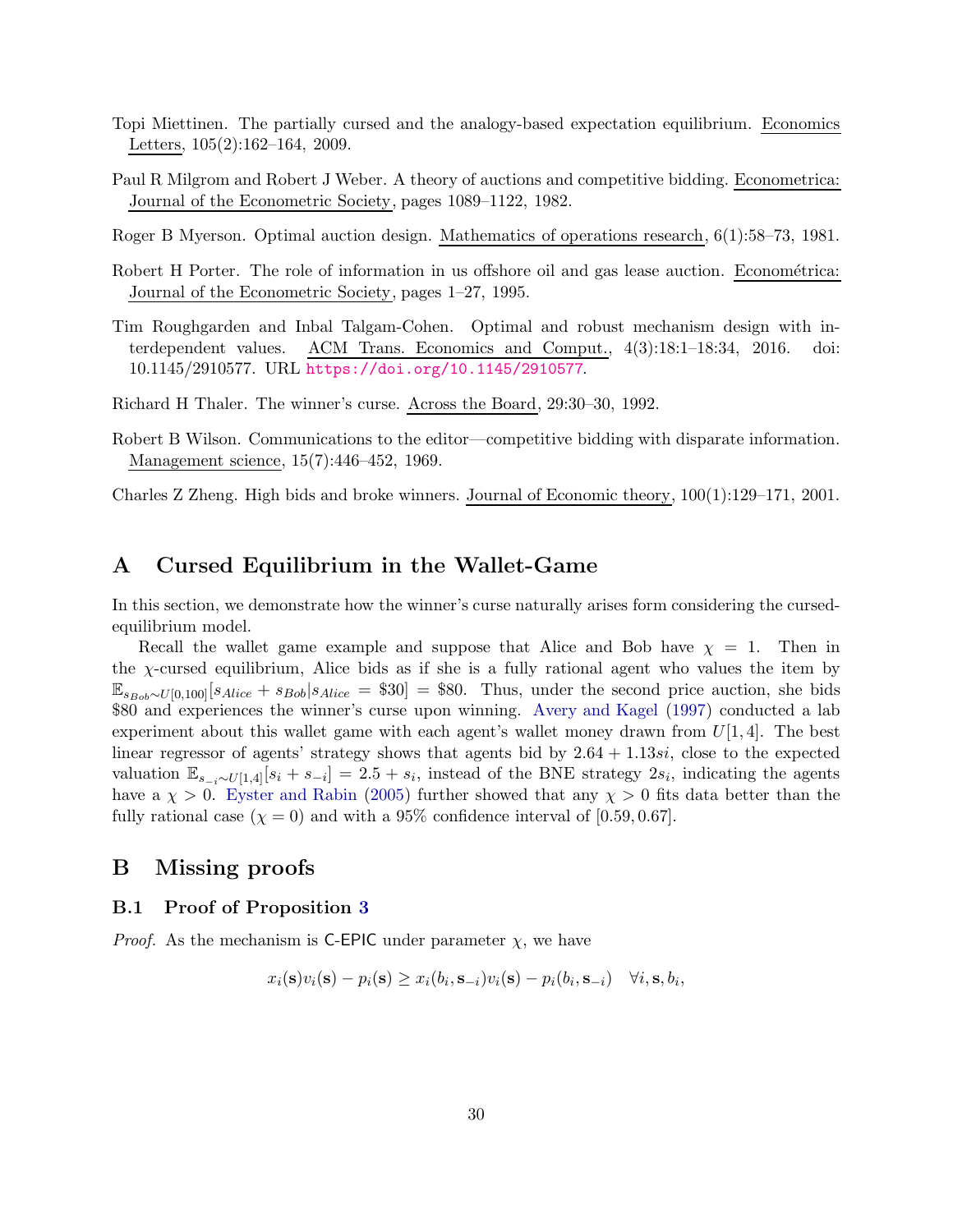Therefore, we have  $\forall i, \mathbf{s}, b_i$ :

$$
EU_i^{Xi}(\mathbf{b} = \mathbf{s}, s_i; \sigma_{-i}^*) = x_i(\mathbf{s})v_i^{X'}(\mathbf{s}) - p_i(\mathbf{s})
$$
  
\n
$$
= x_i(\mathbf{s})((1 - \chi - \epsilon)v_i(\mathbf{s}) - (\chi + \epsilon)\mathbb{E}_{\tilde{\mathbf{s}}_{-i}|s_i}[v_i(s_i, \tilde{\mathbf{s}}_{-i})]) - p_i(\mathbf{s})
$$
  
\n
$$
= x_i(\mathbf{s})v_i^{X}(\mathbf{s}) - p_i(\mathbf{s}) + \epsilon \cdot x_i(\mathbf{s}) (\mathbb{E}_{\tilde{\mathbf{s}}_{-i}|s_i}[v_i(s_i, \tilde{\mathbf{s}}_{-i})] - v_i(\mathbf{s}))
$$
  
\n
$$
\geq x_i(b_i, \mathbf{s}_{-i})v_i^{X'}(\mathbf{s}) - p_i(b_i, \mathbf{s}_{-i}) + \epsilon \cdot x_i(\mathbf{s}) (\mathbb{E}_{\tilde{\mathbf{s}}_{-i}|s_i}[v_i(s_i, \tilde{\mathbf{s}}_{-i})] - v_i(\mathbf{s}))
$$
  
\n
$$
= x_i(b_i, \mathbf{s}_{-i})v_i^{X'}(\mathbf{s}) - p_i(b_i, \mathbf{s}_{-i}) - v_i(\mathbf{s}) - \epsilon \cdot x_i(b_i, \mathbf{s}_{-i}) (\mathbb{E}_{\tilde{\mathbf{s}}_{-i}|s_i}[v_i(s_i, \tilde{\mathbf{s}}_{-i})] - v_i(\mathbf{s}))
$$
  
\n
$$
= x_i(b_i, \mathbf{s}_{-i})v_i^{X'}(\mathbf{s}) - p_i(b_i, \mathbf{s}_{-i}) + \epsilon (x_i(\mathbf{s}) - x_i(b_i, \mathbf{s}_{-i})) (\mathbb{E}_{\tilde{\mathbf{s}}_{-i}|s_i}[v_i(s_i, \tilde{\mathbf{s}}_{-i})] - v_i(\mathbf{s}))
$$
  
\n
$$
\geq x_i(b_i, \mathbf{s}_{-i})v_i^{X'}(\mathbf{s}) - p_i(b_i, \mathbf{s}_{-i}) - \epsilon \cdot v_i(\bar{\mathbf{s}}, ..., \bar{\mathbf{s}})
$$
  
\n
$$
= EU_i^{Xi}((\mathbf{b}_{-i} = \mathbf{s}_{-i}, b_i), s_i; \sigma_{-i}^*) - \epsilon_i \cdot v_i(\bar{\mathbf{s}}, ..., \bar{\mathbf{s}})
$$

#### B.2 Proof of Lemma [5](#page-12-3)

*Proof.* We only need to prove that for agent i,  $\mathbb{E}_{\mathbf{s}_{-i}|s_i}[v_i(\mathbf{s})]$  is non-decreasing in  $s_i$ . We first prove that for any function  $g^{(n)}(\mathbf{s})$  non-decreasing in each signal, and for affiliated signals  $\mathbf{s} = (s_1, ..., s_n)$ ,  $g^{(n-1)}(\mathbf{s}_{-j}) = \mathbb{E}_{s_j|\mathbf{s}_{-j}}[g^{(n)}(\mathbf{s})]$  is also non-decreasing in signal  $s_i$  for all  $i \neq j$ . This is because signal affiliation of s implies that for any pair of i and j, fixing  $s_{-ij}$ ,  $s_i$  and  $s_j$  are also affiliated, which further implies that  $s_i | s_i = x$  weakly first-order stochastic dominates (FOSD)  $s_i | s_i = y$  for any  $x > y$ . As a result of the FOSD and the non-decreasing property of  $g^{(n)}(\mathbf{s})$ , we have

$$
g^{(n-1)}(s_i = x, \mathbf{s}_{-ij}) = \mathbb{E}_{s_j|s_{-ij}, s_i = x} \left[ g^{(n)}(s_j, \mathbf{s}_{-ij}, s_i = x) \right]
$$
  
\n
$$
\geq \mathbb{E}_{s_j|s_{-ij}, s_i = x} \left[ g^{(n)}(s_j, \mathbf{s}_{-ij}, s_i = y) \right]
$$
  
\n
$$
\geq \mathbb{E}_{s_j|s_{-ij}, s_i = y} \left[ g^{(n)}(s_j, \mathbf{s}_{-ij}, s_i = y) \right] = g^{(n-1)}(s_i = y, \mathbf{s}_{-ij})
$$

Therefore,  $g^{(n-1)}(\mathbf{s}_{-j})$  is non decreasing in  $s_i$  for any  $i \neq j$ . By induction starting with  $g^{(n)}(\mathbf{s}) =$  $v_i(\mathbf{s})$ , we can get  $g^{(1)}(s_i) = \mathbb{E}_{\mathbf{s}_{-i}|s_i}[v_i(\mathbf{s})]$  is non-decreasing in  $s_i$ .  $\Box$ 

#### B.3 Proof of Proposition [21](#page-21-3)

*Proof.* We first prove that  $v_i(\mathbf{s}) = s_i + \beta \sum_{j \neq i} s_j$  satisfies the cursedness-monotonicity condition. We have

$$
v_i(\mathbf{s}) - v_i^{\chi}(\mathbf{s}) = \chi \left( v_i(\mathbf{s}) - \mathbb{E}_{\tilde{\mathbf{s}}_{-i} | s_i} [v_i^{\chi}(s_i, \tilde{\mathbf{s}}_{-i})] \right)
$$

$$
= \chi \left( \sum_{j \neq i} s_j - \mathbb{E}_{\tilde{\mathbf{s}}_{-i} | s_i} \left[ \sum_{j \neq i} \tilde{s}_j \right] \right)
$$

$$
= \chi \left( \sum_{j \neq i} s_j - \mathbb{E}_{\tilde{\mathbf{s}}_{-i}} \left[ \sum_{j \neq i} \tilde{s}_j \right] \right)
$$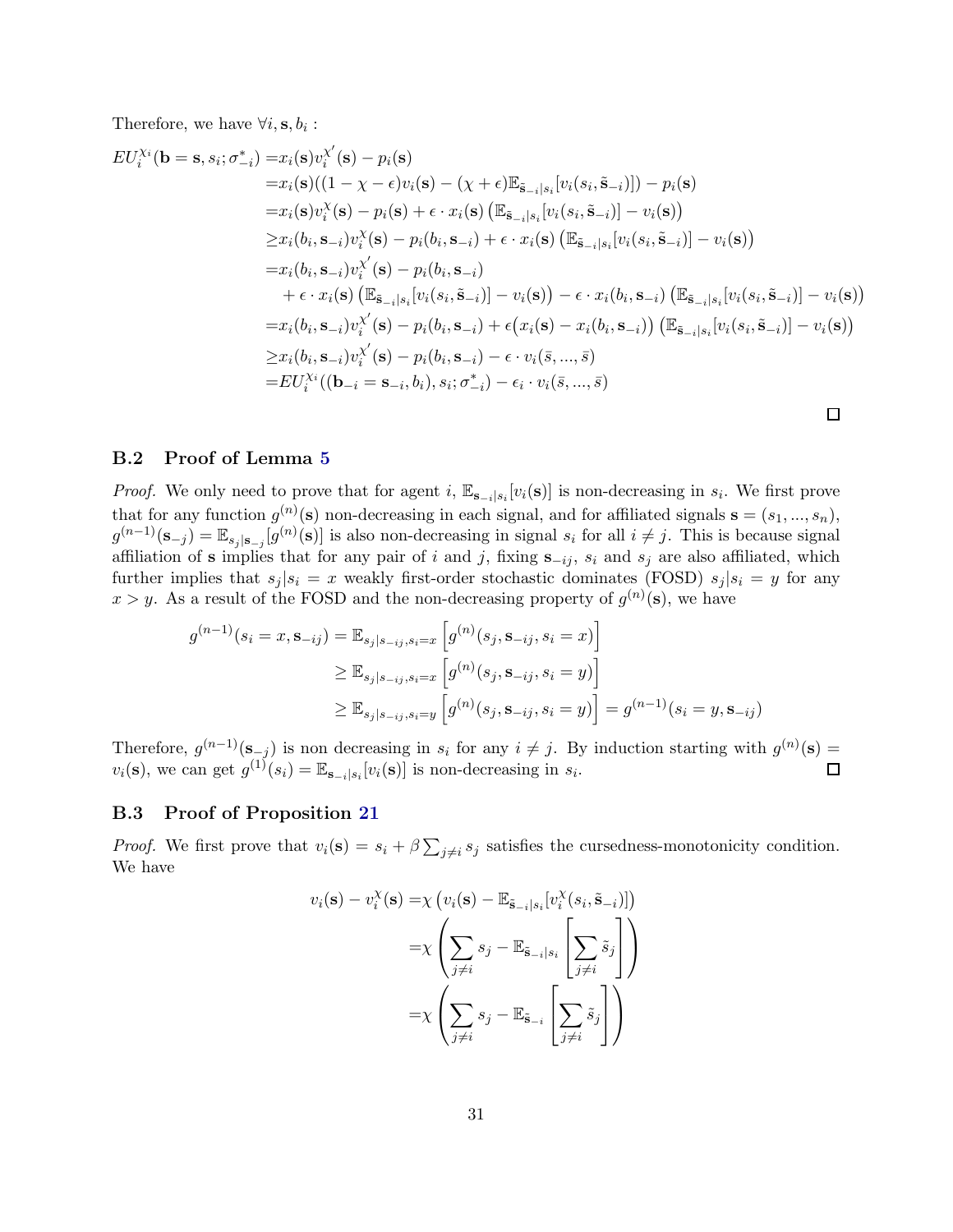The last equation is due to signals are assumed to be independent in this section. Therefore, if for some s,  $v_i(\mathbf{s}) \, < \, v_i^{\chi}(\mathbf{s})$ , then we have  $\sum_{j \neq i} s_j \, < \, \mathbb{E}_{\tilde{\mathbf{s}}_{-i} | s_i} \left[ \sum_{j \neq i} \tilde{s}_j \right]$  and thus for any  $\mathbf{s}'_{-i} \preceq \mathbf{s}_i$ ,  $\sum_{j\neq i} s'_j \leq \sum_{j\neq i} s_j < \mathbb{E}_{\tilde{\mathbf{s}}_{-i}|s_i} \left[ \sum_{j\neq i} \tilde{s}_j \right]$ , implying for any  $s'_i$ ,  $v_i(\mathbf{s}') - v_i^{\chi}$  $\chi_i^{\chi}(\mathbf{s}') < 0$ , which completes the proof. Also, note that if the signals are not independent but positively affiliated in the sense that  $\forall s'_i > s_i, \mathbb{E}_{\tilde{\mathbf{s}}_{-i}|s'_i}[\sum_{j\neq i}\tilde{s}_j] \geq \mathbb{E}_{\tilde{\mathbf{s}}_{-i}|s_i}[\sum_{j\neq i}\tilde{s}_j],$  the cursedness monotinicity still holds.

Second, we prove that  $v_i(\mathbf{s}) = \max_s \{s_i\}$  satisfies the cursedness-monotonicity condition. This is simply because that  $\forall s_{-i}$  and  $s_i \in (\max_{j \neq i} \{s_j\}, \overline{s}), v_i(s) - v_i^{\chi}$  $\lambda_i^{\chi}(\mathbf{s}) < 0$ . To see this, we have  $v_i(\mathbf{s}) = s_i < \mathbb{E}_{\tilde{\mathbf{s}}_{-i}|s_i}[\max\{s_i, \max_{j \neq i} \{\tilde{s}_j\}\}] = \tilde{\mathbb{E}}_{\tilde{\mathbf{s}}_{-i}|s_i}[v_i(s_i, \tilde{\mathbf{s}}_{-i})],$  implying  $v_i(\mathbf{s}) - v_i^{\chi}$  $\chi_i^{\chi}(\mathbf{s}) < 0.$  $\Box$ 

#### B.4 Proof of Corollary [24](#page-23-3)

*Proof.* Because  $v_i(\mathbf{s}) = \max_i \{ s_i \}$ , we have  $\forall \mathbf{s}_{-i}$  and  $s_i \in (\max_{j \neq i} \{ s_j \}, \bar{s}), v_i(\mathbf{s}) - v_i^{\chi}$  $\chi_i^{\chi}(\mathbf{s}) < 0$ . To see this, we have  $v_i(\mathbf{s}) = s_i < \mathbb{E}_{\tilde{\mathbf{s}}_{-i}|s_i}[\max\{s_i, \max_{j \neq i} \{\tilde{s}_j\}\}] = \mathbb{E}_{\tilde{\mathbf{s}}_{-i}|s_i}[v_i(s_i, \tilde{\mathbf{s}}_{-i})]$ , implying  $v_i(\mathbf{s})$  $v_i^{\chi}$  $i_i^{\chi}(\mathbf{s}) < 0$ . Therefore, for any threshold function  $t_i(\cdot)$ , which satisfies  $t_i(\mathbf{s}_{-i}) \ge \max_{j \neq i} \{s_j\}, \forall s_{-i}$ according to Lemma [8,](#page-13-1) we have  $v_i(t_i(\mathbf{s}_{-i}), \mathbf{s}_{-i}) - v_i^{\chi}$  $\chi_i^{\chi}(t_i(\mathbf{s}_{-i}), \mathbf{s}_{-i}) \leq 0$ , where the equality holds only if  $t_i(\mathbf{s}_{-i}) = \bar{s}$ . Therefore, for any  $\mathbf{s}_{-i}$ , if  $t_i(\mathbf{s}_{-i}) < \bar{s}$ , then we have  $p_i(0, \mathbf{s}_{-i}) = \min\{0, v_i(t_i(\mathbf{s}_{-i}), \mathbf{s}_{-i})$  $v_i^{\chi}$  $\binom{x}{i}(t_i(\mathbf{s}_{-i}), \mathbf{s}_{-i})$  < 0. Since the max function satisfies the cursedness-monotonicity, Theorem [22](#page-21-0) implies such  $t_i(\cdot)$  cannot be supported by any deterministic, anonymous, C-EPIC-IR, and EPBB mechanism. Consequently, the only deterministic, anonymous, C-EPIC-IR, and EPBB mechanism is to either allocate to a bidder with  $s_i = \bar{s}$  or never allocate, leading to zero allocation probability and thus zero social welfare and revenue.

#### B.5 Proof of Lemma [26](#page-24-0)

*Proof.*

$$
\mathbb{E}_{\mathbf{z}}\left[q(\mathbf{z})|\sum z_{j} \geq d\right] = \mathbb{E}_{\mathbf{z}_{-i}}\left[\mathbb{E}_{z_{i}|\mathbf{z}_{-i}}\left[q(\mathbf{z})|z_{i} \geq d - \sum_{j \neq i} z_{j}\right] | \sum_{j \neq i} z_{j} \geq d - b\right]
$$

$$
\geq \mathbb{E}_{\mathbf{z}_{-i}}\left[\mathbb{E}_{z_{i}|\mathbf{s}_{-i}}\left[q(\mathbf{z})| |\sum_{j \neq i} z_{j} \geq d - b\right]\right]
$$

The equality is because when the supremum of the support of any  $z_i$  is b, then  $\sum z_j \geq d$  if and only if  $\sum_{j\neq i} z_j \geq d-b$  and  $z_i \geq c-\sum_{j\neq i} z_j$ . The inequality is because  $v(\mathbf{z})$  is non-decreasing in  $z_i$  given any  $z_{-i}$ .  $\Box$ 

 $\Box$